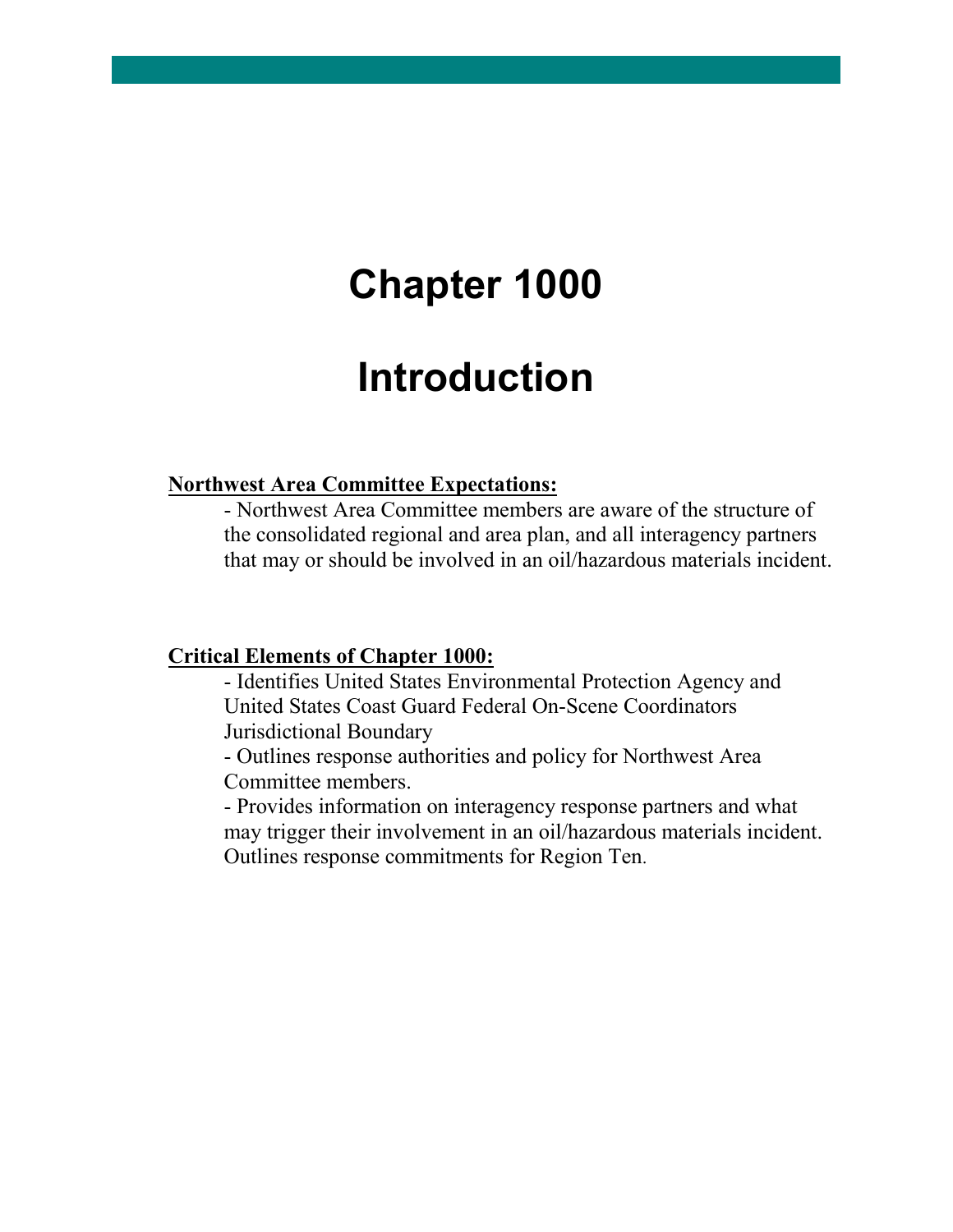# **The able of Contents**

| <b>Section</b> |       |                                                               | Page |
|----------------|-------|---------------------------------------------------------------|------|
|                |       |                                                               |      |
|                |       |                                                               |      |
| 1000           |       |                                                               |      |
|                |       |                                                               |      |
|                | 1110  |                                                               |      |
|                | 1120  |                                                               |      |
|                | 1130  |                                                               |      |
|                | 1140  |                                                               |      |
|                |       |                                                               |      |
|                | 1210  | Regional Response Team and Northwest Area Committee           |      |
|                |       |                                                               |      |
|                | 1220  | Standing and Incident-Specific Regional Response Team  1000-5 |      |
|                |       |                                                               |      |
|                | 1310  |                                                               |      |
|                | 1320  | EPA/USCG Federal On-Scene Coordinator Jurisdictional          |      |
|                |       |                                                               |      |
|                |       |                                                               |      |
|                | 1410  |                                                               |      |
|                | 1420  |                                                               |      |
|                | 1430  |                                                               |      |
|                | 1440  |                                                               |      |
|                |       |                                                               |      |
|                | 1510  |                                                               |      |
|                | 1511  |                                                               |      |
|                | 1512  |                                                               |      |
|                | 1513  | United States Environmental Protection Agency Policy  1000-19 |      |
|                | 1514  | United States Department of Defense and Department of         |      |
|                |       |                                                               |      |
|                | 1515  |                                                               |      |
|                | 1520  |                                                               |      |
|                | 1530  |                                                               |      |
|                | 1540  |                                                               |      |
|                | 16700 |                                                               |      |
|                | 1610  |                                                               |      |
|                | 1620  |                                                               |      |
|                | 1630  |                                                               |      |
|                | 1640  |                                                               |      |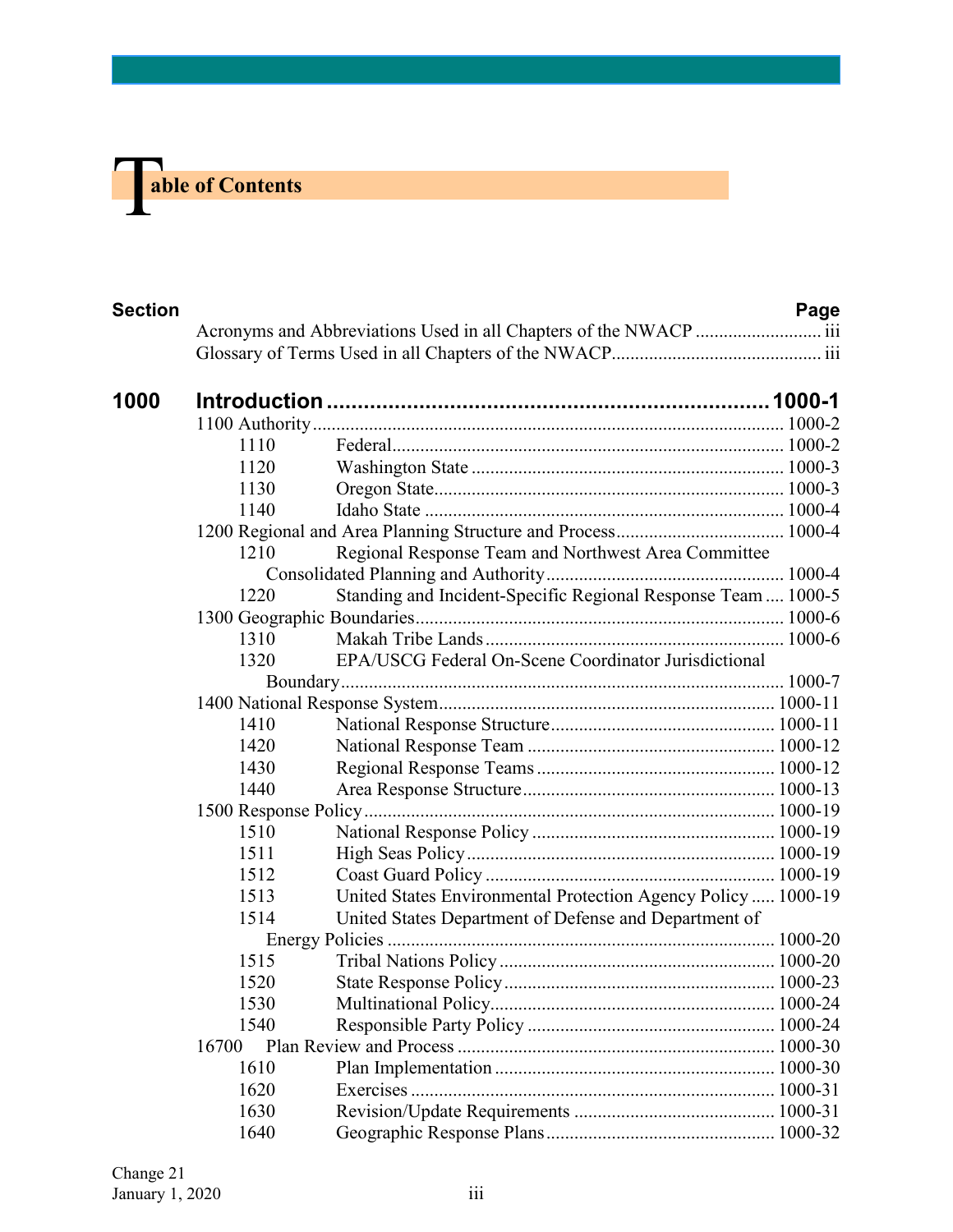### **Table of Contents (cont.)**

#### **Section Page**

| 1720 |  |
|------|--|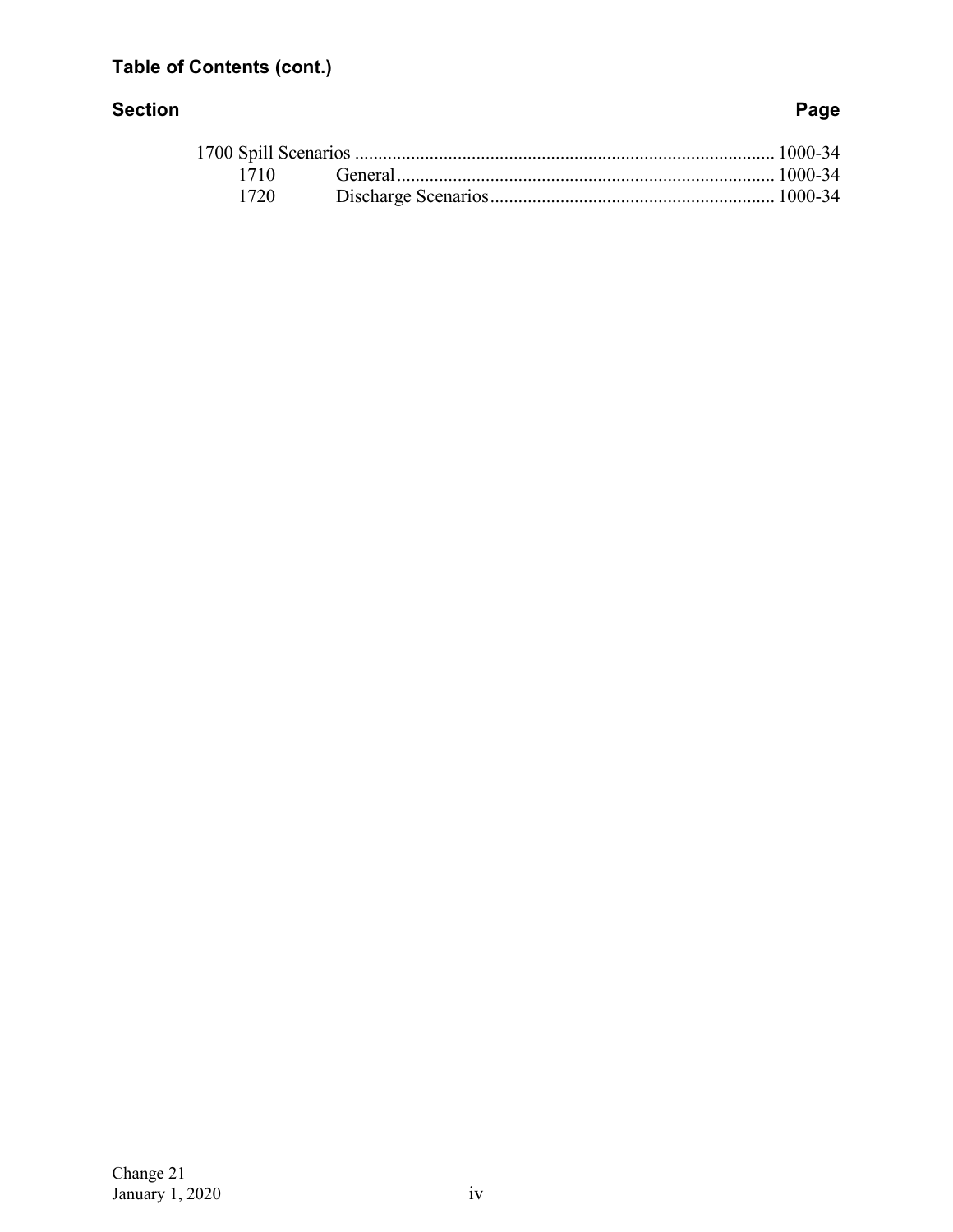## <span id="page-3-0"></span>**Acronyms and Abbreviations Used in all Chapters of the NWACP**

| $\,{}^{\circ}\!F$ | degrees Fahrenheit                                                            |
|-------------------|-------------------------------------------------------------------------------|
| <b>ACP</b>        | Area Contingency Plan                                                         |
| <b>ADV</b>        | abandoned and derelict vessel                                                 |
| <b>AEGL</b>       | Acute Exposure Guideline Level                                                |
| <b>AIHA</b>       | American Industrial Hygiene Association                                       |
| <b>ALOHA</b>      | Aerial Locations of Hazardous Atmospheres                                     |
| AM                | amplitude modulation                                                          |
| <b>APCO</b>       | Associated Public Safety Communications Officers                              |
| API               | American Petroleum Institute                                                  |
| AQI               | Air Quality Index                                                             |
| ARD               | NOAA Office of Response and Restoration Assessment and Restoration Division   |
| <b>ARES</b>       | <b>Amateur Radio Emergency Services</b>                                       |
| <b>ASTM</b>       | American Society for Testing and Materials                                    |
| ATF               | United States Treasury - Bureau of Alcohol, Tobacco, Firearms, and Explosives |
| <b>ATSDR</b>      | Agency for Substances and Disease Registry                                    |
| <b>ATV</b>        | all-terrain vehicle                                                           |
| BC                | <b>British Columbia</b>                                                       |
| <b>BIA</b>        | United States Bureau of Indian Affairs                                        |
| <b>BLM</b>        | United States Bureau of Land Management                                       |
| <b>BLS</b>        | basic life support                                                            |
| <b>BNM</b>        | United States Coast Guard Broadcast Notice to Mariners                        |
| <b>BNSF</b>       | Burlington Northern Santa Fe Railway                                          |
| <b>BOR</b>        | United States Bureau of Reclamation                                           |
| <b>BSEE</b>       | United States Bureau of Safety and Environmental Enforcement                  |
| CAM               | <b>Community Air Monitoring</b>                                               |
| CAMP              | Community Air Monitoring Plan                                                 |
| <b>CAMEO</b>      | Computer-Aided Management of Emergency Operations                             |
| <b>CANUSPAC</b>   | Joint Canada-United States Marine Pollution Contingency Plan Pacific          |
|                   | CANUSWEST Canada-United States Joint Inland Pollution Contingency Plan        |
| CCFD <sub>6</sub> | Clark County Fire District 6                                                  |
| CCGD13            | Commander, United States Coast Guard District Thirteen                        |
| CDO               | Command Duty Officer                                                          |
| <b>CEMNET</b>     | Comprehensive Emergency Management Network                                    |
| <b>CERCLA</b>     | Comprehensive Environmental Response, Compensation, and Liability Act         |
| <b>CESG</b>       | Cleanup Endpoints Stakeholder Group                                           |
| <b>CFAT</b>       | Chemical Facility Anti-Terrorism Standards                                    |
| <b>CFR</b>        | Code of Federal Regulation                                                    |
| cm                | centimeters                                                                   |
| CO <sub>2</sub>   | carbon dioxide                                                                |
|                   |                                                                               |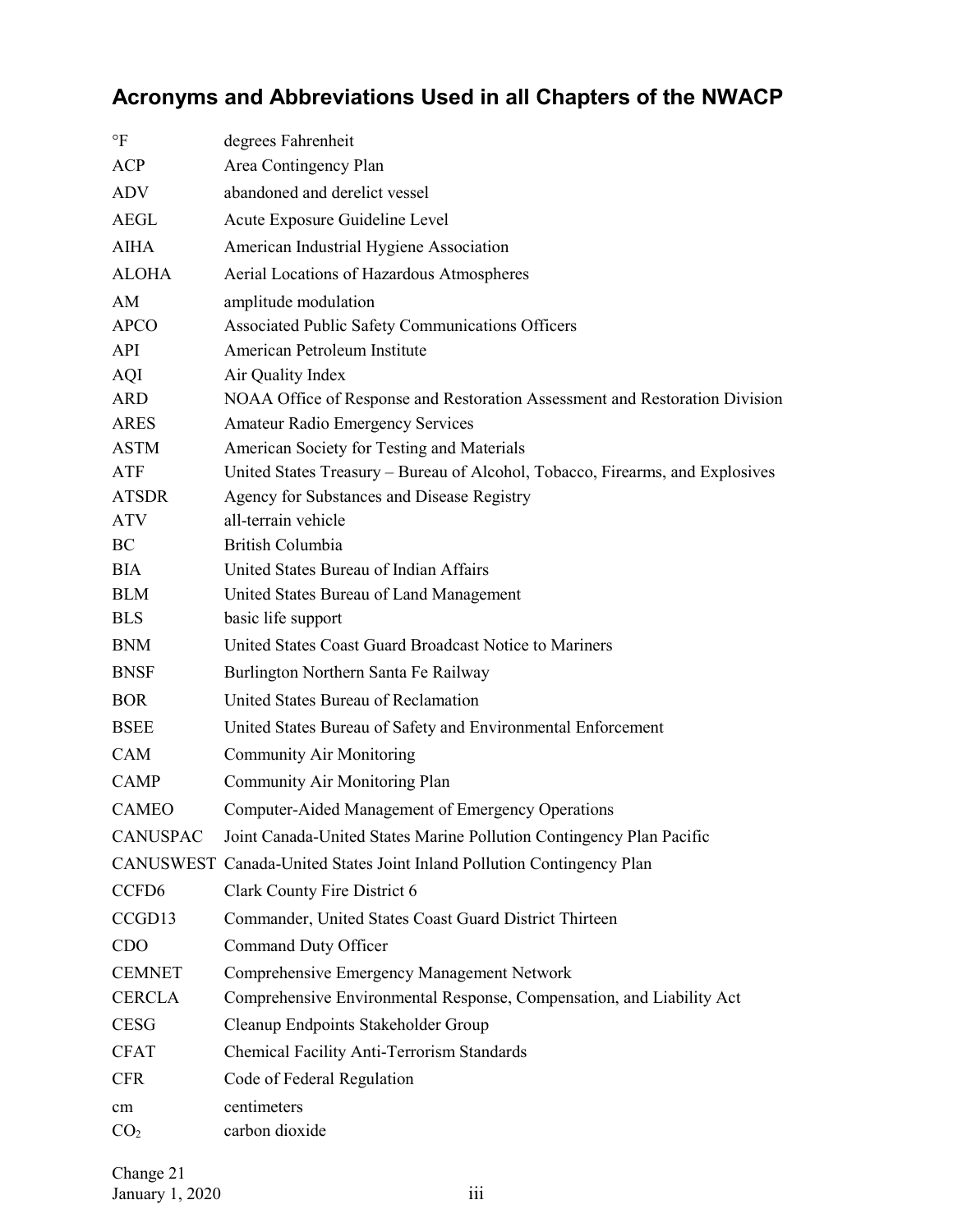## **Acronyms and Abbreviations Used in all Chapters of the NWACP**

| Coastal JRT    | Joint Coastal Pollution Response Team                                                                                                                                                                                                              |
|----------------|----------------------------------------------------------------------------------------------------------------------------------------------------------------------------------------------------------------------------------------------------|
| COTP           | Captain of the Port                                                                                                                                                                                                                                |
| <b>CRITFC</b>  | Columbia River Inter-Tribal Fish Commission                                                                                                                                                                                                        |
| <b>CTCSS</b>   | Continuous Tone-Coded Squelch System                                                                                                                                                                                                               |
| <b>CWA</b>     | Clean Water Act                                                                                                                                                                                                                                    |
| <b>CZMA</b>    | <b>Coastal Zone Management Act</b>                                                                                                                                                                                                                 |
| <b>DEQ</b>     | Oregon Department of Environmental Quality                                                                                                                                                                                                         |
| <b>DHS</b>     | United States Department of Homeland Security                                                                                                                                                                                                      |
| dilbit         | <b>Diluted Bitumen</b>                                                                                                                                                                                                                             |
| DLI            | Washington State Department of Labor and Industries                                                                                                                                                                                                |
| <b>DNR</b>     | Washington State Department of Natural Resources                                                                                                                                                                                                   |
| <b>DOC</b>     | United States Department of Commerce                                                                                                                                                                                                               |
| <b>DOD</b>     | United States Department of Defense                                                                                                                                                                                                                |
| <b>DOE</b>     | United States Department of Energy                                                                                                                                                                                                                 |
| <b>DOI</b>     | United States Department of the Interior                                                                                                                                                                                                           |
| <b>DOJ</b>     | United States Department of Justice                                                                                                                                                                                                                |
| DOT            | United States Department of Transportation                                                                                                                                                                                                         |
| <b>DQO</b>     | Data Quality Objective                                                                                                                                                                                                                             |
| DSL            | Department of State Lands                                                                                                                                                                                                                          |
| ECC            | <b>Emergency Coordination Center</b>                                                                                                                                                                                                               |
| Ecology        | Washington State Department of Ecology                                                                                                                                                                                                             |
| EEZ            | Economic Exclusive Zone                                                                                                                                                                                                                            |
| EFH            | <b>Essential Fish Habitat</b>                                                                                                                                                                                                                      |
| <b>EMD</b>     | Washington State Emergency Management Division                                                                                                                                                                                                     |
| <b>EMP</b>     | <b>Emergency Management Program</b>                                                                                                                                                                                                                |
| <b>EMS</b>     | <b>Emergency Medical Services</b>                                                                                                                                                                                                                  |
| <b>ENVL</b>    | Environmental Unit Leader (also referred to as EUL)                                                                                                                                                                                                |
| EOC            | <b>Emergency Operations Center</b>                                                                                                                                                                                                                 |
| <b>EPA</b>     | United States Environmental Protection Agency                                                                                                                                                                                                      |
| <b>EPCRA</b>   | Emergency Planning and Community Right to Know Act.                                                                                                                                                                                                |
| <b>ERPG</b>    | <b>Emergency Response Planning Guideline</b>                                                                                                                                                                                                       |
| <b>ERTV</b>    | emergency response towing vessel                                                                                                                                                                                                                   |
| <b>ESA</b>     | <b>Endangered Species Act</b>                                                                                                                                                                                                                      |
| <b>ESA MOA</b> | Inter-agency Memorandum of Agreement Regarding Oil Spill Planning and<br>Response Activities under the Federal Water Pollution Control Act's National Oil<br>and Hazardous Substances Pollution Contingency Plan and the Endangered<br>Species Act |
| ESI            | <b>Environmental Sensitivity Index</b>                                                                                                                                                                                                             |
| EU             | <b>Environmental Unit</b>                                                                                                                                                                                                                          |
| <b>EUL</b>     | Environmental Unit Leader (also referred to as ENVL)                                                                                                                                                                                               |
| <b>FBI</b>     | Federal Bureau of Investigation                                                                                                                                                                                                                    |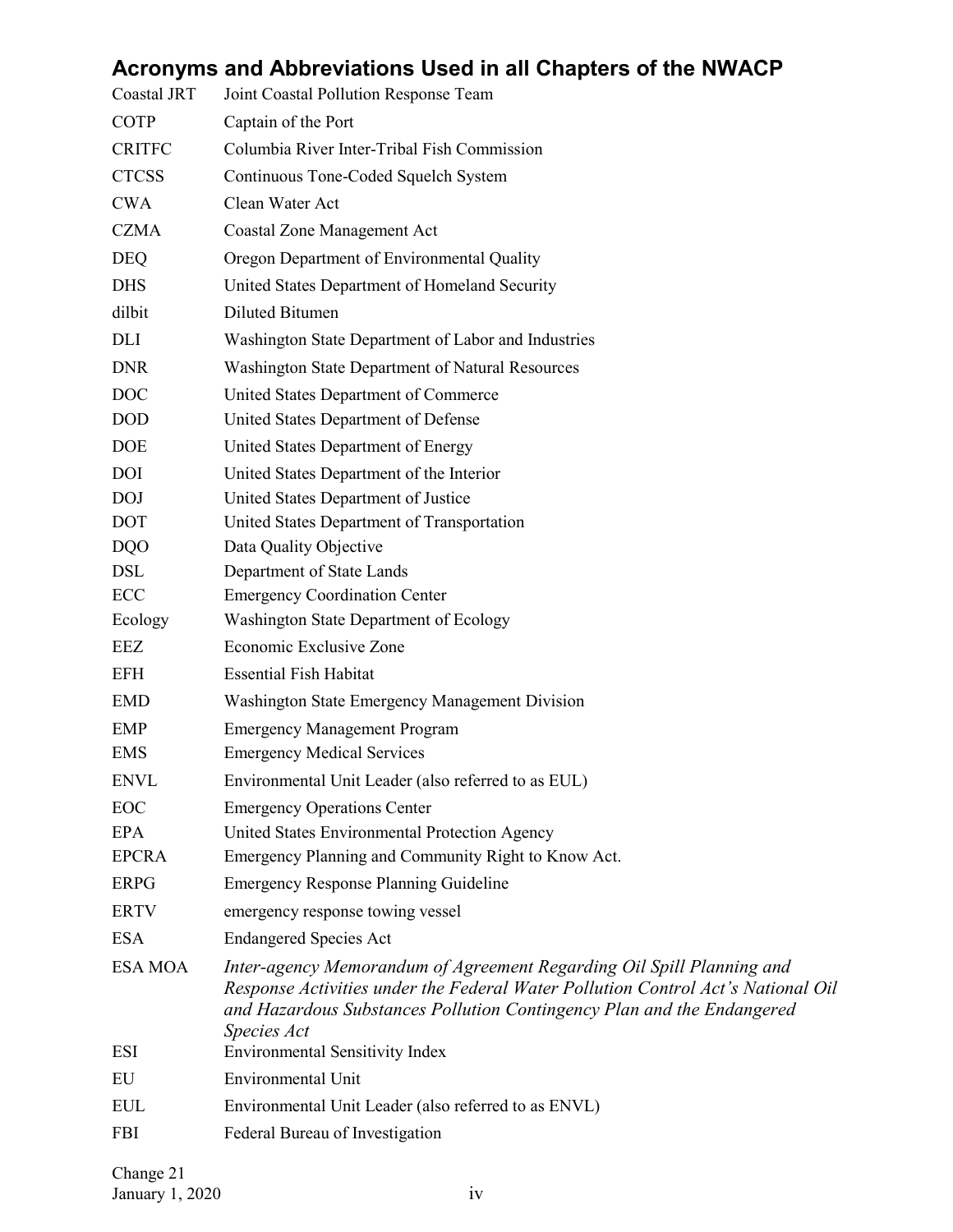|                 | Acronyms and Abbreviations Used in all Chapters of the NWACP |
|-----------------|--------------------------------------------------------------|
| <b>FCC</b>      | Federal Communications Commission                            |
| <b>FDA</b>      | Food and Drug Administration                                 |
| <b>FEMA</b>     | Federal Emergency Management Agency                          |
| <b>FLAT</b>     | Federal Lead Administrative Trustee                          |
| <b>FM</b>       | frequency modulation                                         |
| <b>FMP</b>      | <b>Fishery Management Plan</b>                               |
| <b>FOSC</b>     | Federal On-Scene Coordinator                                 |
| <b>FOSCR</b>    | Federal On-Scene Coordinator's Representative                |
| <b>FPAAC</b>    | Fire Protection Agency Advisory Council                      |
| fsw             | feet seawater                                                |
| $ft^2$          | square feet                                                  |
| <b>FTP</b>      | file transfer protocol                                       |
| F/V             | fishing vessel                                               |
| <b>FWPCA</b>    | Federal Water Pollution Control Act                          |
| $g/cm^3$        | grams per cubic centimeter                                   |
| <b>GETS</b>     | Government Emergency Telecommunications Service              |
| <b>GIS</b>      | geographic information system                                |
| gpm             | gallons per minute                                           |
| <b>GPS</b>      | global positioning system                                    |
| <b>GRP</b>      | Geographic Response Plan                                     |
| <b>GPVRFO</b>   | Group V Residual Fuel Oils                                   |
| <b>GT</b>       | gross tons                                                   |
| HazMat          | Hazardous Material                                           |
| <b>HAZWOPER</b> | Hazardous Waste Operations and Emergency Response            |
| <b>HCA</b>      | high consequence area                                        |
| <b>HCRTS</b>    | Historical/Cultural Resources Technical Specialist           |
| <b>HEEDS</b>    | Helicopter Emergency Egress Device System                    |
| HF              | high frequency                                               |
| <b>HHS</b>      | United States Department of Health and Human Services        |
| <b>HMS</b>      | <b>Highly Migratory Species</b>                              |
| <b>HPS</b>      | Historic Properties Specialist                               |
| <b>HSIN</b>     | Homeland Security Information Network                        |
| <b>HSRAF</b>    | Hazardous Substance Remedial Action Fund                     |
| <b>HVPA</b>     | High Volume Port Area                                        |
| <b>IAG</b>      | <b>Interagency Agreement</b>                                 |
| IAP             | <b>Incident Action Plan</b>                                  |
| $\rm{IC/UC}$    | Incident Commander/Unified Command                           |
| <b>ICS</b>      | <b>Incident Command System</b>                               |
| <b>IDFG</b>     | Idaho State Department of Fish and Game                      |
| <b>IDLH</b>     | Immediately dangerous to life or health                      |
| <b>IOEM</b>     | Idaho Office of Emergency Management                         |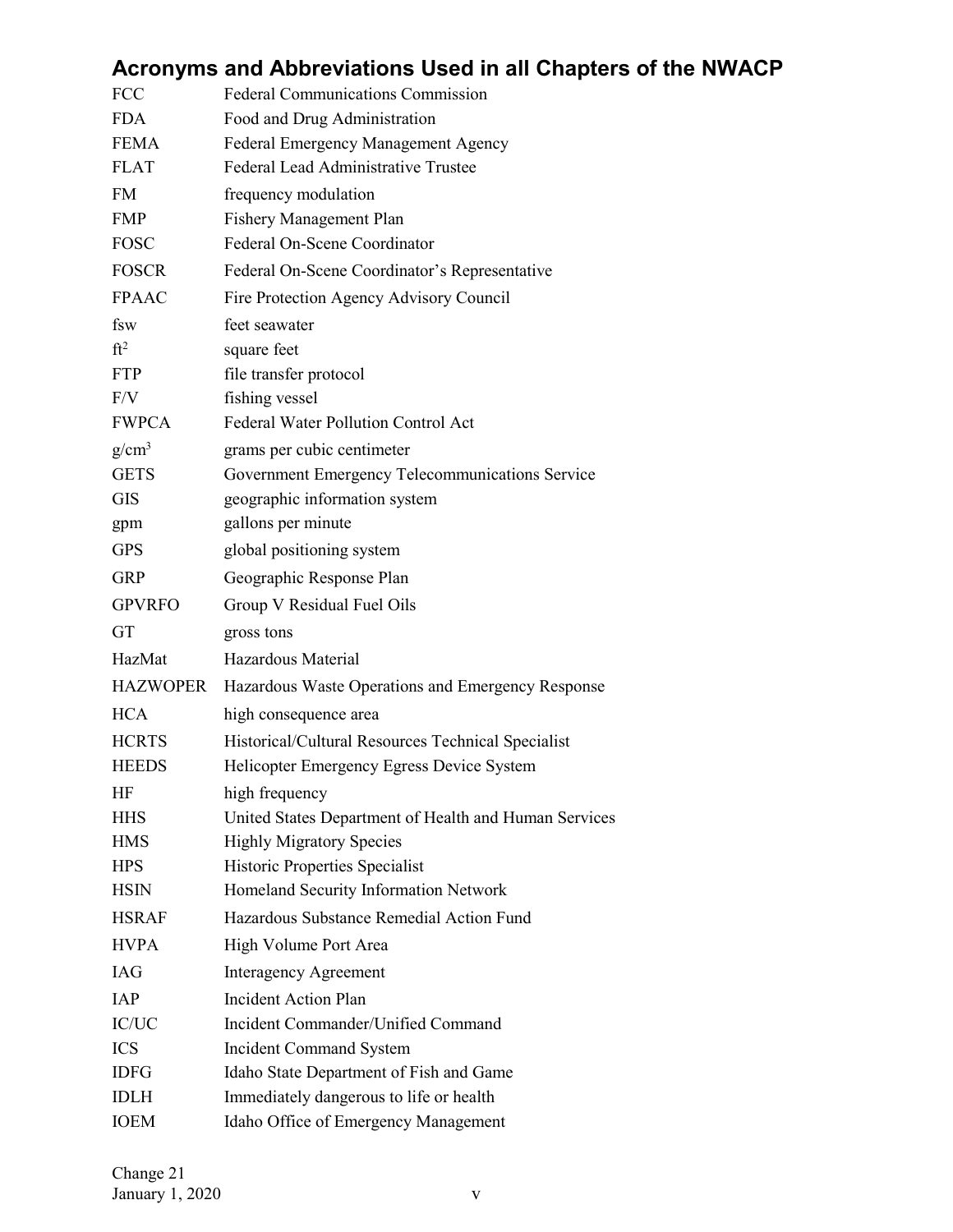|                | Acronyms and Abbreviations Used in all Chapters of the NWACP           |
|----------------|------------------------------------------------------------------------|
| ID             | identifier                                                             |
| <b>IMAAC</b>   | Interagency Modeling and Atmospheric Assessment Center                 |
| <b>IMO</b>     | International Maritime Organization                                    |
| <b>IMT</b>     | Incident Management Team                                               |
| <b>IO</b>      | <b>Information Officer</b>                                             |
| <b>IOSA</b>    | Island Oil Spill Association                                           |
| <b>ISB</b>     | In-Situ Burn                                                           |
| IT             | <b>Internet Technology</b>                                             |
| JHOC CDO       | Joint Harbor Operations Center Command Duty Officer                    |
| <b>JIC</b>     | Joint Information Center                                               |
| km             | kilometer                                                              |
| LAPIO          | Low American Petroleum Institute Oil                                   |
| <b>LEPC</b>    | Local Emergency Planning Committee                                     |
| <b>LNO</b>     | Liaison Officer                                                        |
| <b>LOC</b>     | Level of Concern                                                       |
| <b>LOFR</b>    | Liaison Officer                                                        |
| <b>MARPLOT</b> | Mapping Application for Response, Planning and Local Operational Tasks |
| MaST           | Marine Science and Technology Center                                   |
| <b>MERS</b>    | Mobile Emergency Response System                                       |
| <b>MFSA</b>    | Maritime Fire & Safety Association                                     |
| $mg/m^3$       | milligrams per cubic meter                                             |
| <b>MHz</b>     | megahertz                                                              |
| mm             | millimeters                                                            |
| MMI            | Marine Mammal Institute                                                |
| MMPA           | Marine Mammal Protection Act                                           |
| <b>MMSN</b>    | Marine Mammal Stranding Network                                        |
| <b>MOA</b>     | Memorandum of Agreement                                                |
| <b>MOU</b>     | Memorandum of Understanding                                            |
| MRL            | Minimal Risk Level                                                     |
| <b>MRU</b>     | Mobile Rehabilitation Unit                                             |
| <b>MSA</b>     | Magnuson Stevens Fisheries Management and Conservation Act             |
| <b>MSDS</b>    | Material Safety Data Sheet                                             |
| <b>MSRC</b>    | Marine Spill Response Corporation                                      |
| <b>MTS</b>     | Marine Transportation System                                           |
| <b>NAAQS</b>   | National Ambient Air Quality Standards                                 |
| <b>NCP</b>     | National Oil and Hazardous Substances Pollution Contingency Plan       |
| <b>NEB</b>     | Net Environmental Benefit                                              |
| <b>NEBA</b>    | Net Environmental Benefit Analysis                                     |
| <b>NFT</b>     | no further treatment                                                   |
| NGO            | non-government organization                                            |

#### Change 21  $January 1, 2020$  vi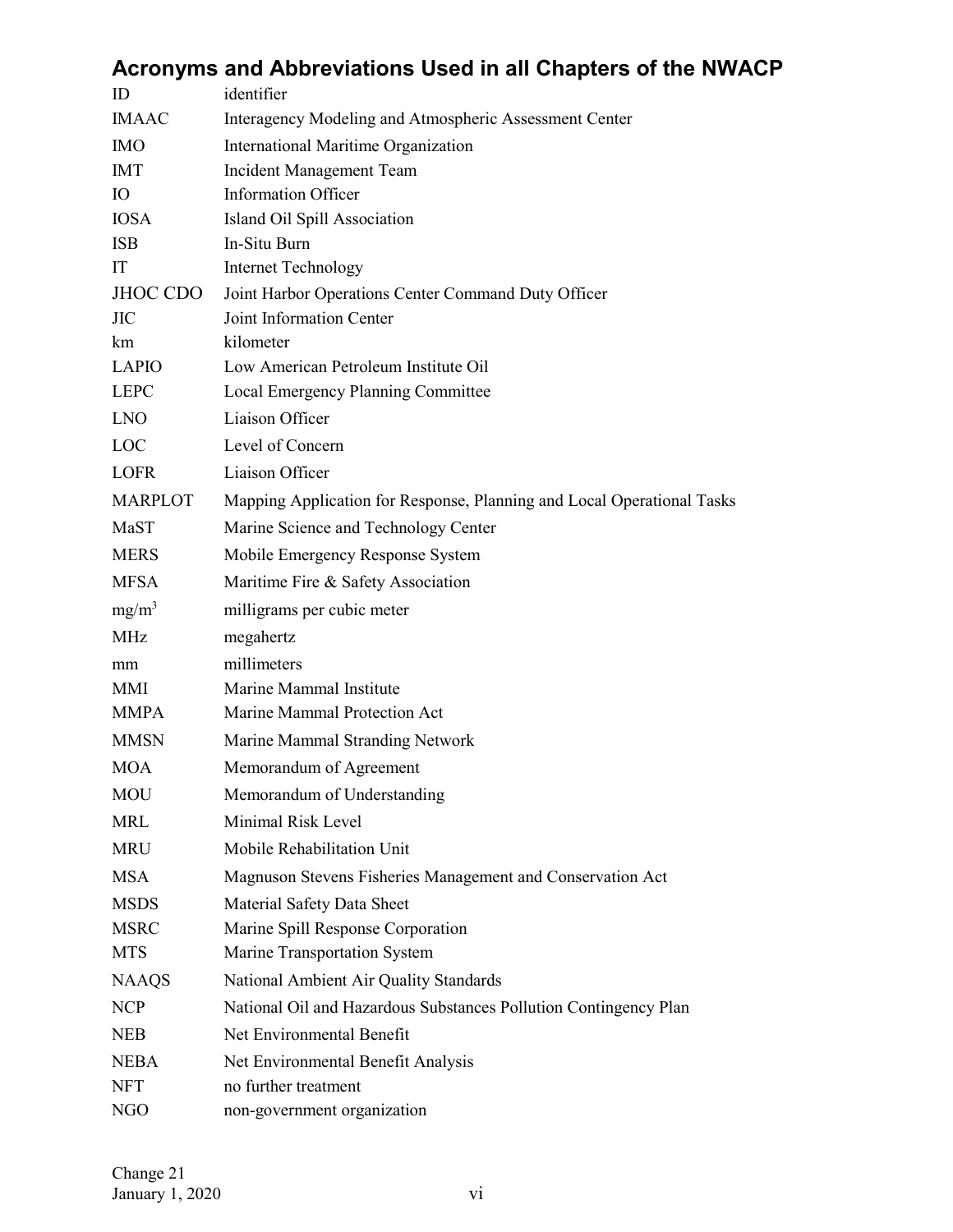|                   | Acronyms and Abbreviations Used in all Chapters of the NWACP                                                                                                       |
|-------------------|--------------------------------------------------------------------------------------------------------------------------------------------------------------------|
| <b>NHPA</b>       | National Historic Preservation Act                                                                                                                                 |
| <b>NIMS</b>       | National Incident Management System                                                                                                                                |
| <b>NMFS</b>       | National Marine Fisheries Service                                                                                                                                  |
| <b>NOAA</b>       | National Oceanic and Atmospheric Administration                                                                                                                    |
| N <sub>O</sub> O  | no observed oil                                                                                                                                                    |
| <b>NOTAM</b>      | Notice to Airmen                                                                                                                                                   |
| <b>NPFC</b>       | National Pollution Fund Center                                                                                                                                     |
| <b>NPS</b>        | <b>National Park Service</b>                                                                                                                                       |
| <b>NRC</b>        | National Response Center                                                                                                                                           |
| <b>NRDA</b>       | Natural Resource Damage Assessment                                                                                                                                 |
| <b>NRF</b>        | National Response Framework                                                                                                                                        |
| <b>NRS</b>        | National Response System                                                                                                                                           |
| <b>NRT</b>        | National Response Team                                                                                                                                             |
| NS/EP             | National Security and Emergency Preparedness                                                                                                                       |
| <b>NSF</b>        | National Strike Force                                                                                                                                              |
| <b>NVIC 01-05</b> | Navigation and Inspection Circular 01-05                                                                                                                           |
| <b>NWAC</b>       | Northwest Area Committee                                                                                                                                           |
| <b>NWACP</b>      | Northwest Area Contingency Plan                                                                                                                                    |
| <b>NWIFC</b>      | Northwest Indians Fish Commission                                                                                                                                  |
| <b>OAR</b>        | Oregon Administrative Rules                                                                                                                                        |
| <b>OCNMS</b>      | Olympic Coast National Marine Sanctuary                                                                                                                            |
| <b>ODA</b>        | Oregon State Department of Agriculture                                                                                                                             |
| <b>ODFW</b>       | Oregon State Department of Fish and Wildlife                                                                                                                       |
| ODOT              | Oregon Department of Transportation                                                                                                                                |
| <b>OEM</b>        | Oregon Emergency Management                                                                                                                                        |
| <b>OERS</b>       | Oregon Emergency Response System                                                                                                                                   |
| <b>OHA</b>        | Oregon State Health Authority                                                                                                                                      |
| <b>OP</b>         | operational period                                                                                                                                                 |
| <b>OPS</b>        | <b>Operations Section</b>                                                                                                                                          |
| <b>OPA</b>        | Oil Pollution Act of 1990                                                                                                                                          |
| OPHD              | Oregon Public Health Division                                                                                                                                      |
| <b>ORS</b>        | <b>Oregon Revised Statutes</b>                                                                                                                                     |
| <b>OSC</b>        | On-Scene Coordinator                                                                                                                                               |
| <b>OSHA</b>       | Occupational Safety and Health Administration                                                                                                                      |
| <b>OSLTF</b>      | Oil Spill Liability Trust Fund                                                                                                                                     |
| <b>OSP</b>        | Oregon State Police                                                                                                                                                |
| <b>OSRA</b>       | Oil Spill Response Account                                                                                                                                         |
| <b>OSRO</b>       | Oil Spill Removal Organization                                                                                                                                     |
| PA                | Programmatic Agreement on Protection of Historic Properties During Emergency<br>Response Under the National Oil and Hazardous Substance Pollution Contingency Plan |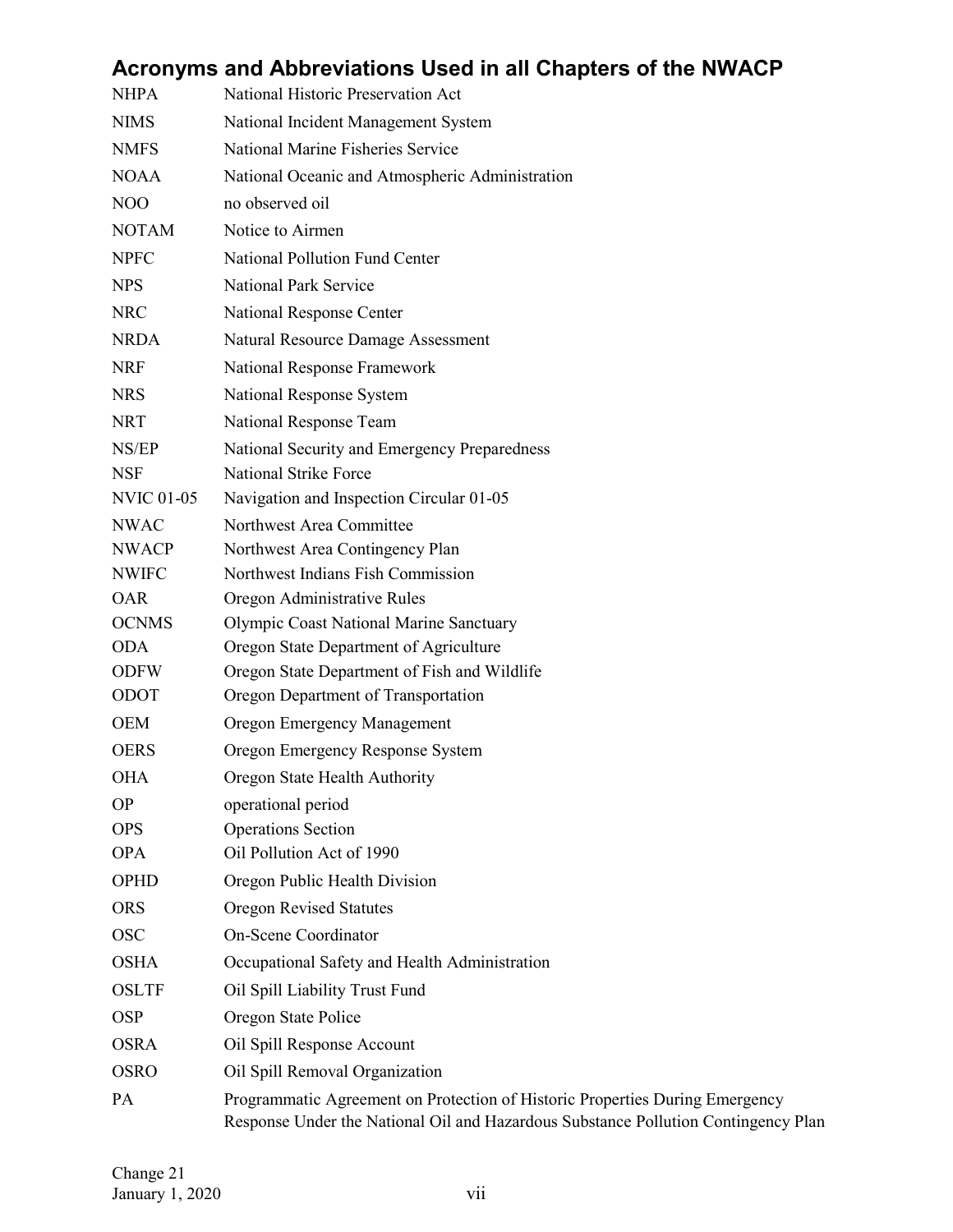| Protective Action Criteria<br>polycyclic aromatic hydrocarbons<br>power branch exchange<br>polychlorinated biphenyl<br>personal digital assistant<br>permissible exposure limit<br>Pacific Fisheries Management Council<br>Public Information Officer<br>Private Line<br>particulate matter up to 10 microns in diameter<br>particulate matter up to 2.5 microns in diameter<br><b>Pollution Report</b><br>Place of Refuge<br>Program of Ship Salvage Engineering<br>personal protective equipment<br>parts per million<br>National Preparedness for Response Exercise Program<br>Pollution Removal Funding Authorization<br>Petroleum Radio Service<br>Planning Section Chief<br>pounds per square inch<br><b>Puget Sound Marine Firefighting Commission</b><br>Public Switched Telephone Network<br>Quality Assurance/Quality Control<br>question and answer<br>quick response card<br>Radio Amateur Civil Emergency Service<br>Radiation<br>Resources at Risk<br>Response Boat Medium<br>Regional Contingency Plan<br>Resource Conservation and Recovery Act<br>Revised Code of Washington<br>National Response Framework, Resource Advisor<br>Regional Environmental Officer<br>rigid-hulled inflatable boat<br>remotely operated vehicle<br>Responsible Party<br>Responsible Party Incident Commander |               | Acronyms and Abbreviations Used in all Chapters of the NWACP |
|------------------------------------------------------------------------------------------------------------------------------------------------------------------------------------------------------------------------------------------------------------------------------------------------------------------------------------------------------------------------------------------------------------------------------------------------------------------------------------------------------------------------------------------------------------------------------------------------------------------------------------------------------------------------------------------------------------------------------------------------------------------------------------------------------------------------------------------------------------------------------------------------------------------------------------------------------------------------------------------------------------------------------------------------------------------------------------------------------------------------------------------------------------------------------------------------------------------------------------------------------------------------------------------------------------|---------------|--------------------------------------------------------------|
|                                                                                                                                                                                                                                                                                                                                                                                                                                                                                                                                                                                                                                                                                                                                                                                                                                                                                                                                                                                                                                                                                                                                                                                                                                                                                                            | <b>PAC</b>    |                                                              |
|                                                                                                                                                                                                                                                                                                                                                                                                                                                                                                                                                                                                                                                                                                                                                                                                                                                                                                                                                                                                                                                                                                                                                                                                                                                                                                            | PAH           |                                                              |
|                                                                                                                                                                                                                                                                                                                                                                                                                                                                                                                                                                                                                                                                                                                                                                                                                                                                                                                                                                                                                                                                                                                                                                                                                                                                                                            | <b>PBX</b>    |                                                              |
|                                                                                                                                                                                                                                                                                                                                                                                                                                                                                                                                                                                                                                                                                                                                                                                                                                                                                                                                                                                                                                                                                                                                                                                                                                                                                                            | <b>PCB</b>    |                                                              |
|                                                                                                                                                                                                                                                                                                                                                                                                                                                                                                                                                                                                                                                                                                                                                                                                                                                                                                                                                                                                                                                                                                                                                                                                                                                                                                            | <b>PDA</b>    |                                                              |
|                                                                                                                                                                                                                                                                                                                                                                                                                                                                                                                                                                                                                                                                                                                                                                                                                                                                                                                                                                                                                                                                                                                                                                                                                                                                                                            | PEL           |                                                              |
|                                                                                                                                                                                                                                                                                                                                                                                                                                                                                                                                                                                                                                                                                                                                                                                                                                                                                                                                                                                                                                                                                                                                                                                                                                                                                                            | <b>PFMC</b>   |                                                              |
|                                                                                                                                                                                                                                                                                                                                                                                                                                                                                                                                                                                                                                                                                                                                                                                                                                                                                                                                                                                                                                                                                                                                                                                                                                                                                                            | PIO           |                                                              |
|                                                                                                                                                                                                                                                                                                                                                                                                                                                                                                                                                                                                                                                                                                                                                                                                                                                                                                                                                                                                                                                                                                                                                                                                                                                                                                            | PL            |                                                              |
|                                                                                                                                                                                                                                                                                                                                                                                                                                                                                                                                                                                                                                                                                                                                                                                                                                                                                                                                                                                                                                                                                                                                                                                                                                                                                                            | <b>PM 10</b>  |                                                              |
|                                                                                                                                                                                                                                                                                                                                                                                                                                                                                                                                                                                                                                                                                                                                                                                                                                                                                                                                                                                                                                                                                                                                                                                                                                                                                                            | PM 2.5        |                                                              |
|                                                                                                                                                                                                                                                                                                                                                                                                                                                                                                                                                                                                                                                                                                                                                                                                                                                                                                                                                                                                                                                                                                                                                                                                                                                                                                            | <b>POLREP</b> |                                                              |
|                                                                                                                                                                                                                                                                                                                                                                                                                                                                                                                                                                                                                                                                                                                                                                                                                                                                                                                                                                                                                                                                                                                                                                                                                                                                                                            | <b>POR</b>    |                                                              |
|                                                                                                                                                                                                                                                                                                                                                                                                                                                                                                                                                                                                                                                                                                                                                                                                                                                                                                                                                                                                                                                                                                                                                                                                                                                                                                            | <b>POSSE</b>  |                                                              |
|                                                                                                                                                                                                                                                                                                                                                                                                                                                                                                                                                                                                                                                                                                                                                                                                                                                                                                                                                                                                                                                                                                                                                                                                                                                                                                            | <b>PPE</b>    |                                                              |
|                                                                                                                                                                                                                                                                                                                                                                                                                                                                                                                                                                                                                                                                                                                                                                                                                                                                                                                                                                                                                                                                                                                                                                                                                                                                                                            | ppm           |                                                              |
|                                                                                                                                                                                                                                                                                                                                                                                                                                                                                                                                                                                                                                                                                                                                                                                                                                                                                                                                                                                                                                                                                                                                                                                                                                                                                                            | <b>PREP</b>   |                                                              |
|                                                                                                                                                                                                                                                                                                                                                                                                                                                                                                                                                                                                                                                                                                                                                                                                                                                                                                                                                                                                                                                                                                                                                                                                                                                                                                            | <b>PRFA</b>   |                                                              |
|                                                                                                                                                                                                                                                                                                                                                                                                                                                                                                                                                                                                                                                                                                                                                                                                                                                                                                                                                                                                                                                                                                                                                                                                                                                                                                            | <b>PRS</b>    |                                                              |
|                                                                                                                                                                                                                                                                                                                                                                                                                                                                                                                                                                                                                                                                                                                                                                                                                                                                                                                                                                                                                                                                                                                                                                                                                                                                                                            | <b>PSC</b>    |                                                              |
|                                                                                                                                                                                                                                                                                                                                                                                                                                                                                                                                                                                                                                                                                                                                                                                                                                                                                                                                                                                                                                                                                                                                                                                                                                                                                                            | psi           |                                                              |
|                                                                                                                                                                                                                                                                                                                                                                                                                                                                                                                                                                                                                                                                                                                                                                                                                                                                                                                                                                                                                                                                                                                                                                                                                                                                                                            | <b>PSMFC</b>  |                                                              |
|                                                                                                                                                                                                                                                                                                                                                                                                                                                                                                                                                                                                                                                                                                                                                                                                                                                                                                                                                                                                                                                                                                                                                                                                                                                                                                            | <b>PSTN</b>   |                                                              |
|                                                                                                                                                                                                                                                                                                                                                                                                                                                                                                                                                                                                                                                                                                                                                                                                                                                                                                                                                                                                                                                                                                                                                                                                                                                                                                            | QA/QC         |                                                              |
|                                                                                                                                                                                                                                                                                                                                                                                                                                                                                                                                                                                                                                                                                                                                                                                                                                                                                                                                                                                                                                                                                                                                                                                                                                                                                                            | Q&A           |                                                              |
|                                                                                                                                                                                                                                                                                                                                                                                                                                                                                                                                                                                                                                                                                                                                                                                                                                                                                                                                                                                                                                                                                                                                                                                                                                                                                                            | QRC           |                                                              |
|                                                                                                                                                                                                                                                                                                                                                                                                                                                                                                                                                                                                                                                                                                                                                                                                                                                                                                                                                                                                                                                                                                                                                                                                                                                                                                            | <b>RACES</b>  |                                                              |
|                                                                                                                                                                                                                                                                                                                                                                                                                                                                                                                                                                                                                                                                                                                                                                                                                                                                                                                                                                                                                                                                                                                                                                                                                                                                                                            | Rad           |                                                              |
|                                                                                                                                                                                                                                                                                                                                                                                                                                                                                                                                                                                                                                                                                                                                                                                                                                                                                                                                                                                                                                                                                                                                                                                                                                                                                                            | RAR           |                                                              |
|                                                                                                                                                                                                                                                                                                                                                                                                                                                                                                                                                                                                                                                                                                                                                                                                                                                                                                                                                                                                                                                                                                                                                                                                                                                                                                            | <b>RBM</b>    |                                                              |
|                                                                                                                                                                                                                                                                                                                                                                                                                                                                                                                                                                                                                                                                                                                                                                                                                                                                                                                                                                                                                                                                                                                                                                                                                                                                                                            | <b>RCP</b>    |                                                              |
|                                                                                                                                                                                                                                                                                                                                                                                                                                                                                                                                                                                                                                                                                                                                                                                                                                                                                                                                                                                                                                                                                                                                                                                                                                                                                                            | <b>RCRA</b>   |                                                              |
|                                                                                                                                                                                                                                                                                                                                                                                                                                                                                                                                                                                                                                                                                                                                                                                                                                                                                                                                                                                                                                                                                                                                                                                                                                                                                                            | <b>RCW</b>    |                                                              |
|                                                                                                                                                                                                                                                                                                                                                                                                                                                                                                                                                                                                                                                                                                                                                                                                                                                                                                                                                                                                                                                                                                                                                                                                                                                                                                            | <b>READ</b>   |                                                              |
|                                                                                                                                                                                                                                                                                                                                                                                                                                                                                                                                                                                                                                                                                                                                                                                                                                                                                                                                                                                                                                                                                                                                                                                                                                                                                                            | <b>REO</b>    |                                                              |
|                                                                                                                                                                                                                                                                                                                                                                                                                                                                                                                                                                                                                                                                                                                                                                                                                                                                                                                                                                                                                                                                                                                                                                                                                                                                                                            | <b>RHB</b>    |                                                              |
|                                                                                                                                                                                                                                                                                                                                                                                                                                                                                                                                                                                                                                                                                                                                                                                                                                                                                                                                                                                                                                                                                                                                                                                                                                                                                                            | <b>ROV</b>    |                                                              |
|                                                                                                                                                                                                                                                                                                                                                                                                                                                                                                                                                                                                                                                                                                                                                                                                                                                                                                                                                                                                                                                                                                                                                                                                                                                                                                            | RP            |                                                              |
|                                                                                                                                                                                                                                                                                                                                                                                                                                                                                                                                                                                                                                                                                                                                                                                                                                                                                                                                                                                                                                                                                                                                                                                                                                                                                                            | <b>RPIC</b>   |                                                              |
|                                                                                                                                                                                                                                                                                                                                                                                                                                                                                                                                                                                                                                                                                                                                                                                                                                                                                                                                                                                                                                                                                                                                                                                                                                                                                                            | <b>RRT 10</b> | Region 10 Regional Response Team                             |
| Regional Response Team                                                                                                                                                                                                                                                                                                                                                                                                                                                                                                                                                                                                                                                                                                                                                                                                                                                                                                                                                                                                                                                                                                                                                                                                                                                                                     | <b>RRT</b>    |                                                              |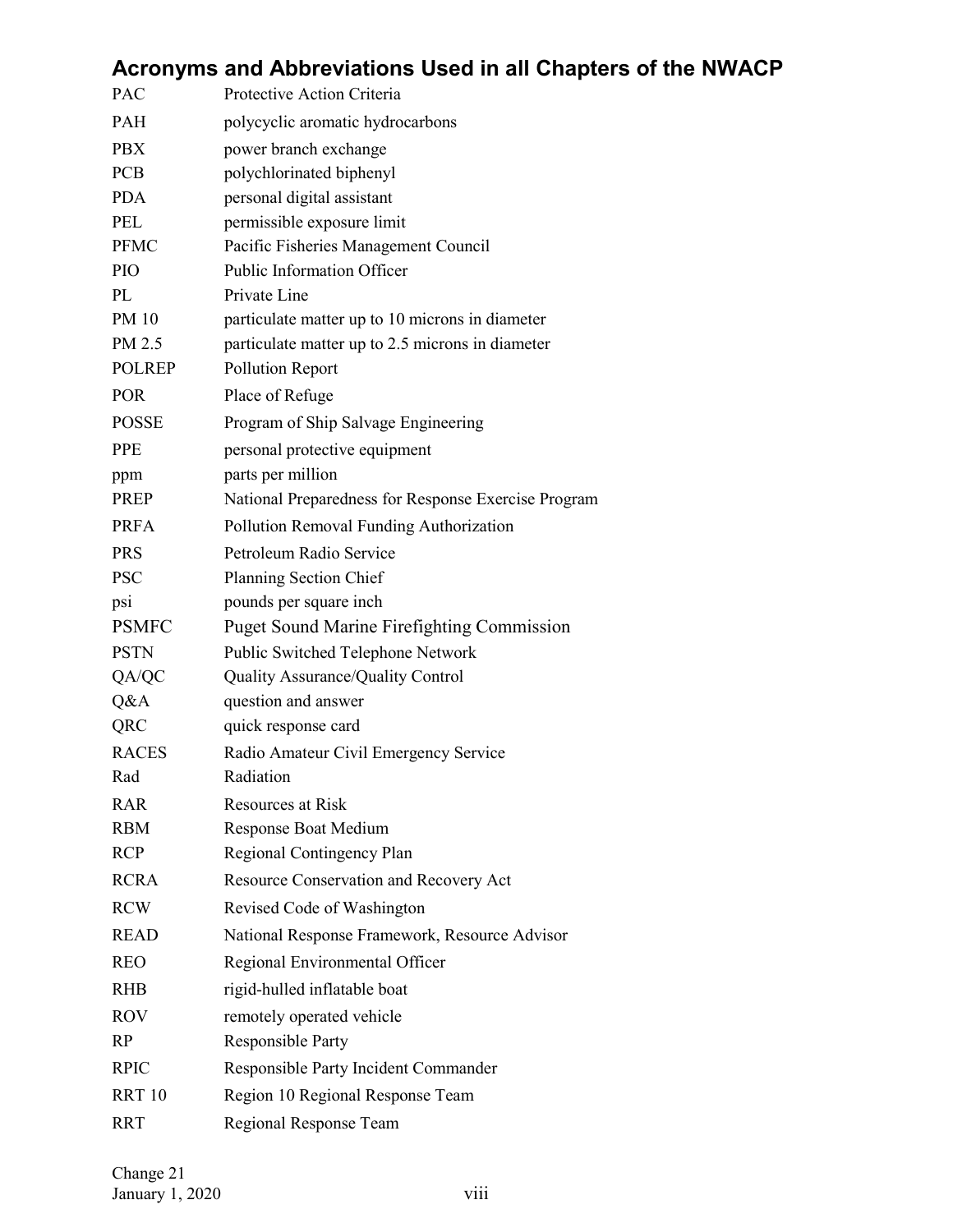|                         | Acronyms and Abbreviations Used in all Chapters of the NWACP                                                                                                  |
|-------------------------|---------------------------------------------------------------------------------------------------------------------------------------------------------------|
| <b>SAR</b>              | Search and Rescue                                                                                                                                             |
| <b>SARA</b>             | Superfund Amendments and Reauthorization Act                                                                                                                  |
| <b>SCAPA</b>            | Subcommittee on Consequence Assessment and Protective Actions                                                                                                 |
| <b>SCAT</b>             | Shoreline Cleanup Assessment Technique                                                                                                                        |
| <b>SDS</b>              | <b>Safety Data Sheet</b>                                                                                                                                      |
| <b>SERC</b>             | <b>State Emergency Response Commission</b>                                                                                                                    |
| <b>Services</b>         | United States Department of the Interior, Fish and Wildlife Service and National Oceanic<br>and Atmospheric Administration, National Marine Fisheries Service |
| <b>SHPO</b>             | <b>State Historic Preservation Office</b>                                                                                                                     |
| <b>SIP</b>              | Seafood Inspection Program                                                                                                                                    |
| <b>SIR</b>              | shoreline inspection report                                                                                                                                   |
| <b>SMART</b>            | Special Monitoring of Applied Response Technologies                                                                                                           |
| <b>SOFR</b>             | Safety Officer                                                                                                                                                |
| <b>SOP</b>              | <b>Standard Operating Procedure</b>                                                                                                                           |
| <b>SOSC</b>             | <b>State On-scene Coordinator</b>                                                                                                                             |
| <b>SPLASH</b>           | Structure of Populations, Levels of Abundance, and Status of Humpbacks                                                                                        |
| <b>SSB</b>              | single-sideband                                                                                                                                               |
| <b>SSC</b>              | Scientific Support Coordinator                                                                                                                                |
| <b>STAG</b>             | Shoreline Treatment Advisory Group                                                                                                                            |
| <b>STR</b>              | shoreline treatment recommendation                                                                                                                            |
| SU                      | <b>Situation Unit</b>                                                                                                                                         |
| <b>SUPSALV</b>          | Office of the Director of Ocean Engineering Supervisor of Salvage and Diving                                                                                  |
| <b>TAT</b>              | Turnaround Time                                                                                                                                               |
| <b>TCC</b>              | <b>Transportable Communications Center</b>                                                                                                                    |
| <b>TCS</b>              | <b>Tribal Coordination Specialist</b>                                                                                                                         |
| <b>TEEL</b>             | Temporary Emergency Exposure Limit                                                                                                                            |
| <b>TERC</b>             | <b>Tribal Emergency Response Commissions</b>                                                                                                                  |
| <b>TFR</b>              | <b>Temporary Flight Restriction</b>                                                                                                                           |
| <b>THPO</b>             | Tribal Historic Preservation Office                                                                                                                           |
| <b>TIC</b>              | <b>Toxic Industrial Chemicals</b>                                                                                                                             |
| <b>TOSC</b>             | Tribal On-Scene Coordinator                                                                                                                                   |
| $\mathrm{T}/\mathrm{V}$ | tanker vessel                                                                                                                                                 |
| U&A                     | Usual and Accustomed Area                                                                                                                                     |
| <b>UHF</b>              | ultra-high frequency                                                                                                                                          |
| <b>USACE</b>            | United States Army Corps of Engineers                                                                                                                         |
| <b>USC</b>              | <b>United States Code</b>                                                                                                                                     |
| <b>USCG</b>             | <b>United States Coast Guard</b>                                                                                                                              |
| <b>USFWS</b>            | United States Fish and Wildlife Service                                                                                                                       |
| <b>USGS</b>             | United States Geological Survey                                                                                                                               |
| <b>UTB</b>              | <b>Utility Boat Large</b>                                                                                                                                     |
| <b>VHF</b>              | very high frequency                                                                                                                                           |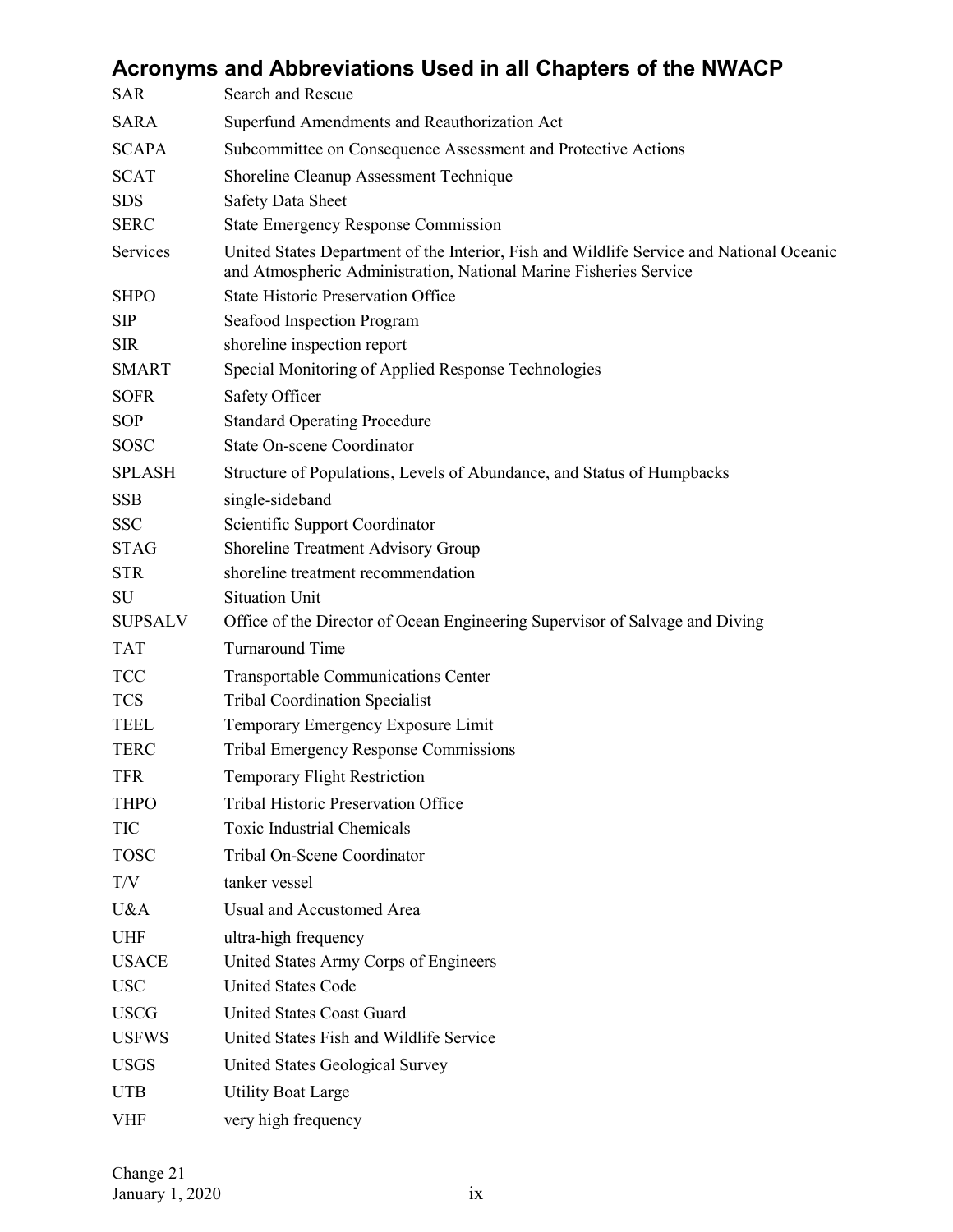## **Acronyms and Abbreviations Used in all Chapters of the NWACP**

| <b>VIP</b>   | very important person                                  |
|--------------|--------------------------------------------------------|
| <b>VOC</b>   | Volatile Organic Compounds                             |
| <b>VRP</b>   | vessel response plan                                   |
| V-SORs       | Vessel Submerged Oil Recovery System                   |
| <b>WAC</b>   | Washington Administrative Code                         |
| <b>WDFW</b>  | Washington Department of Fish and Wildlife             |
| <b>WDOH</b>  | Washington State Department of Health                  |
| <b>WISHA</b> | Washington Industrial Safety and Health Administration |
| <b>WMD</b>   | <b>Weapons of Mass Destruction</b>                     |
| WP&RC        | Washington State Parks and Recreation Commission       |
| WRRL         | Western Response Resource List                         |
| <b>WSP</b>   | Washington State Patrol.                               |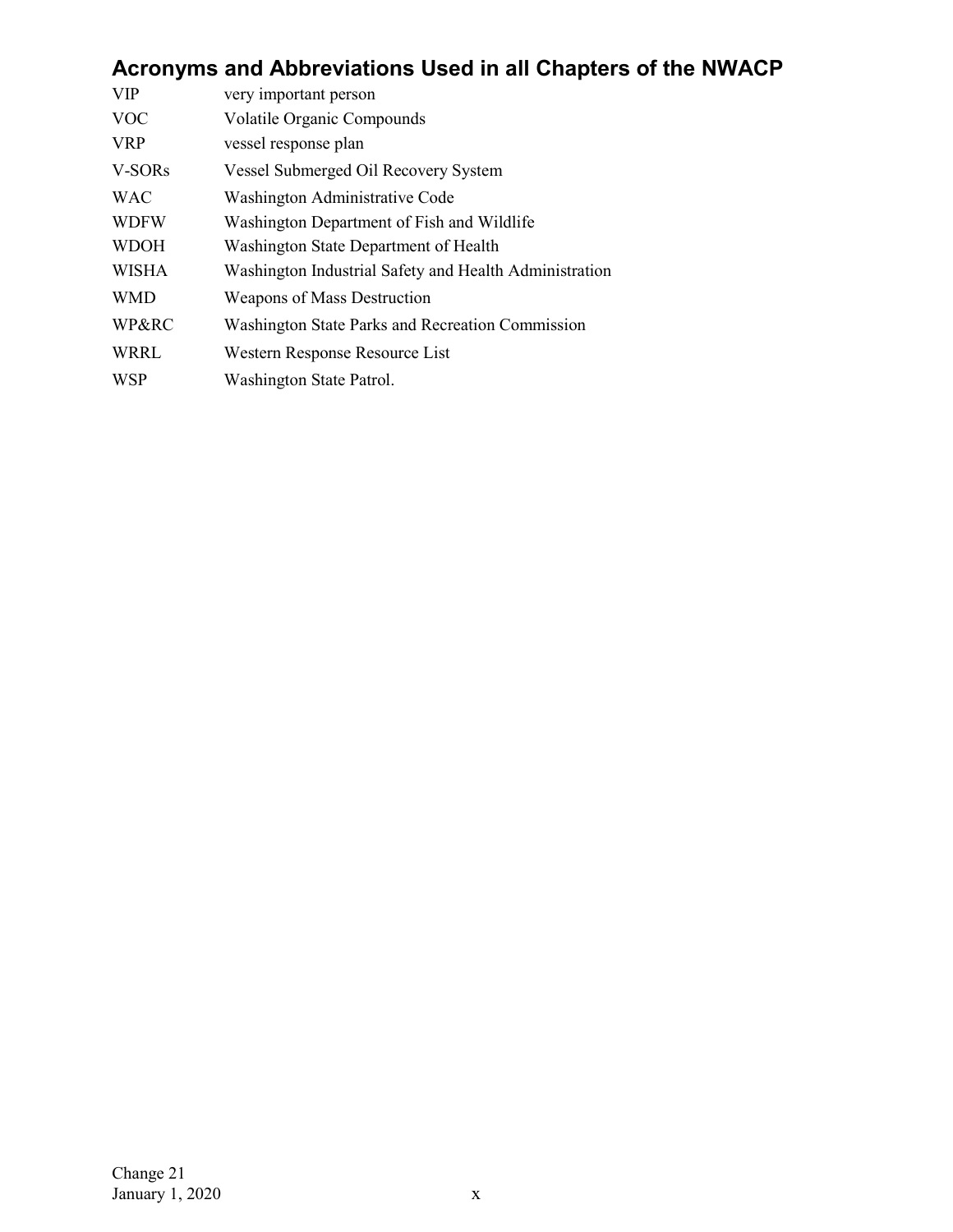<span id="page-11-0"></span>*Area Committee,* as provided for by Clean Water Act sections 311(a)(18) and (j)(4), means the entity appointed by the President consisting of members from qualified personnel of federal, state, and local agencies with responsibilities that include preparing an Area Contingency Plan for an area designated by the President.

*Area Contingency Plan* (ACP), as provided for by Clean Water Act sections 311(a)(19) and (j)(4), means the plan prepared by an Area Committee that is developed to be implemented in conjunction with the National Contingency Plan and Regional Contingency Plan, in part to address removal of a worst case discharge and to mitigate or prevent a substantial threat of such a discharge from a vessel, offshore facility, or onshore facility operating in or near an area designated by the President.

*Average Most Probable Discharge* means a discharge of 1 percent of the volume of the worst-case discharge.

*Bioremediation agents* are microbiological cultures, enzyme additives, or nutrient additives that are deliberately introduced into an oil discharge and that will significantly increase the rate of biodegradation to mitigate the effects of the discharge.

*Captain of the Port Sector Columbia River (COTP)* is the Commander, Sector Columbia River is designated at the COTP. The COTP is responsible for administering and directing all USCG activities relating to Port Safety and Security, Marine Environmental Response, and Waterway Management functions.

*Captain of the Port Sector Puget Sound (COTP)* is the Commander, Sector Puget Sound is designated at the COTP. The COTP is responsible for administering and directing all USCG activities relating to Port Safety and Security, Marine Environmental Response, and Waterway Management functions.

*CERCLA* is the Comprehensive Environmental Response, Compensation, and Liability Act of 1980, as amended by the Superfund Amendments and Reauthorization Act of 1986.

*Claim* for purposes of a release under CERCLA, means a demand in writing for a sum certain; for purposes of a discharge under the Clean Water Act, it means a request, made in writing for a sum certain, for compensation for damages or removal costs resulting from an incident.

*Commander, United States Coast Guards District Thirteen* is the United States Coast Guard District Commander (Admiral) who exercises operational and administrative control over all USCG units assigned to the district (with few exceptions) and acts as a direct representative of the Commandant.

*Consist* means the list of what each rail car is carrying. The engineer has this document.

*Dispersants* are chemical agents that emulsify, disperse, or solubilize oil into the water column or promote the surface spreading of oil slicks to facilitate dispersal of the oil into the water column.

*Federal On-Scene Coordinator* means the federal official predesignated by the United States Environmental Protection Agency or the United States Coast Guard to coordinate and direct responses under subpart D, or the government official designated by the lead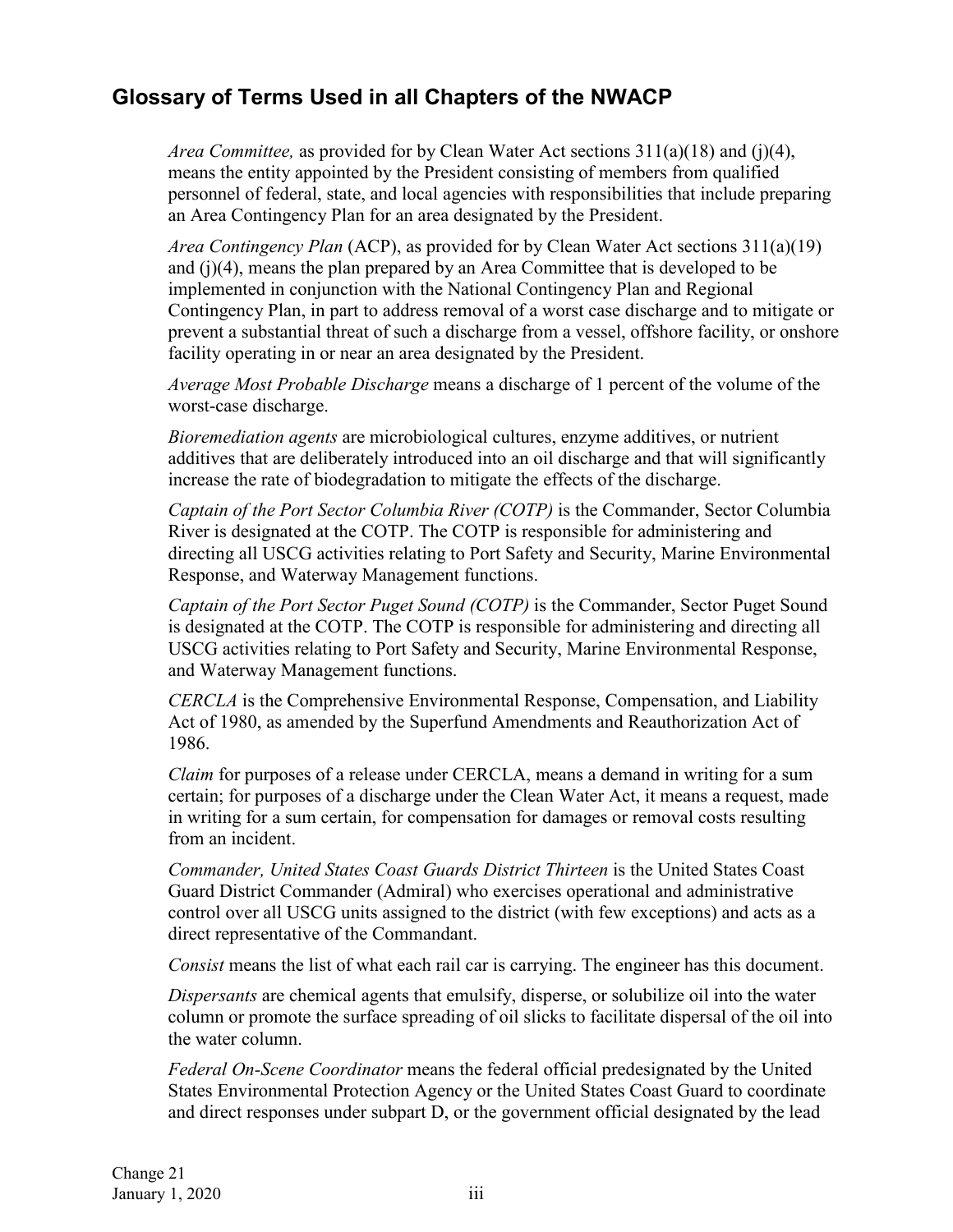agency to coordinate and direct removal actions under subpart E of the National Contingency Plan. This person represents the federal government in Unified Command.

*First Federal Official* means the first federal representative of a participating agency of the National Response Team to arrive at the scene of a discharge or a release. This official coordinates activities under the National Contingency Plan and may initiate, in consultation with the On-Scene Coordinator, any necessary actions until the arrival of the predestinated On-Scene Coordinator. A state with primary jurisdiction over a site covered by a cooperative agreement will act in the stead of the first federal official for any incident at the site.

*Fund* or *Trust Fund* means the Hazardous Substance Superfund established by section 9507 of the Internal Revenue Code of 1986.

*Incident Commander* is the person who is directly responsible for coordinating and directing a comprehensive response to the emergency situation. Designated by the responsible party or Lead Agency.

*Industry* It is the responsibility of a vessel owner, agent, master, operator, or person in charge, in accordance with 46 CFR Subpart 4.05, to immediately notify the nearest USCG Sector Office, Marine Inspection Office or Coast Guard Group Office whenever a vessel is involved in a marine casualty after addressing the immediate resultant safety concerns. Marine causalities include an occurrence materially and adversely affecting the vessel's seaworthiness or fitness for service or route, including but not limited to fire, flooding, or failure of or damage to fixed fire-extinguishing systems, lifesaving equipment, auxiliary power-generating equipment, or bilge-pumping systems (46 CFT  $4.05-1(a)(4)$ ).

*Joint Harbor Operations Center Command Duty Officer* directs operational responses at the direction of Commander Sector Puget Sound, and holds ultimate responsibility for all operational decision and delegated to the watch, and determines which partners need to be informed concerning any particular incident or operation.

*Lead Agency* means the agency that provides the On-Scene Coordinator/Remedial Project Manager to plan and implement response actions under the National Contingency Plan. The United States Environmental Protection Agency (EPA), the United States Coast Guard (USCG), another federal agency, or a state (or political subdivision of a state) operating pursuant to a contract or cooperative agreement executed pursuant to section 104(d)(1) of CERCLA, or designated pursuant to a Superfund Memorandum of Agreement entered into pursuant to subpart F of the National Contingency Plan or other agreements may be the lead agency for a response action. In the case of a release of a hazardous substance, pollutant, or contaminant, where the release is on, or the sole source of the release is from, any facility or vessel under the jurisdiction, custody, or control of Department of Defense (DOD) or Department of Energy (DOE), then DOD or DOE will be the lead agency. Where the release is on, or the sole source of the release is from, any facility or vessel under the jurisdiction, custody, or control of a federal agency other than EPA, the USCG, DOD, or DOE, then that agency will be the lead agency for remedial actions and removal actions other than emergencies. The federal agency maintains its lead agency responsibilities whether the remedy is selected by the federal agency for non-National Priority List sites or by EPA and the federal agency or by EPA alone under CERCLA section 120. The lead agency will consult with the support agency, if one exists, throughout the response process.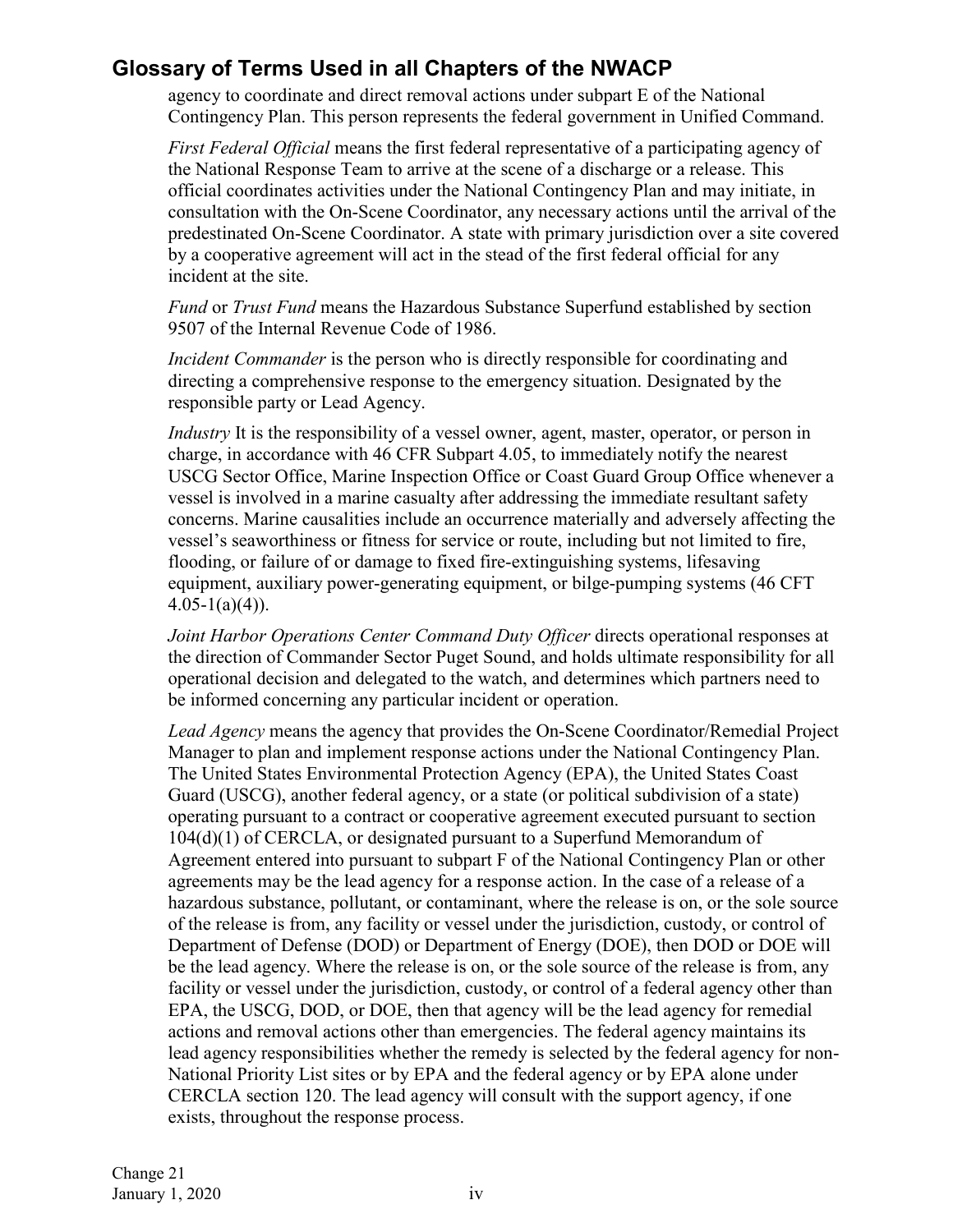*Higher Volume Port Areas* include the Strait of Juan de Fuca at Port Angeles, Washington (including any water area within 50 nautical miles seaward); Puget Sound to the Strait of Juan de Fuca at Cape Flattery, Washington (including any water area within 50 nautical miles seaward); and Puget Sound.

*Management of Migration* means actions that are taken to minimize and mitigate the migration of hazardous substances or pollutants or contaminants and the effects of such migration. Measures may include, but are not limited to, management of a plume of contamination, restoration of a drinking water aquifer, or surface water restoration.

*Manifest Train* is a train in which each car is not carrying the same commodity.

*Marine Firefighting Coordinator* is the officer at Sector Puget sound responsible to the Captain of the Port, for overall supervision of the USCG marine firefighting support operations and for execution of this plan.

*Marine Inspector* means the officer at the respective USCG Sector responsible for onscene execution of COTP Marine Firefighting support responsibilities.

*Maximum Most Probable Discharge* is a discharge of the lesser of 1,200 barrels or 10 percent of the volume of a worst-case discharge.

*National Pollution Funds Center* is the entity established by the Secretary of Transportation whose function is the administration of the Oil Spill Liability Trust Fund (OSLTF). The center's duties include providing appropriate access to the OSLTF for federal agencies and states for removal actions and for federal trustees to initiate the assessment of natural resource damages; providing appropriate access to the OSLTF for claims; and coordinating cost recovery efforts.

*National Strike Force Coordination Center* is defined by sections 311(a)(23) and (j)(2) of the Clean Water Act, as amended by the Oil Pollution Act of 1990 and refers to the entity established by the secretary of the department in which the United States Coast Guard is operating at Elizabeth City, North Carolina. Its responsibilities include providing a variety of technical assistance and other resources to a Federal On-Scene Coordinator, and administration of the United States Coast Guard Strike Teams established under the National Contingency Plan.

*Natural Resources* are land, fish, wildlife, biota, air, water, ground water, drinking water supplies, and other such resources belonging to, managed by, held in trust by, appertaining to, or otherwise controlled by the United States (including the resources of the exclusive economic zone defined by the Magnuson Fishery Conservation and Management Act of 1976), any state or local government, any foreign government, any Indian tribe, or, if such resources are subject to a trust restriction on alienation, any member of an Indian tribe.

*Navigable Waters* (7) Waters of the United States do not include prior converted cropland. Notwithstanding the determination of an area's status as prior converted cropland by any other federal agency, for the purposes of the Clean Water Act, the final authority regarding Clean Water Act jurisdiction remains with the United States Environmental Protection Agency. As defined in 40 CFR §230.3.

*Non-floating oils* refer to heavy oils and Group V oils that exhibit qualities which could, due to the oil characteristics, weathering, environmental factors or how they are discharged, potentially cause the oils to submerge or sink. Examples of these types of oils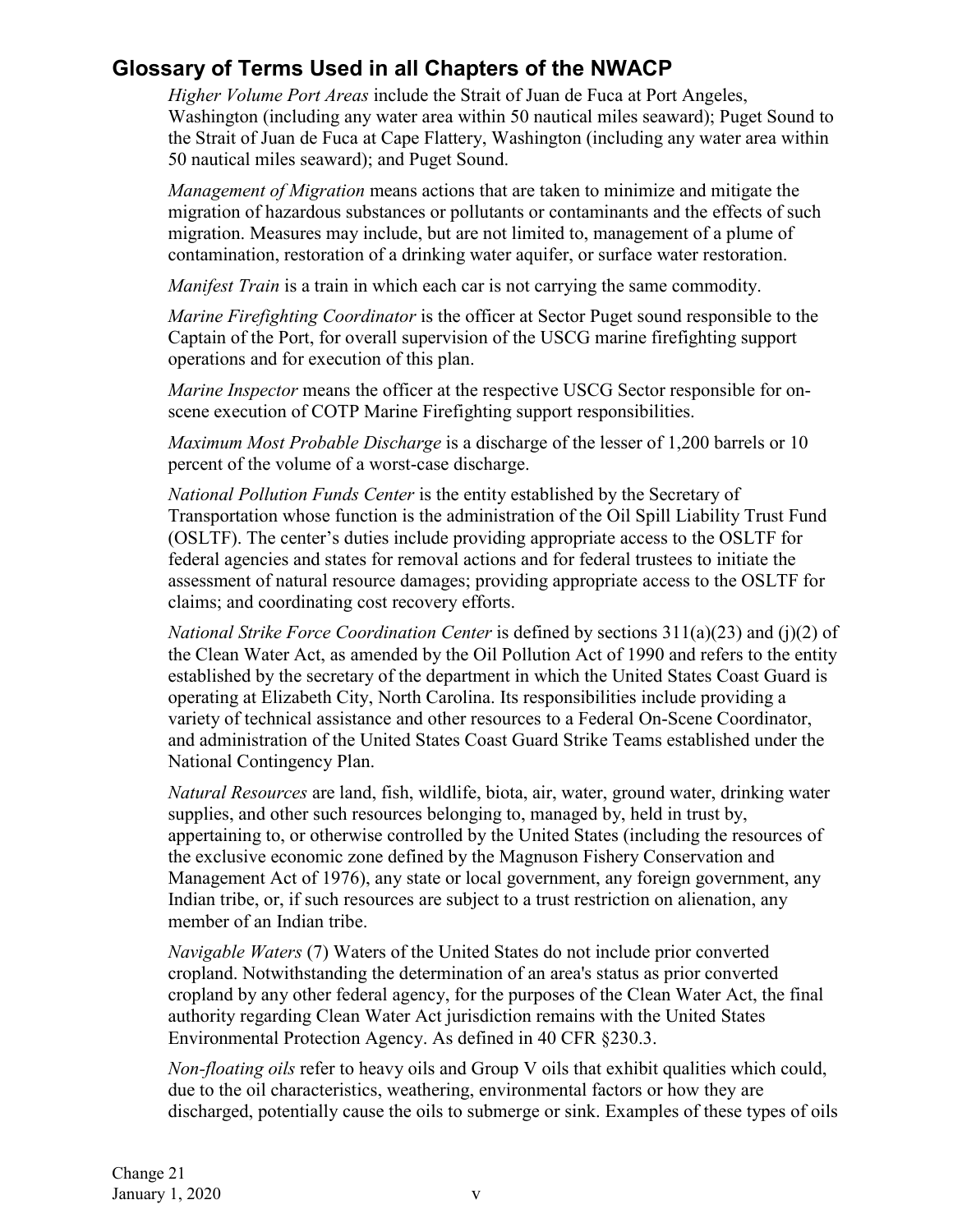include, but are not limited to, Diluted Bitumen (dilbit), Group V Residual Fuel Oils (GPVRFO), Low API Oil (LAPIO), Asphalt and Asphalt Products.

*Non-persistent or Group 1 Oil* means a petroleum-based oil that, at the time of shipment, consists of hydrocarbon fractions.

(1) At least 50 percent of which by volume, distill at a temperature of 340 degrees Celsius (645 degrees Fahrenheit); and

(2) At least 95 percent of which by volume, distill at a temperature of 370 degrees Celsius (700 degrees Fahrenheit).

*Offshore Facility* as defined by section 101(17) of CERCLA and section 311(a)(11) of the Clean Water Act, means any facility of any kind located in, on, or under any of the navigable waters of the United States, and any facility of any kind that is subject to the jurisdiction of the United States and is located in, on, or under any other waters, other than a vessel or a public vessel.

*Oil* as defined by section 311(a)(1) of the Clean Water Act, means oil of any kind or in any form, including, but not limited to, petroleum, fuel oil, sludge, oil refuse, and oil mixed with wastes other than dredged spoil. Oil, as defined by section 1001 of the Oil Pollution Act means oil of any kind or in any form, including, but not limited to, petroleum, fuel oil, sludge, oil refuse, and oil mixed with wastes other than dredged spoil, but does not include petroleum, including crude oil or any fraction thereof, that is specifically listed or designated as a hazardous substance under subparagraphs (A) through  $(F)$  of section 101(14) of CERCLA and that is subject to the provisions of that Act.

*Oil Spill Liability Trust Fund* means the fund established under section 9509 of the Internal Revenue Code of 1986 (26 United States Code 9509).

*On-Scene Commander* is a designation per the National Search and Rescue (SAR) Plan who prosecutes the SAR mission on-scene and has operational control of all SAR response united on scene. This is not be confused with the National Incident Management System definition for "Incident Commander", who is the person responsible for all aspects of an emergency response, including quickly developing incident objectives, managing all incident operations, application of resources, and having responsibility for all persons involved.

*Primary Resource Provider* is listed in the vessel response plan as the principal entity contracted for providing specific salvage and/or marine firefighting services and resources, when multiple resource providers are listed for that service, for each of the COTP zones in which a vessel operates. The primary resource provider will be the point of contact for the plan holder, the FOST and the UC in matters related to specific resources and services as required in 155.4030(s).

*Puget Sound Vessel Traffic Service* is a Branch of the Waterway Management Division of Sector Puget Sound. Its mission is to prevent groundings, collisions, and environmental damage while supporting navigation safety mission goals.

*Onshore Facility* means any facility (including, but not limited to, motor vehicles and rolling stock) of any kind located in, on, or under any land within the United States other than submerged land.

*Persistent Oil* means a petroleum-based oil that does not meet the distillation criteria for a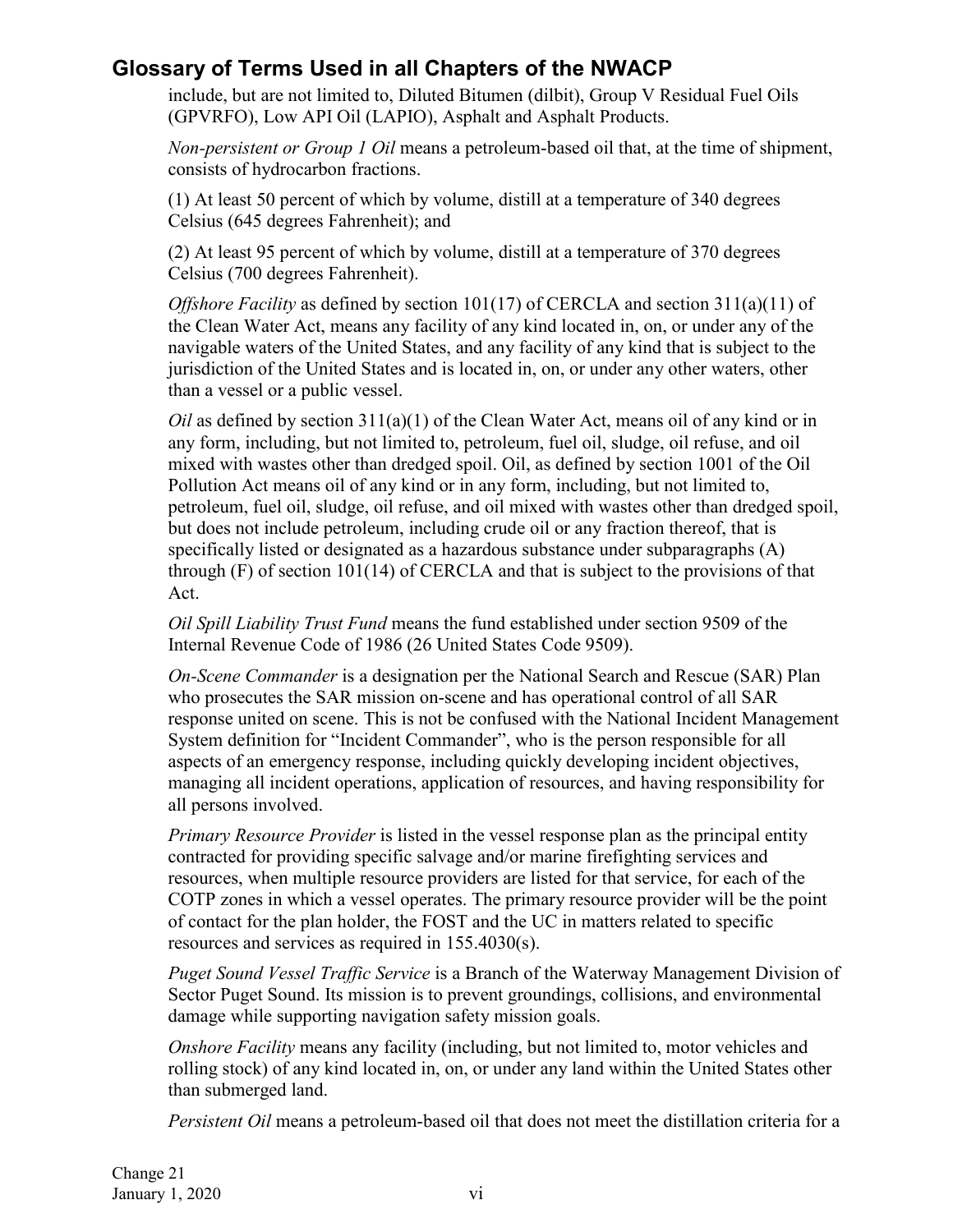non-persistent oil. For the purposes of this subpart, persistent oils are further classified based on specific gravity as follows:

(1) Group II - specific gravity of less than .85.

(2) Group III - specific gravity equal to or greater than .85 and less than .95.

(3) Group IV - specific gravity equal to or greater than .95 and less than or equal to 1.0.

(4) Group V - specific gravity greater than 1.0.

*Preliminary Assessment* under CERCLA means review of existing information and an off-site reconnaissance, if appropriate, to determine if a release may require additional investigation or action. A Preliminary Assessment may include an on-site reconnaissance, if appropriate.

*Primary Dispersant Staging Site* means a site designated within a Captain of the Port zone that has been identified as a forward staging area for dispersant application platforms and the loading of dispersant stockpiles. Primary staging sites are typically the planned locations where platforms load or reload dispersants before departing for application at the site of the discharge and may not be the locations where dispersant stockpiles are stored or application platforms are home-based.

*Radiation Emergency Response Team* is a group composed of individuals that will respond to any radioactive materials incident.

*Rail Car Owners* are the car owners who are responsible for keeping the tank car in compliance with the Hazardous Materials Regulations (inspections/repairs etc.). Rail car owners often lease the cars to the shipper for use.

*Rail Commodity Owner* means the owner of the product being shipped by rail. In Washington State, the owner of the oil being shipped has responsibility to respond to incidents involving that oil. The owner of the oil may be the shipper, consignee, or a beneficial owner. The shipper would be contacted through the submitted emergency response contact listed on the shipping papers. It would be the shipper's responsibility to contact the owner of the oil. If using Chemtrec or another service provider, the papers must identify the person (by name or contract number) who has a contractual agreement with the service provider (49 Code of Federal Regulations 172.201 (d)).

*Rail Consignee* is the company receiving the rail shipment at the destination.

*Rail Shipper* is the party that certifies and offers the hazardous material package for transportation. The hazardous material must be properly classified and packaged by the shipper. The shipper will then submit shipping instructions and hazardous material information to the transporter (carrier). The shippers are also required to provide and maintain emergency response information.

*Rail Trackage Agreements* means a type of agreement that allow carriers to operate on lines owned by other companies. Regardless of whose trains are operating on the line, the track owner is responsible for the Emergency Response phase of the incident. Once the emergency is over, cleanup or other monitoring work may be transferred to the transporter. Where trackage rights do not exist, the shipment continues to destination after transferring the material at an "Interchange Point." At this "Interchange Point" the responsibility shifts to the new line owner.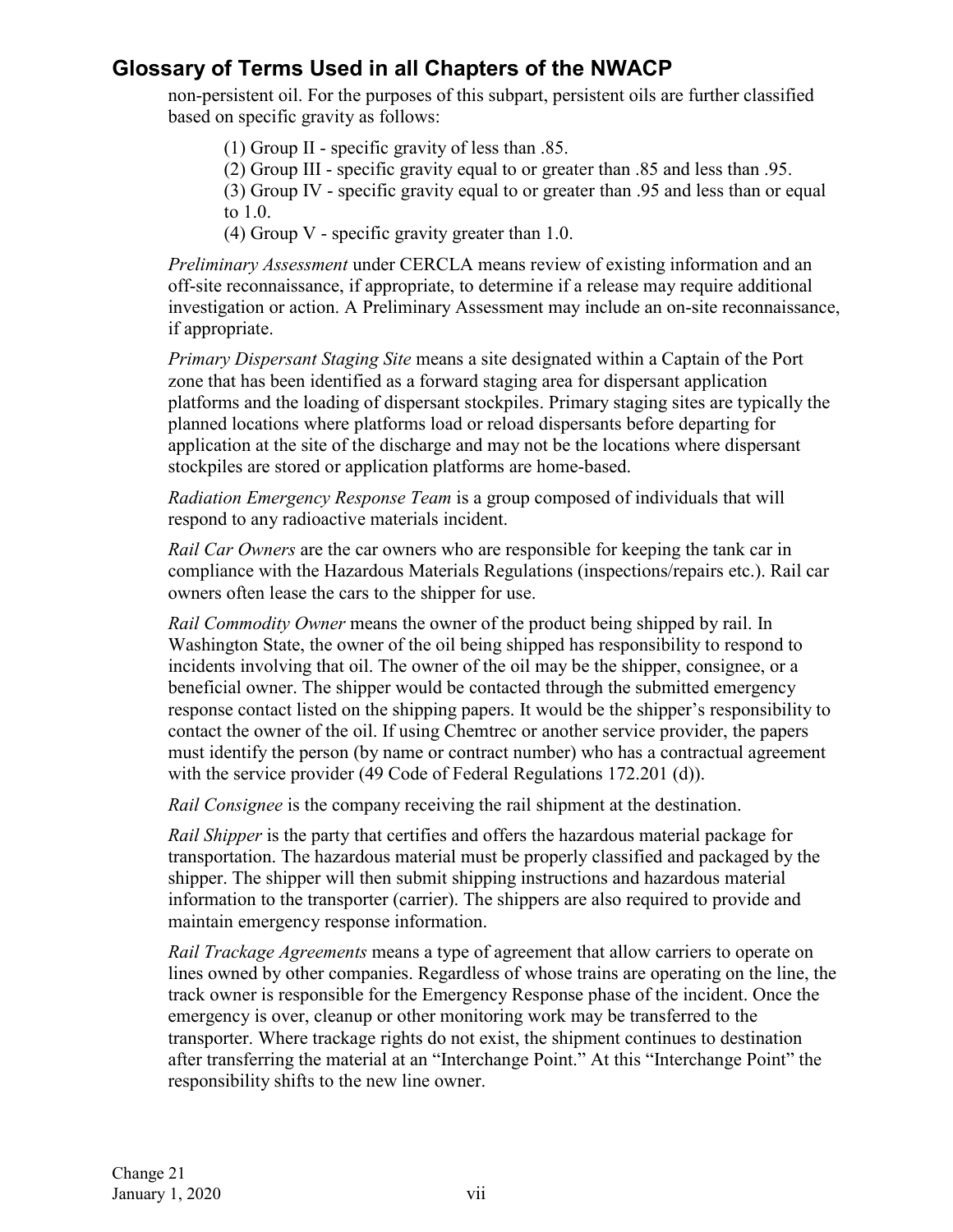*Rail Transporter (carrier)* is the company required by federal law to transport from origin to destination hazardous materials that meet the United States Department of Transportation requirements and as certified by the "shipper." Carriers are responsible for materials that are in transport on their system. Carriers usually operate on their own lines but often have trackage agreements in areas where they don't own the lines.

*Regional Hazardous Materials Response Team* means a team of local emergency responders trained, equipped, and organized to respond to oil and hazardous materials incidents in a given geographic area.

*Release,* as defined by section 101(22) of CERCLA, means any spilling, leaking, pumping, pouring, emitting, emptying, discharging, injecting, escaping, leaching, dumping, or disposing into the environment (including the abandonment or discarding of barrels, containers, and other closed receptacles containing any hazardous substance or pollutant or contaminant), but excludes any release that results in exposure to persons solely within a workplace, with respect to a claim which such persons may assert against the employer of such persons; emissions from the engine exhaust of a motor vehicle, rolling stock, aircraft, vessel, or pipeline pumping station engine; release of source, byproduct, or special nuclear material from a nuclear incident, as those terms are defined in the Atomic Energy Act of 1954, if such release is subject to requirements with respect to financial protection established by the Nuclear Regulatory Commission under section 170 of this act, or, for the purposes of section 104 of CERCLA or any other response action, any release of source, byproduct, or special nuclear material from any processing site designated under section 102(a)(1) or 302(a) of the Uranium Mill Tailings Radiation Control Act of 1978 (42 United States Code. 7901 et seq.); and the normal application of fertilizer. For purposes of the National Contingency Plan, release also means threat of release.

*Remove or Removal,* as defined by section 311(a)(8) of the Clean Water Act, refers to containment and removal of oil or hazardous substances from the water and shorelines or the taking of such other actions as may be necessary to minimize or mitigate damage to the public health or welfare of the United States (including, but not limited to, fish, shellfish, wildlife, public and private property, and shorelines and beaches) or to the environment. For the purpose of the National Contingency Plan, the term also includes monitoring of action to remove a discharge. As defined by section 101(23) of CERCLA, remove or removal means the cleanup or removal of released hazardous substances from the environment; such actions as may be necessary taken in the event of the threat of release of hazardous substances into the environment; such actions as may be necessary to monitor, assess, and evaluate the release or threat of release of hazardous substances; the disposal of removed material; or the taking of such other actions as may be necessary to prevent, minimize, or mitigate damage to the public health or welfare of the United States or to the environment, which may otherwise result from a release or threat of release. The term includes, in addition, without being limited to, security fencing or other measures to limit access, provision of alternative water supplies, temporary evacuation and housing of threatened individuals not otherwise provided for, action taken under section 104(b) of CERCLA, post-removal site control, where appropriate, and any emergency assistance that may be provided under the Disaster Relief Act of 1974. For the purpose of the National Contingency Plan, the term also includes enforcement activities related thereto.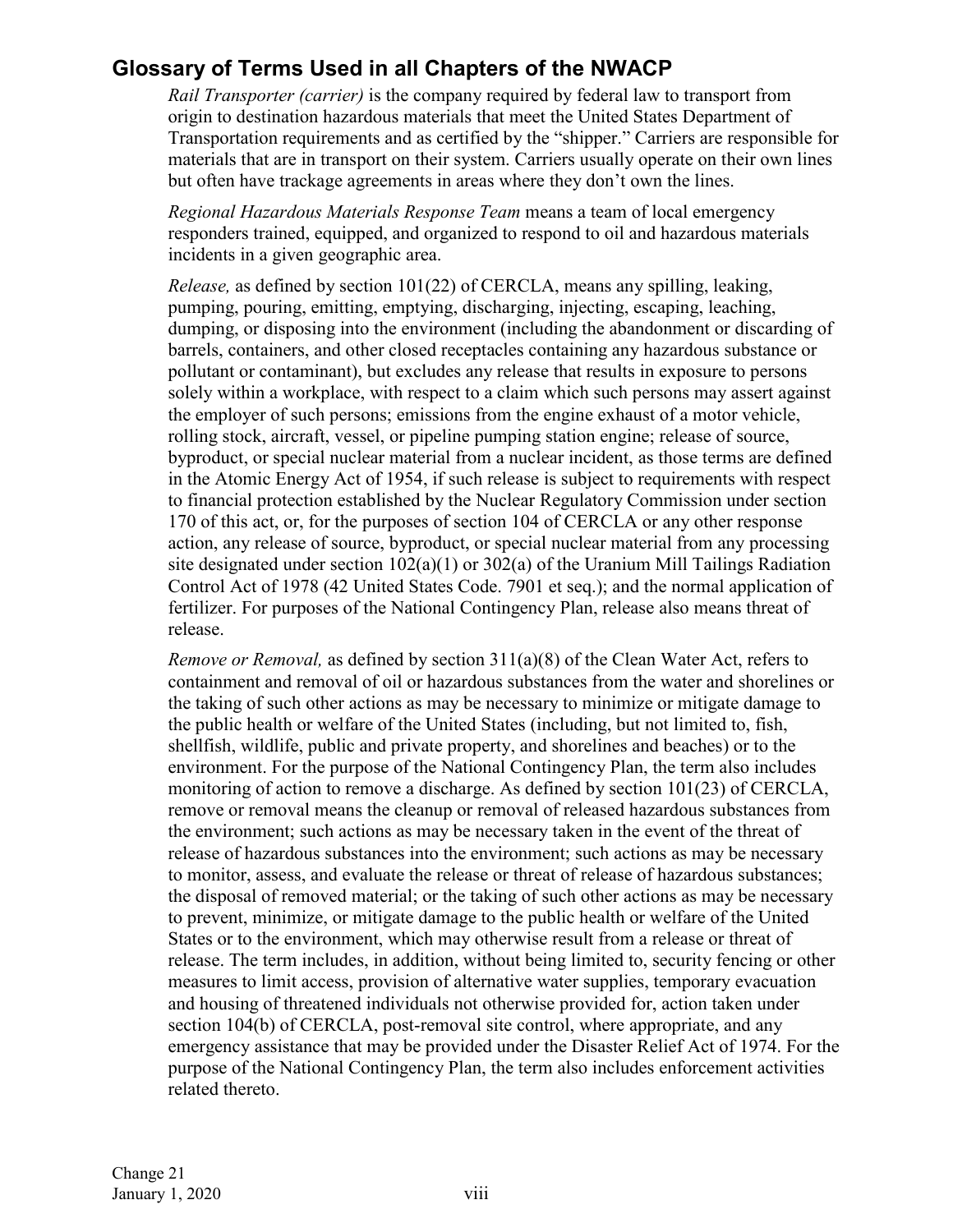*Resource Provider* is an entity that provides personnel, equipment, supplies, and other capabilities necessary to perform salvage and/or firefighting services identified in the vessel response plan.

*Response Community* is any person who has a role in spill response.

*Responsible Party Incident Commander* means the representative designated by the spiller to coordinate and direct the spillers' assets and actions. This person represents the spiller in Unified Command. They do not use the title On-Scene Coordinator, because that term is for those with regulatory authority for spill response.

*Search and Rescue Mission Coordinator* is a designation per the National SAR Plan. This person is responsible for planning and operational coordination and control of SAR missions. This position has overall responsibility for execution of SAR responsibilities normally designated by the Commander of the cognizant USCG Sector or USCG District 13.

*Spill Management Team* refers to the personnel identified to staff the organizational structure identified in a response plan to manage response plan implementation.

*State On-Scene Coordinator* means the representative designated by the State to coordinate and direct state assets and authorities during an oil or hazardous materials response. This person represents the state in Unified Command.

*State* means the several states of the United States, the District of Columbia, the Commonwealth of Puerto Rico, Guam, American Samoa, the United States Virgin Islands, the Commonwealth of the Northern Marianas, and any other territory or possession over which the United States has jurisdiction. For purposes of the National Contingency Plan (NCP), the term includes Indian tribes as defined in the NCP, except where specifically noted. Section 126 of CERCLA provides that the governing body of an Indian tribe shall be afforded substantially the same treatment as a state with respect to certain provisions of CERCLA. Section 300.515(b) of the NCP describes the requirements pertaining to Indian tribes that wish to be treated as states under CERCLA.

*Sinking Agents* are additives applied to oil discharges to sink floating pollutants below the water surface.

*Site* refers to the area covered by the extent of contamination and all suitable areas in very close proximity to the contamination necessary for implementation of a response action.

*State Emergency Response Commission* is a group of officials appointed by governors to implement the provisions of Title III the Superfund Amendments and Reauthorization Act of 1986.

*Substantial Threat* of a discharge means any incident or condition involving a facility that may create a risk of discharge of oil. Such incidents include, but are not limited to, storage tank or piping failures, aboveground or underground leaks, fires, explosions, flooding, spills contained within the facility, or other similar occurrences.

*Superfund*. See CERCLA.

*Surface Collecting Agents* are chemical agents that form a surface film to control the layer thickness of oil.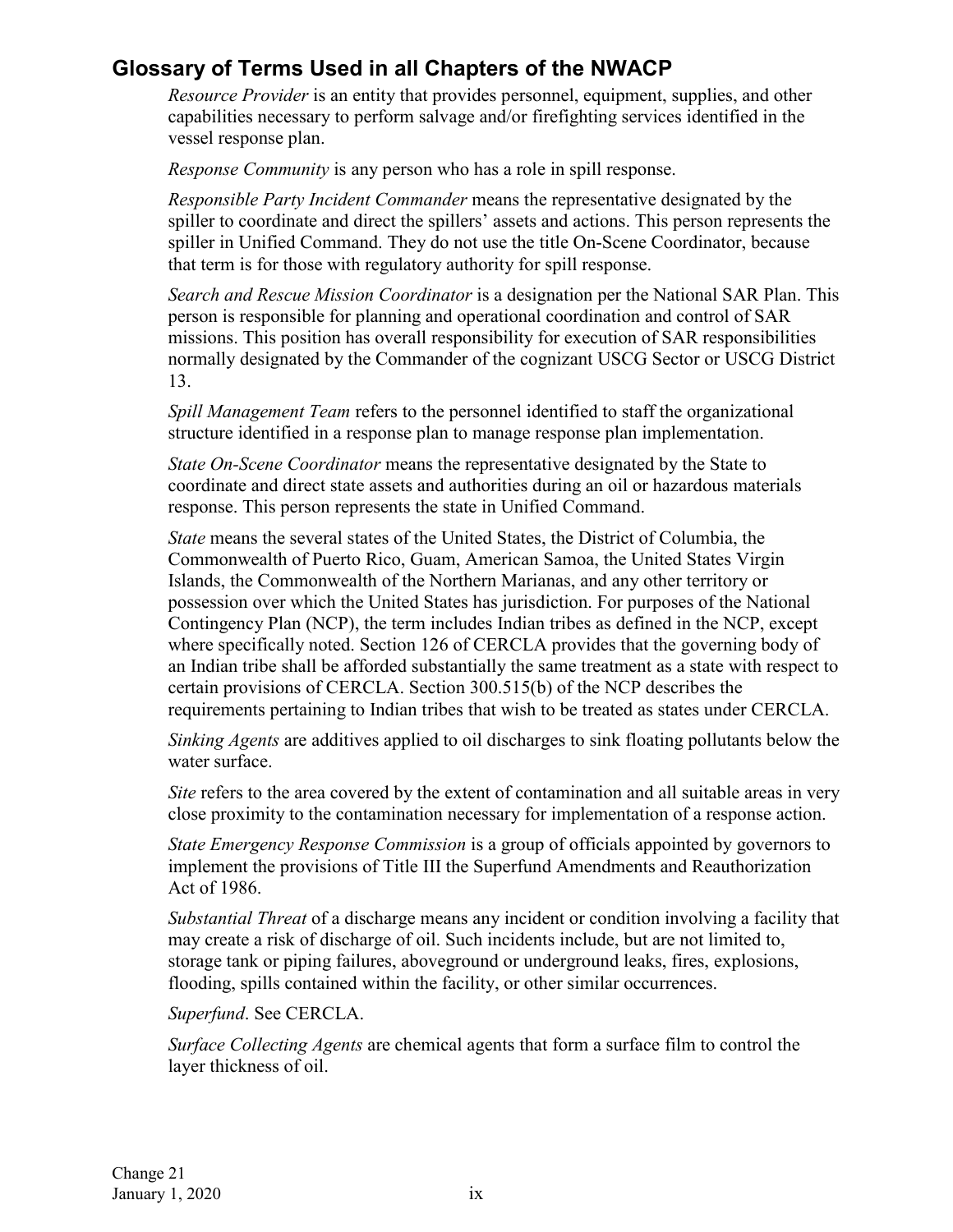*Surface Washing Agent* is any product that removed oil from solid surfaces, such as bleaches and rocks, through a detergency mechanism and does not involve dispersing or solubilizing the oil into the water column.

*Tank vessel* as defined by section 1001 of the Oil Pollution Act means a vessel that is constructed or adapted to carry, or that carries, oil or hazardous material in bulk as cargo or cargo residue, and that:

(1) is a vessel of the United States;

(2) operates on the navigable waters; or

(3) transfers oil or hazardous material in a place subject to the jurisdiction of the United States.

*Tier* is the combination of required resources and the times within which the resources must arrive on scene.

*Trustee* is an official of a federal natural resources management agency designated in subpart G of the National Contingency Plan or a designated state official or Indian tribe or, in the case of discharges covered by the Oil Pollution Act, a foreign government official, who may pursue claims for damages under section 107(f) of CERCLA or section 1006 of the Oil Pollution Act.

*Unit Train* means a train that is carrying a single commodity in all cars. For example, a unit train of crude oil would be one in which every car being transported by the engines was full of crude oil.

*United States Coast Guard Group/Air Station* means Group Commands are established to provide coordination and efficiency of achievement of the basic missions by all operating units in their geographical area.

*United States Coast Guard Sector Columbia River* is responsible for administering and directing all USCG activities relating to applicable navigation, shipping, transportation, and environmental laws and regulations within the COTP. In addition, the Sector Commander provides coordination and efficiency of achievement of the basic missions by all operating units in their geographical area.

*United States Coast Guard Sector Puget Sound* is responsible for administering and directing all USCG activities relating to applicable navigation, shipping, transportation, and environmental laws and regulations within the Captain of the Port Puget sound. In addition, the Sector Commander provides coordination and efficiency of achievement of the basic missions by all operating units in their geographic area. Sector Puget Sound was established in 2010 which merged Sector Puget Sound and USC/Air Station Port Angeles into one command.

*Vessel,* as defined by section 101(28) of CERCLA, means every description of watercraft or other artificial contrivance used, or capable of being used, as a means of transportation on water; and, as defined by section  $311(a)(3)$  of the Clean Water Act, means every description of watercraft or other artificial contrivance used, or capable of being used, as a means of transportation on water other than a public vessel.

*Waterfront Facility* are all piers, wharves, docks, and similar structures to which vessels may be secured; areas of land, water, or land and water under and in immediate proximity to them; buildings on such structures and equipment; and materials on or in such buildings.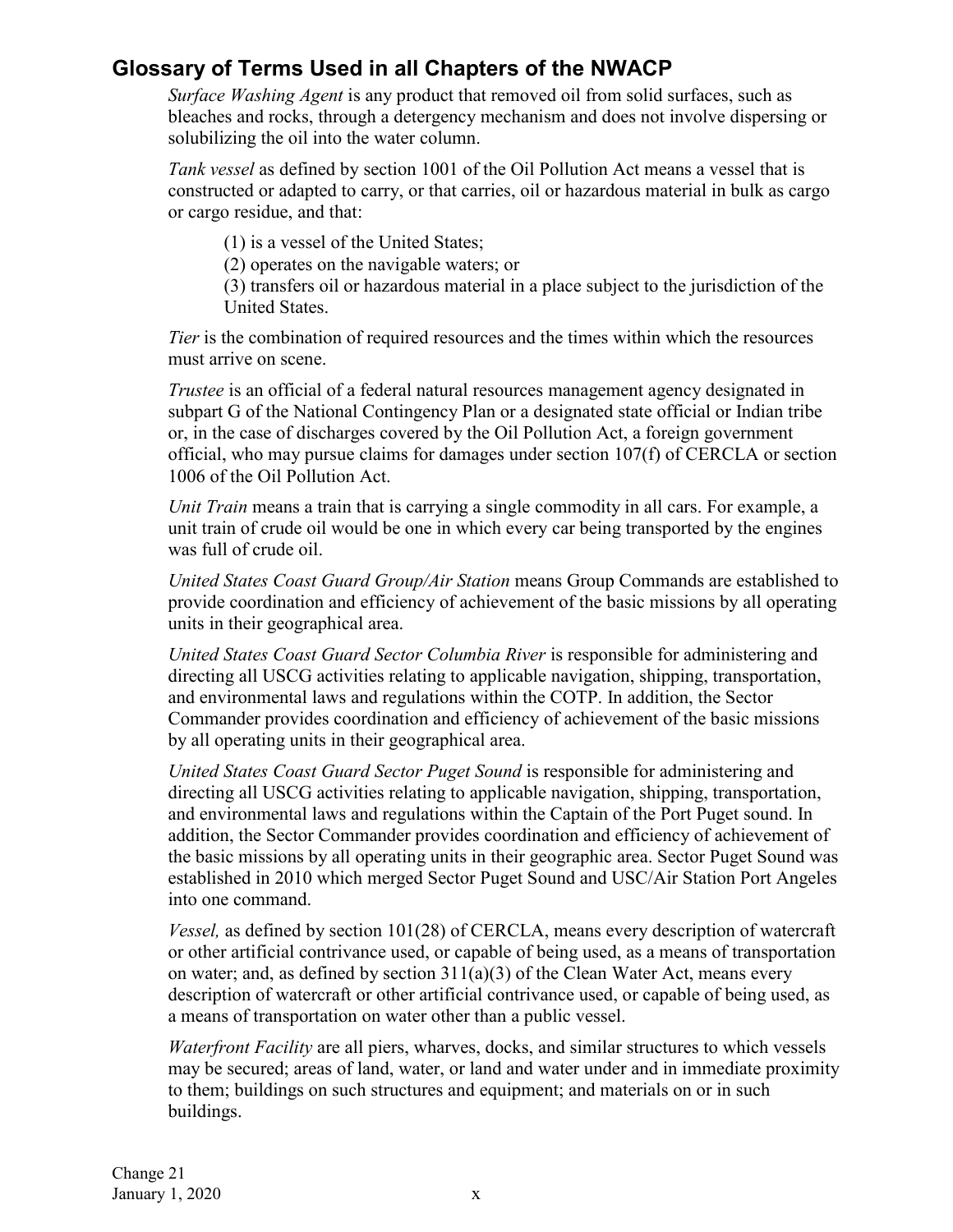*Worst Case Discharge*, as defined by section 311(a)(24) of the Clean Water Act, means, in the case of a vessel, a discharge in adverse weather conditions of its entire cargo, and, in the case of an offshore or onshore facility, the largest foreseeable discharge in adverse weather conditions.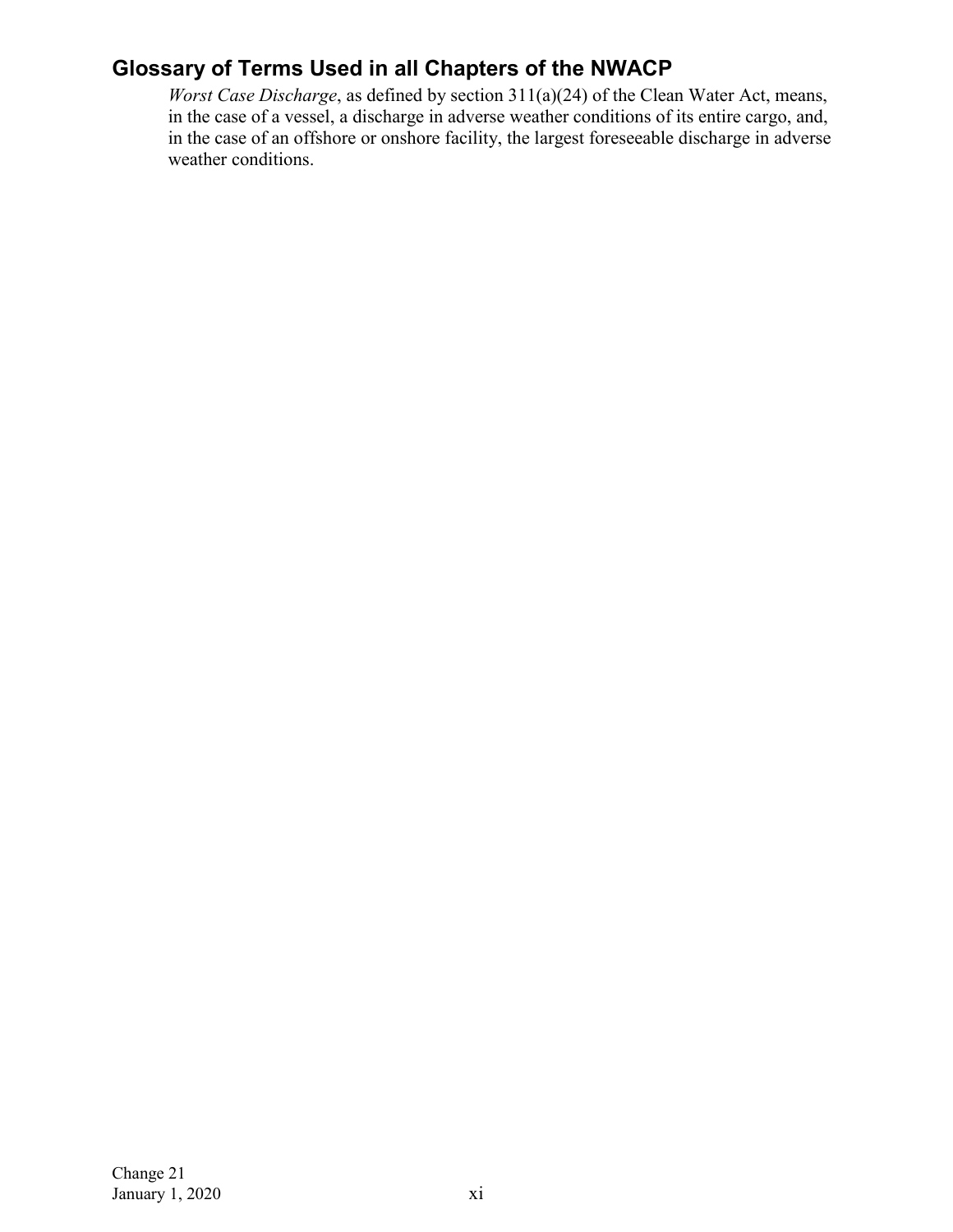## <span id="page-20-1"></span><span id="page-20-0"></span>**Introduction**

Pursuant to the National Oil and Hazardous Substances Pollution Contingency Plan (NCP; 40 Code of Federal Regulations [CFR] Part 300), Area Committees have been established for each area of the United States that has been designated by the President. The Area Committees are composed of personnel from federal and state agencies who coordinate response actions with tribal and local governments and with the private sector. Area committees, under the coordinated direction of Federal On-Scene Coordinators (FOSCs), are responsible for developing Area Contingency Plans (ACPs). Area committees are also required to work with the response community to develop procedures to expedite decisions for the use of alternative response measures.

The NCP also establishes the National Response Team (NRT) and 13 Regional Response Teams (RRTs) who are responsible for national and regional planning and preparedness activities before a response action and support to the FOSC and State On-Scene Coordinator (SOSC) when activated during a response. RRT membership consists of designated representatives from key federal response and support agencies together with affected states.

In the Northwest Area (defined as the coastal and inland zones of Idaho, Oregon, and Washington), the Area committees and RRT have joined together to accomplish all planning and preparedness activities and jointly publish the Northwest Area Contingency Plan (NWACP). The purpose of the NWACP is:

- 1. To provide for orderly and effective implementation of response actions to protect the people, natural resources, and property of the coastal and inland zones of the Northwest Area, including the states of Washington, Oregon, and Idaho, from the impacts of a discharge or substantial threat of discharge of oil or a release or substantial threat of a release of a hazardous substance from inland and marine sources.
- 2. To promote the coordination of and describe the strategy for a unified and coordinated federal, state, tribal, local, potentially responsible party (PRP), response contractor, response cooperative, and community response to a discharge or substantial threat of discharge of oil or a release or substantial threat of a release of a hazardous substance from inland and marine sources.
- 3. To be consistent with the NCP and to be adopted as the Regional Contingency Plan (RCP) and ACP for the northwest.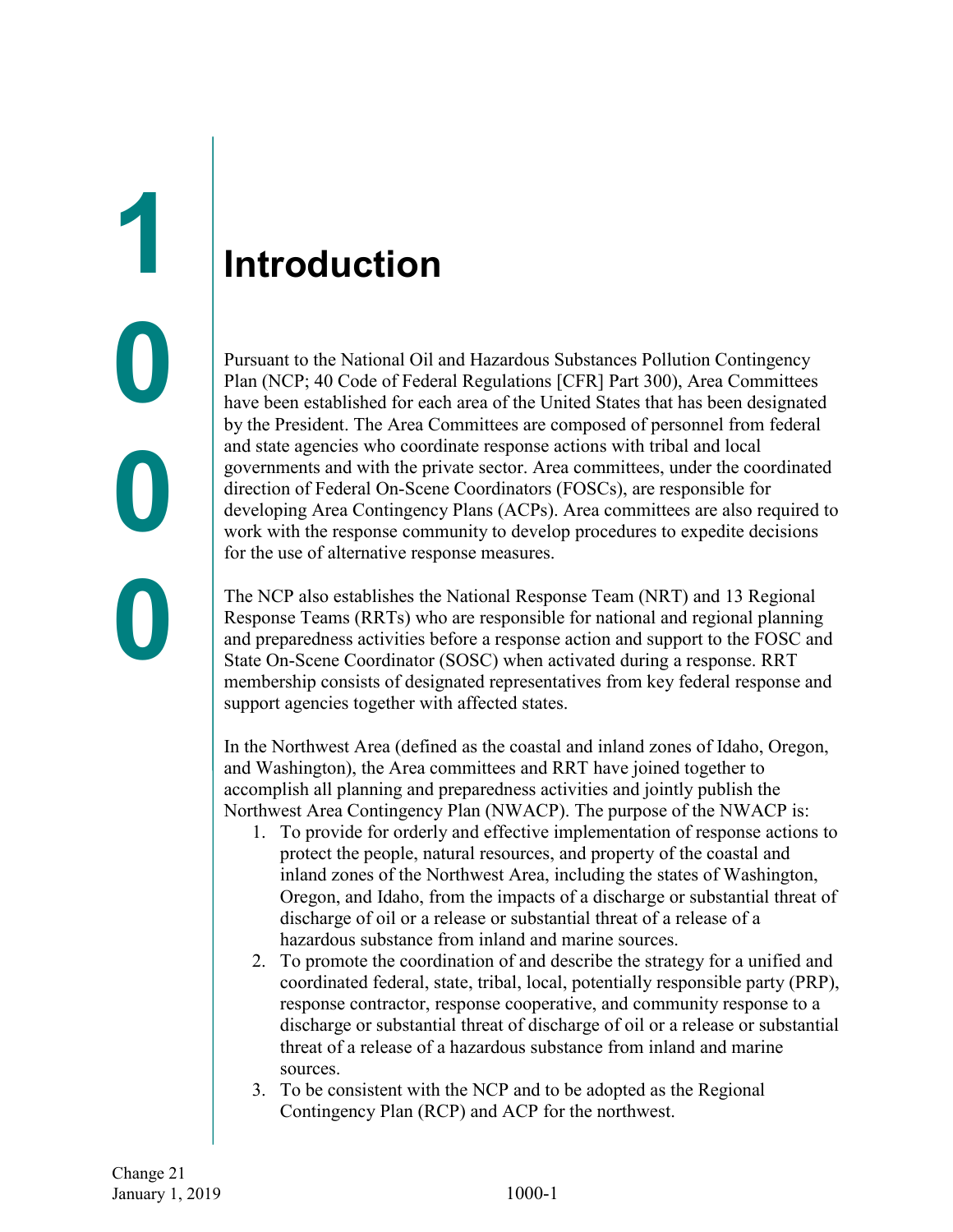4. To provide guidance to all holders and viewers of the Facility and Vessel Response Plan to ensure consistency with the NWACP.

This plan is intended for use as a guideline for coordination of spill response actions and to ensure consistency in response to spills. Federal and state rules require that a responsible party (RP), or spiller, must be able to manage spills with a pre-designated response management organization that accommodates a Unified Command (UC) structure in recognition of federal, state, tribal, or local jurisdiction.

If an oil or hazardous material spill happens in the context of a Presidentially Declared Disaster, the response may be conducted under the National Response Framework. See [https://www.fema.gov/media-library-data/1572366339630-](https://www.fema.gov/media-library-data/1572366339630-0e9278a0ede9ee129025182b4d0f818e/National_Response_Framework_4th_20191028.pdf) [0e9278a0ede9ee129025182b4d0f818e/National\\_Response\\_Framework\\_4th\\_2019](https://www.fema.gov/media-library-data/1572366339630-0e9278a0ede9ee129025182b4d0f818e/National_Response_Framework_4th_20191028.pdf) [1028.pdf.](https://www.fema.gov/media-library-data/1572366339630-0e9278a0ede9ee129025182b4d0f818e/National_Response_Framework_4th_20191028.pdf)

#### **In Region 10, we are committed to:**

- Zero missed internal notifications.
- A bias towards a rapid, aggressive, and well-coordinated response when spills or incidents occur.
- Joint decision making through Unified Command.
- Maintaining our organization's expertise on the area plan and serving as full participants in the planning process.
- Ensure that organized transitions occur when Regional Response Team (RRT)/Northwest Area Committee (NWAC) agencies experience turnover of key people.

#### <span id="page-21-0"></span>**1100 Authority**

The Federal Water Pollution Control Act (33 United States Code [USC] 1321 et seq.) and the Comprehensive Emergency Response Compensation and Liability Act of 1980 (CERCLA or Superfund) address development of a National Planning and Response System. As part of this system, in conjunction with the NCP, ACPs address responses to worst-case discharges of oil or hazardous substances, and mitigation or prevention of a substantial threat of discharge from a vessel, offshore facility, or onshore facility. The Area Committee is given the responsibility for working with the response community to plan for joint response efforts, including spill containment, mechanical recovery, use of dispersants, insitu burning, shoreline cleanup, protection of sensitive areas, and protection, rescue, and rehabilitation of fish and wildlife.

#### <span id="page-21-1"></span>**1110 Federal**

Designating areas, appointing Area Committee members, determining information to be included in, and review of ACPs, has been delegated by Executive Order 12777 of 22 October 1991, to the Commandant of the United States Coast Guard (USCG) (through the Department of Homeland Security) for the coastal zone, and to the Administrator of the United States Environmental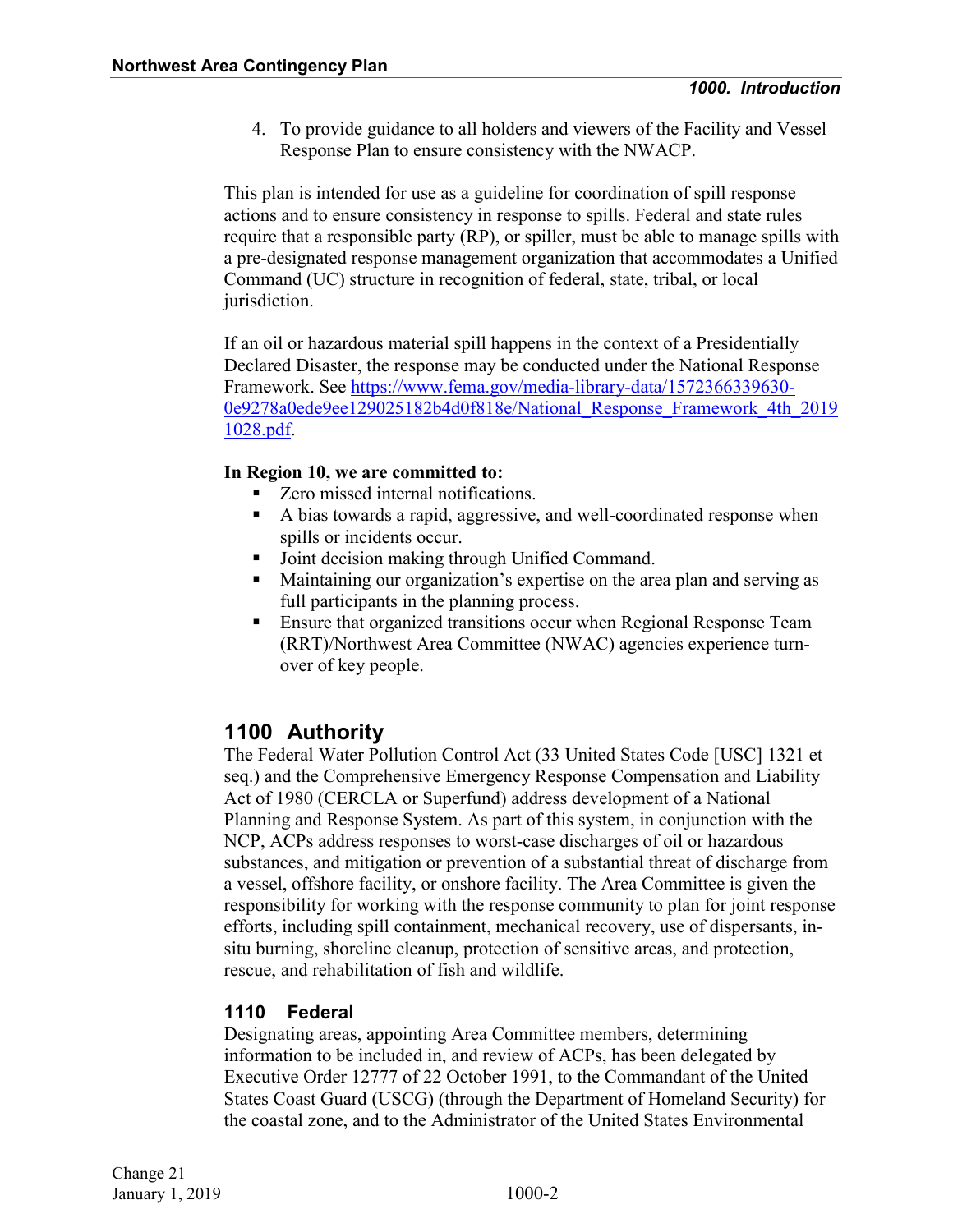Protection Agency (EPA) for the inland zone. The coastal zone and inland zone are defined in the NCP (40 CFR 300.5). The EPA has NCP response authority for incidents in all areas inland of the coastal zone. The USCG has designated as Areas those portions of the Captain of the Port (COTP) zones that are within the coastal zone and for which Area Committees will prepare area contingency plans. COTP zones are described in Coast Guard regulations (33 CFR Part 3). This is the ACP for Coast Guard COTP Zones Puget Sound and Columbia River; the states of Washington, Oregon, and Idaho; and EPA's Inland Region 10, excluding Alaska.

#### <span id="page-22-0"></span>**1120 Washington State**

**The Northwest Area Contingency Plan.** The NWACP has been adopted as the state's Oil and Hazardous Substance Spill Prevention and Response Plan, as required by statute (see Chapter 90.56.060 Revised Code of Washington [RCW]). This plan applies to the activities of all state and local agencies involved in managing oil and hazardous substance spills where federal, state, and local agencies respond to a spill or potential spill of oil or hazardous substances.

**Lead Agency.** The Washington State Department of Ecology (Ecology) is designated (see Chapter 90.56.020 RCW) as the state's lead agency "to oversee prevention, abatement, response, containment, and cleanup efforts with regard to an oil or hazardous substance spill to waters of the state. The director is the head of the state Incident Command System (ICS) in response to a spill of oil or hazardous substances and shall coordinate the response efforts of all state agencies and local emergency response personnel." The Ecology Incident Commander will coordinate with other state agencies and be the principal state spokesperson in the incident command as an advocate for all state interests.

If an RP fails to respond in a manner deemed reasonably consistent with this policy and the NWACP, the FOSC or Ecology may assume the lead for all or a portion of the response. Ecology will closely coordinate with other members of the Unified Command prior to taking such action.

**Cooperation with Other Government Entities.** It is the policy of the State of Washington that it will co-manage spills of oil or hazardous substances in close cooperation with federal, local, and tribal officials as provided in this plan. A coordinated approach is the best means to provide the best protection of the state's public health and safety, natural resources, and private property.

#### <span id="page-22-1"></span>**1130 Oregon State**

The NWACP has been adopted as the state's Oil and Hazardous Materials Response Plan in the State of Oregon Emergency Management Plan (Emergency Support Function 10 – Oil and Hazardous Materials Response). The NWACP replaces the Oil and Hazardous Materials Spill Contingency Plan for the Oregon Coast, Columbia River and Willamette River to Willamette Falls (Volume II), which is required under Oregon Revised Statutes (ORS) 468B.495-500 and 466.620. This plan also satisfies ORS 401, 453.347 (Hazardous Material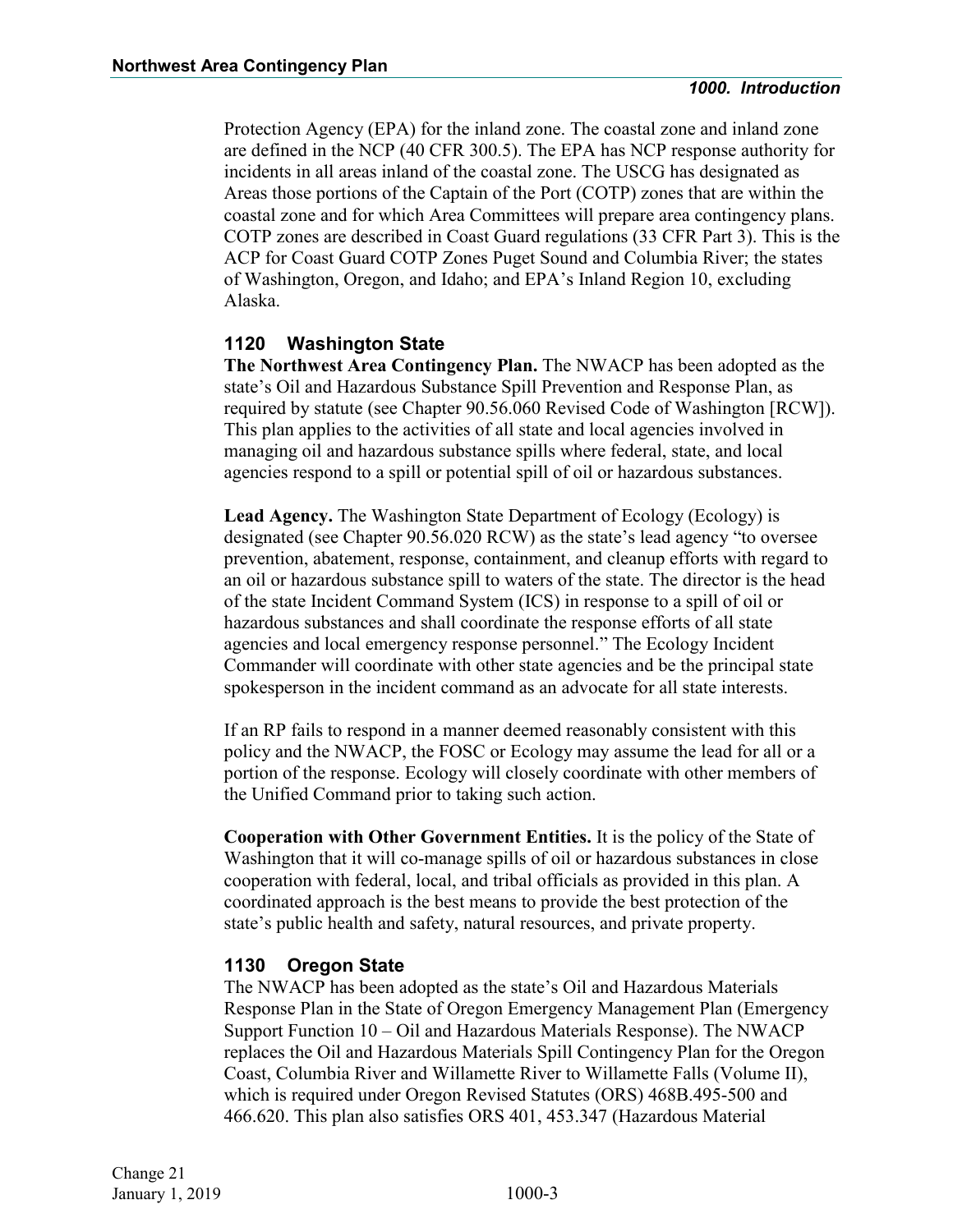Emergency Response System), and 466.605 to 469.680 (Spill Response and Cleanup of Hazardous Materials). The Oregon State Department of Environmental Quality (DEQ) is the lead state agency on the Area Committee and provides the lead for oil and hazardous substance spill prevention efforts, contingency planning, and cleanup oversight for spills affecting state air, water, or land resources.

#### <span id="page-23-0"></span>**1140 Idaho State**

The Idaho Hazardous Materials/Weapons of Mass Destruction Incident Command and Response Support Plan, in conjunction with this plan, supports the Idaho Emergency Operations Plan (IDEOP). These plans may be activated independent of the IDEOP. The primary purpose of these plans is to provide effective, coordinated emergency response support to local government by federal, state, and private agencies for incidents involving the release or potential release of oil and hazardous substances in Idaho. The Idaho Hazardous Materials/Weapons of Mass Destruction Incident Command and Response Support Plan defines the support role of specific state agencies. The NWACP focuses specifically on how federal and state agencies will work together during cleanup operations. These plans can be initiated at the request of local governments when their capabilities have been exceeded. Authority for implementation of the IDEOP and The Idaho Hazardous Materials/Weapons of Mass Destruction Incident Command and Response Support Plan is derived from Executive Order 96-01; the Idaho Environmental Protection and Health Act (Idaho Code §39-101 et seq.); the Hazardous Waste Management Act (Idaho Title 39 Chapter 44); the Idaho Hazardous Substance Emergency Response Act (Idaho Title 39, Chapter 71); and the Disaster Preparedness Act (Idaho Title 46, Chapter 10). <https://ioem.idaho.gov/hazardous-materials/hazmat-plan/>

#### <span id="page-23-2"></span><span id="page-23-1"></span>**1200 Regional and Area Planning Structure and Process 1210 Regional Response Team and Northwest Area Committee Consolidated Planning and Authority**

The RRT and the Northwest Area Committee (NWAC) are a consolidated body composed of federal, tribal, and state representatives with jurisdiction over oil and hazardous materials response and planning efforts in Washington, Oregon, and Idaho. This group includes two coastal and one inland Area Committees and the Region 10 RRT. Region 10 has developed a consolidated plan whereby the United States Coast Guard (USCG), United States Environmental Protection Agency (EPA), member tribes and all states in the region sign on to one plan that meets the requirements for both a Regional Contingency Plan and three Area Contingency Plans. Previous state and federal Regional Contingency Plans were shelved for an area-wide focus on one consolidated plan.

The NWAC is jointly chaired by the COTP for Puget Sound and Columbia River and EPA's Emergency Response Program Manager. Washington, Oregon, and Idaho lead response agency representatives serve as co-vice chairs. To facilitate decision making within this consolidated effort, an Executive Committee is also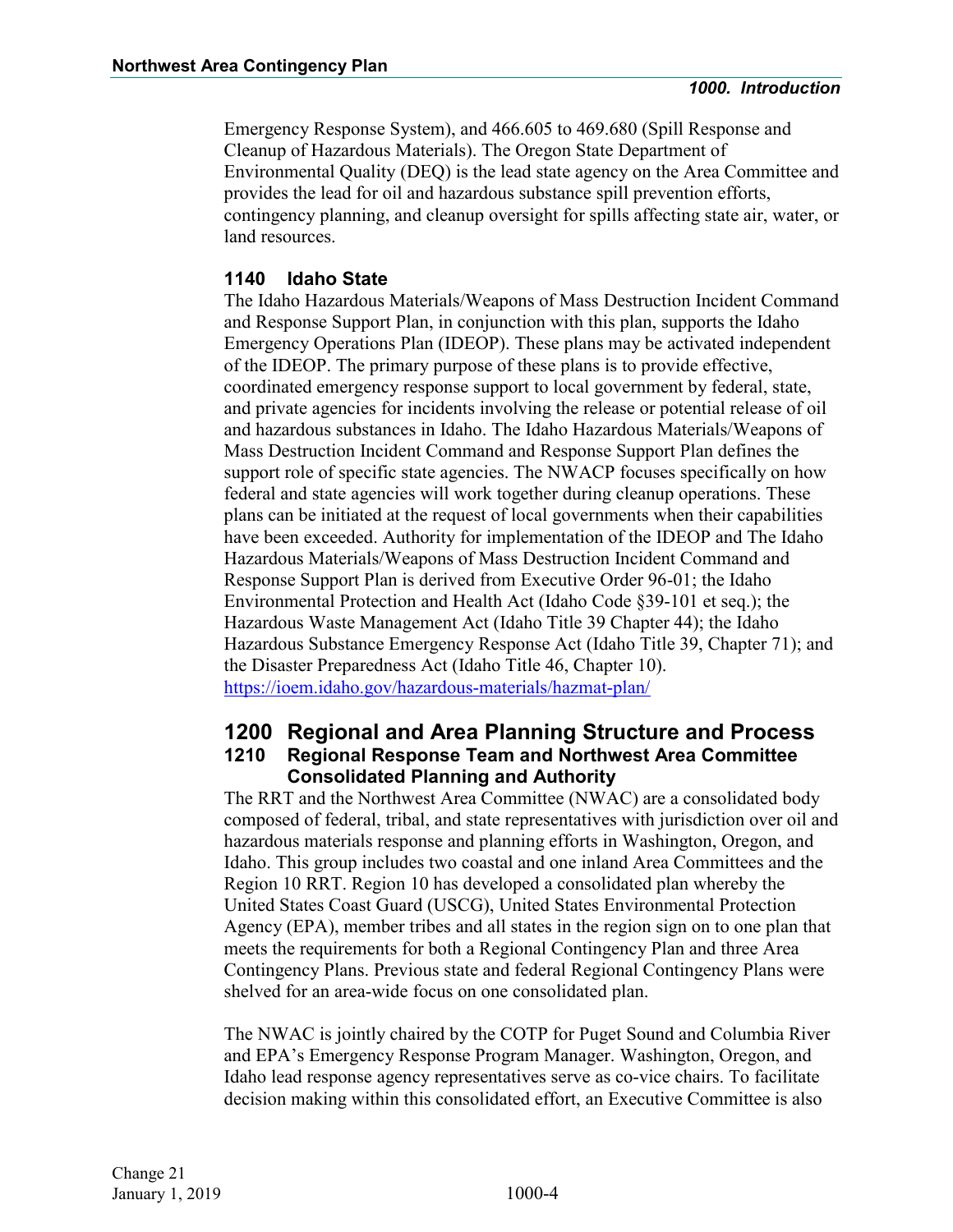formed and is composed of the RRT, the chairs of the NWAC and other additional representatives.

See Section 9101 for Regional Response Team, Executive Committee and Northwest Area Committee membership. Section 9101 also contains a description of functions and relationships of the RRT, Executive Committee and the Area Committee, as well as the other organizing groups and annual meeting and plan update structures.

The combined RRT and NWAC structure has a long history of success and reflects the inherent business culture and spirit of partnership in the Northwest. With the large geographic area of responsibility managed by RRT 10 and the Area Committees, the combined planning approach was found to be the most efficient and effective method to ensure response and planning coordination, as well as sharing of ideas.

Each Area Committee and the RRT retain jurisdiction over and legal responsibility for its area, and the RRT/NWAC meets and functions as a unified organization addressing spill preparedness and planning in the Pacific Northwest.

The RRT retains its incident specific functions to support the On-Scene Coordinator (OSC) and Unified Command. The RRT/NWAC solicits advice, guidance, and expertise from all appropriate sources and establishes working groups (task forces, subcommittees and workgroups) as necessary to accomplish preparedness and planning tasks. The RRT/NWAC directs development and maintenance of the NWACP.

#### <span id="page-24-0"></span>**1220 Standing and Incident-Specific Regional Response Team**

The NCP (40 CFR Part 300) states that regional planning and coordination of preparedness and response actions shall be accomplished through the RRT. The NCP also outlines the concept of two components of the RRT: the standing RRT and an incident-specific RRT. The standing RRT is co-chaired by EPA and USCG District 13. The role of the standing RRT includes evaluation of communication systems and procedures, planning, coordination, training, evaluation, preparedness, and related matters on a region-wide basis. In the Northwest Area, these activities are conducted concurrently with the Area Committee. As evidence of this, the NWACP/RCP has been adopted by both the RRT and the Area Committee as the spill contingency plan for the Northwest Area. The NWACP/RCP is essentially a Memorandum of Understanding by which all RRT and Area Committee member agencies will conduct responses to releases of hazardous substances and oil discharges.

Further, Subpart J (40 CFR §300.900; Use of Dispersants and Other Chemicals) outlines specific roles and responsibilities of the RRT and Area Committee, or certain RRT representatives, with respect to the use of particular response technologies. Section 300.910 states that RRTs and Area Committees shall address, through the planning process, the appropriate use of dispersants, surface washing agents, surface collecting agents, bioremediation agents, or other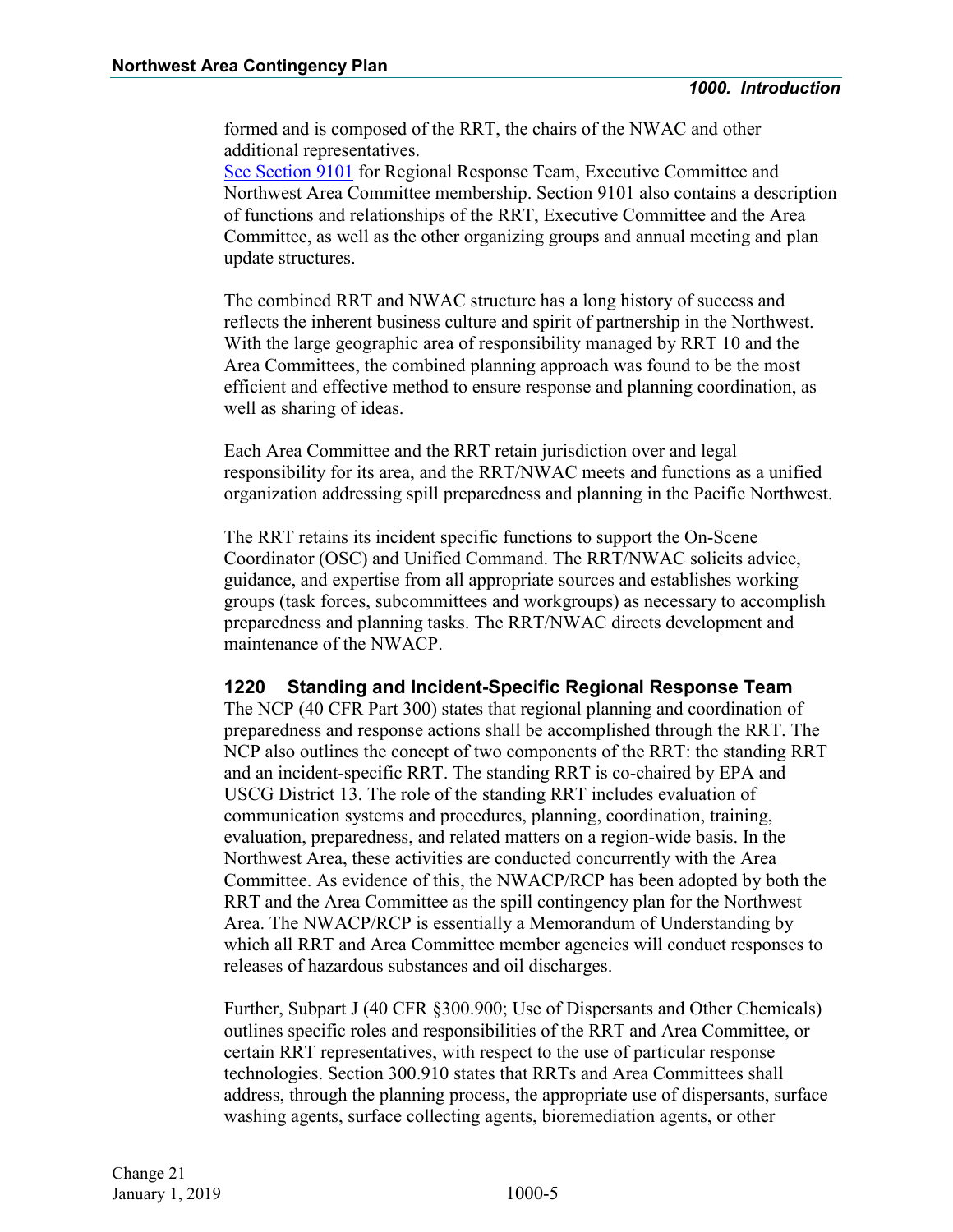miscellaneous oil spill control agents listed on the NCP Product Schedule and the appropriate use of burning agents. The NCP allows RRTs and Area Committees to develop preauthorization or expedited approval plans for the use of the substances listed above. The NCP also states that the EPA RRT representative, the affected state(s), DOI, and DOC must approve all preauthorization plans. For situations not addressed by preauthorization plans, the EPA RRT representative may authorize the use of products listed on the NCP Product Schedule or burning agents. As appropriate, this authorization should be given with the concurrence of the affected state(s) and in consultation with DOI and DOC. It should be noted that an FOSC may authorize the use of an NCP Product Schedule substance without the concurrence of the EPA RRT representative when the use of the product is necessary to prevent or substantially reduce a hazard to human life. An incident-specific RRT can be deactivated when the RRT chair determines that the FOSC no longer requires RRT assistance.

When the RRT is activated for response actions, the chair shall be the member agency providing the OSC/RPM in accordance with 40 CFR 300.115(c). For incident-specific activations, participation by RRT member agencies will relate to the technical nature of the incident and its geographic location. When the RRT is activated, state government representatives and tribes have the same status as any federal member of the RRT. See Section 9105, "Incident Specific Regional Response Team 10 Activation – Quick Response Guide" for RRT activation procedures.

#### <span id="page-25-0"></span>**1300 Geographic Boundaries**

The geographic boundaries of this plan are the states of Washington, Oregon, and Idaho, which include COTP zones for Puget Sound and Columbia River and EPA Inland Region 10, excluding Alaska. All waterways that mark the boundary between two states (e.g., the Columbia and Snake Rivers) are the joint, shared responsibility of both states. Spills affecting, or with the potential to affect, shared water must be reported to both states, and both states will normally participate in the unified response.

#### <span id="page-25-1"></span>**1310 Makah Tribe Lands**

Makah Tribe land holdings were settled in the Treaty of Neah Bay in 1855 with the United States government, and more recently various courts have determined the Makah marine Usual and Accustomed Area (U&A) consists of United States waters north of 48°02'15"N latitude (at the Norwegian Memorial), east of 125°44'00"W longitude, and west of 123°42'30"W longitude (at Tongue Point just east of Crescent Bay in the Strait of Juan de Fuca). The seaward boundary of the Makah Tribe approximates the 100-fathom isobath in the southerly direction from the United States/Canada international boundary to a point due west of the mouth of the Copalis River. The Makah are the sole natural resource trustees to the mean lower low water line and co-trustees of the marine resources seaward from this line within this U&A. The Makah U&A encompasses a portion of the Olympic Coast National Marine Sanctuary and the Flattery Rocks and Quileute Needles National Wildlife Refuges.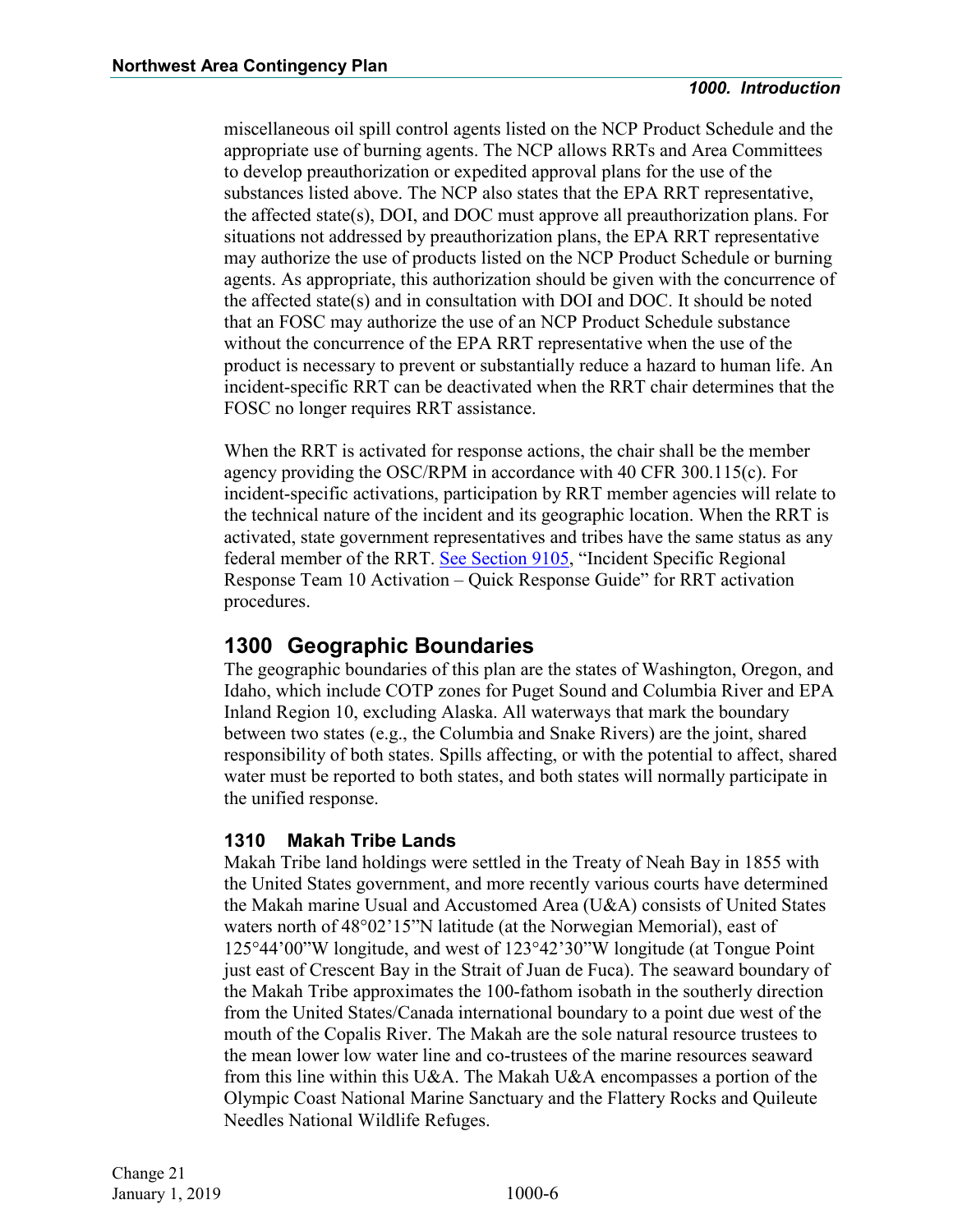#### <span id="page-26-0"></span>**1320 EPA/USCG Federal On-Scene Coordinator Jurisdictional Boundary**

The boundaries between the USCG and EPA areas of responsibility within Region 10 are shown in Table 1000-1 and through a web interface at: <https://r10.ercloud.org/epa/r10epajurisdiction/>

The geographic area described in this section encompasses the Thirteenth Coast Guard District as defined in 33 CFR Subpart 3.65, specifically, this section addresses jurisdictional boundaries between the coastal and inland zones within the COTP Puget Sound Area of Responsibility, as defined by 33 CFR 3.65-10, and the COTP Columbia River Area of Responsibility, as defined by 33 CFR 3.69-15.

As outlined in the NCP, 40 CFR 300.5, the "coastal zone" is defined as "all United States waters subject to the tide, specified ports and harbors on inland rivers, waters of the contiguous zone, other waters of the high seas subject to the NCP, and the land surfaces or land substrate, and ground waters, and ambient air proximal to those waters."

The "inland zone" is defined as "the environment inland of the coastal zone excluding specified ports and harbors on inland rivers."

In areas where precise boundaries are not defined, the boundary will generally default to the high-water mark. In locations where navigable waterways feed into the ocean, the boundary will generally default to the high tide mark. This policy will help to ensure that response is not delayed because EPA and the USCG each believe a spill is located within the boundaries of the other's jurisdiction. In the case of oil and hazardous substance, pollutant or contaminant releases from shoreline facilities and for those releases that threaten or have resulted in sediment, soil, or other shoreline contamination, EPA and USCG phone duty officers will need to consult to determine the appropriate lead agency.

| Table 1000-1 Area of Responsibility Boundaries between EPA and |
|----------------------------------------------------------------|
| <b>USCG for Major Oregon and Washington Waters</b>             |

| <b>River Name/Body of</b><br><b>Water</b> | <b>Boundary</b>                                                               |
|-------------------------------------------|-------------------------------------------------------------------------------|
| Oregon                                    |                                                                               |
| Alsea River                               | Line North from Mouth of Eckman Slough                                        |
| Chetco River                              | Route 101 Bridge Brookings to Harbor                                          |
| Clatskanie River                          | Spokane, Portland and Seattle Railroad Bridge One Mile North<br>of Clatskanie |
| Columbia River                            | Bonneville Dam                                                                |
| Columbia River: Columbia<br>Slough        | North Lombard Street Bridge                                                   |
| Columbia River: Lewis &<br>Clark River    | Highway 101 Business Bridge                                                   |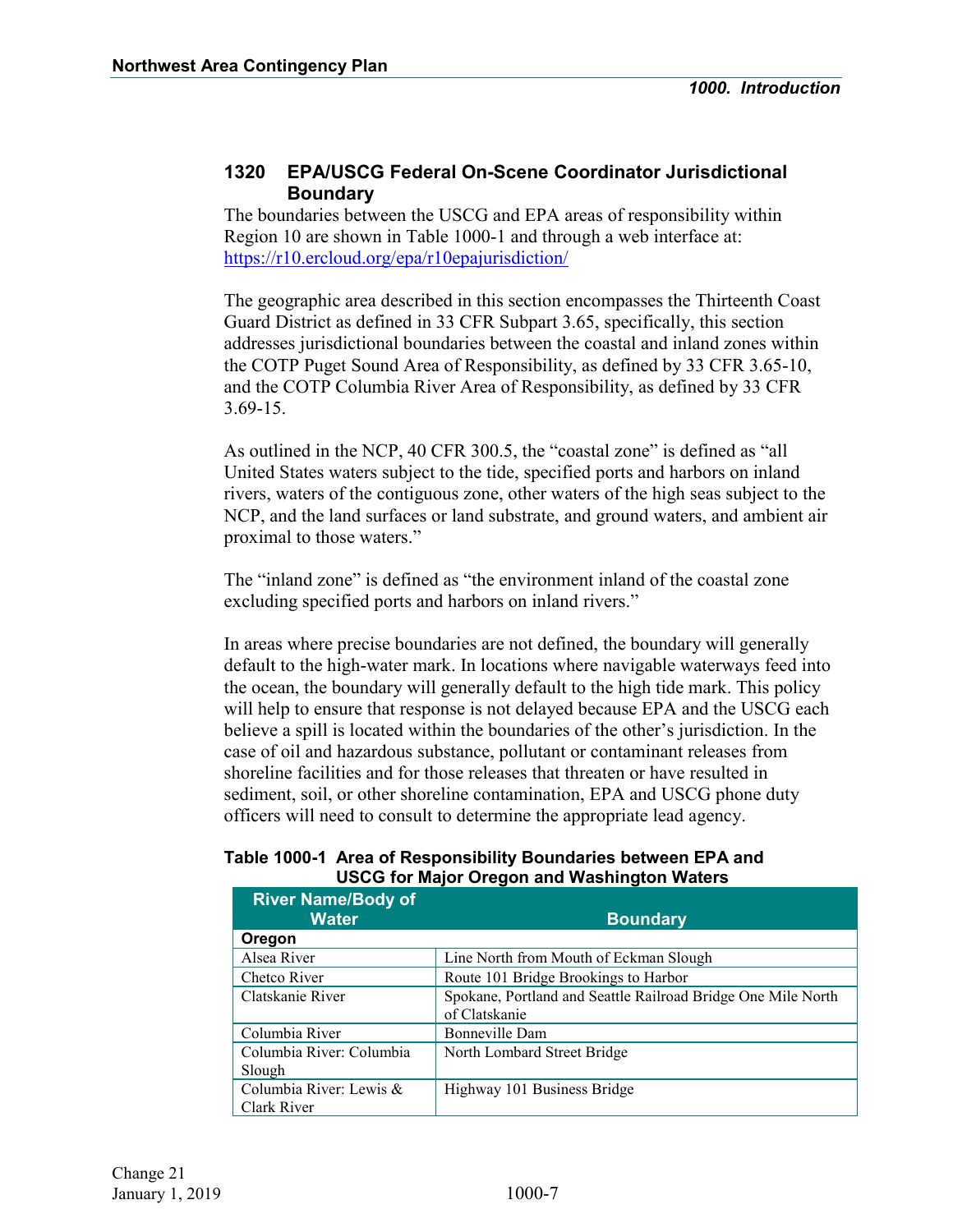| <b>River Name/Body of</b>   |                                                             |
|-----------------------------|-------------------------------------------------------------|
| <b>Water</b>                | <b>Boundary</b>                                             |
| Columbia River: Scappoose   | Line East of Milton Creek                                   |
| Bay                         |                                                             |
| Columbia River: Skipanon    | Warrenton - Astoria Highway (East Harbor Drive Bridge in    |
| River                       | Warrenton)                                                  |
| Columbia River: Youngs      | Highway 101 Business Bridge                                 |
| River                       |                                                             |
| Coos Bay: Catching Slough   | Permanent bridge on Coos River Road (junction of Coos River |
|                             | and Catching Slough)                                        |
| Coos Bay: Coalbank Slough   | Highway 101 Bridge                                          |
| Coos Bay: Coos River        | First Bridge on Coos River, upriver from Catching Slough    |
| Coos Bay: Haynes Inlet      | Mean High Water Mark of Haynes Inlet                        |
| Coos Bay: Isthmus Slough    | Bascule Bridge at Bunker Hill                               |
| Coos Bay: Kentucky Slough   | East Bay Drive Bridge                                       |
| Coos Bay: North Slough      | Mean High Water Mark of North Slough                        |
| Coos Bay: South Slough      | South Slough - Mean High Water Mark on South Slough         |
| Coos Bay: Joe Ney Slough    | South Slough - Bridge at Crown Point Road                   |
| Coos Bay: Willach Slough    | East Bay Drive Bridge                                       |
| Coquille River<br>Elk River | Route 101 Bridge in Bandon                                  |
| Little Nestucca River       | Route 101 Bridge<br>Route 101 Bridge                        |
| Multnomah Channel           | The entire channel is in USCG jurisdiction                  |
| Nehalem River               | Highway 101 Bridge                                          |
| Nestucca River              | Pacific Avenue in Pacific City - Bridge                     |
| Rogue River                 | Route 101 Bridge Wedderburn to Gold Beach                   |
| Sandy River                 | Interstate 84 Bridge at Troutdale                           |
| Scappoose Bay               | McCoy Estates Road, east of Columbia River Highway          |
| <b>Siletz River</b>         | Route 101 Bridge Kernville to Gleneden Beach                |
| Siuslaw River               | Line South from Cushman                                     |
| Tillamook Bay               | Mean High Water Mark                                        |
| Tillamook River             | Netarts Highway Bridge                                      |
| Umpqua River                | Line North of Scholfield Road/Umpqua Highway intersection   |
| Umpqua River: Smith River   | First Bridge Upstream of Confluence with the Umpqua River   |
| Willamette River            | Oregon City Falls                                           |
| <b>Yachats River</b>        | Route 101 Bridge                                            |
| Yaquina Bay                 | Mean High Water Mark                                        |
| Yaquina River               | <b>Butler Bridge at Toledo</b>                              |
| Yaquina River: Depot Slough | Bridge on Old Toledo - Yaquina Road                         |
| Yaquina River: King Slough  | Mean High Water Mark                                        |
| Washington                  |                                                             |
| <b>Big Quilcene River</b>   | North Quilcene Avenue Bridge                                |
| Chuckanut Creek             | Highway 11 Bridge                                           |
| Chehalis River              | Route 107 Bridge South of Montesano                         |
| Clallam River               | State Highway 112 Bridge                                    |
| Columbia River              | <b>Bonneville Dam</b>                                       |
| Columbia River: Elochoman   | <b>USCG</b> Jurisdiction Throughout                         |
| Slough (Cathlamet)          |                                                             |
| Columbia River: Lake River  | Bridge at Ridgefield, WA                                    |
| Columbia River: Vancouver   | Flood control gate at NW Lower River Road, Vancouver, WA    |
| Lake Flushing Channel       |                                                             |
| Columbia River: Washougal   | Railroad Bridge at Washougal                                |
| River                       |                                                             |
| Cowlitz River               | Route 4 Bridge at Kelso                                     |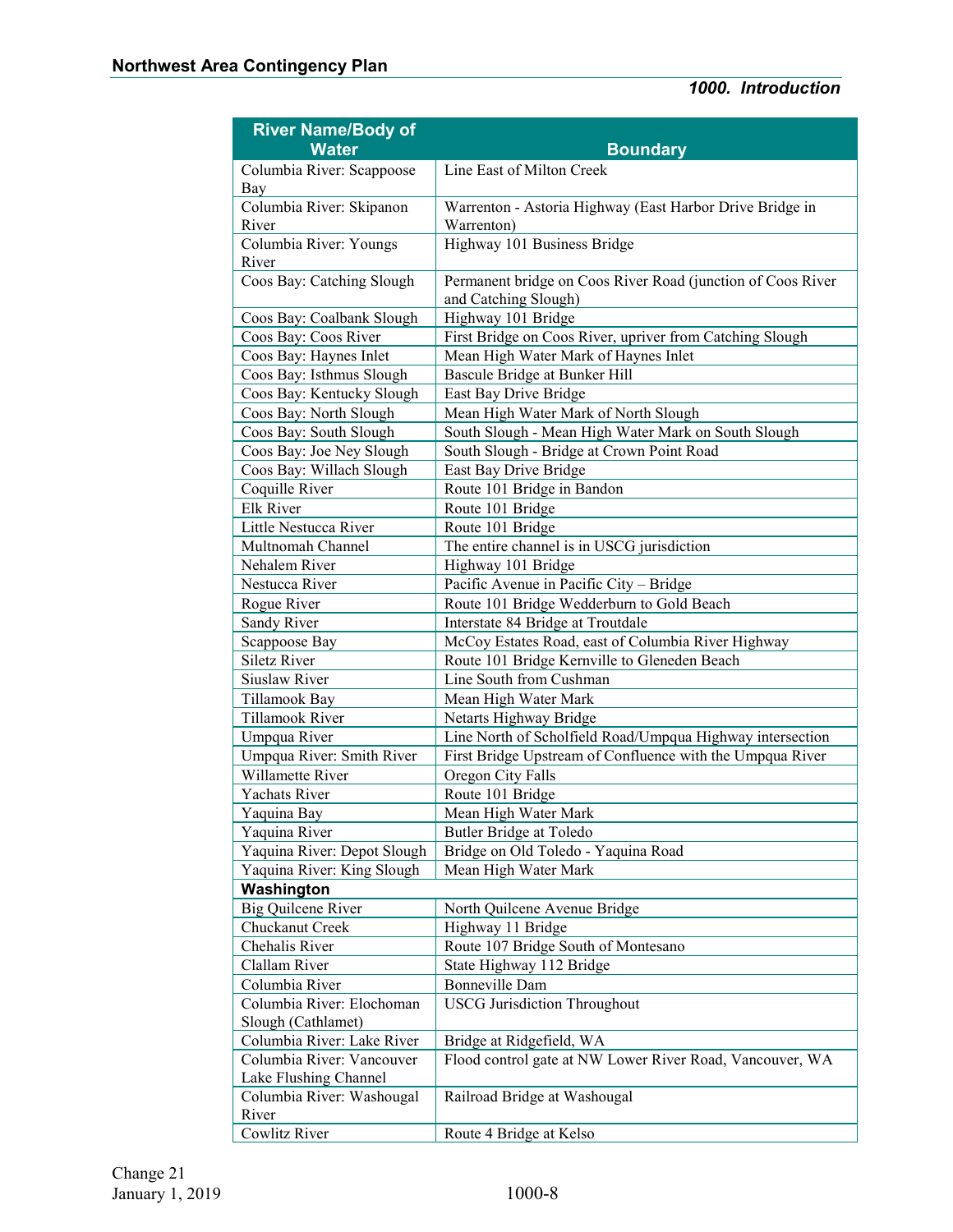| <b>River Name/Body of</b>   |                                                          |
|-----------------------------|----------------------------------------------------------|
| <b>Water</b>                | <b>Boundary</b>                                          |
| Deep Creek                  | State Highway 112 Bridge                                 |
| Deep River                  | State Highway 4 Bridge                                   |
| <b>Deschutes River</b>      | 4th Avenue Bridge at Olympia                             |
| Dosewallips River           | Route 101 Bridge                                         |
| Duckabush River             | Route 101 Bridge                                         |
| Dungeness River             | Dungeness Bridge in Sequim                               |
| Duwamish River              | Pacific Highway South Bridge                             |
| East Twin River             | State Highway 112 Bridge                                 |
| Ebey Slough                 | I-5 Bridge in Everett                                    |
| Elwha River                 | State Highway 112                                        |
| Grays River                 | Route 4 Bridge at Roseburg                               |
| Hama Hama River             | Route 101 Bridge                                         |
| Hoko River                  | State Highway 112 Bridge                                 |
| Hoquiam River               | Route 101 Bridge                                         |
| Humptulips River            | Route 109 Bridge                                         |
| Kalama River                | Interstate 5 Bridge                                      |
| Lake Washington Ship Canal  | Montlake Bridge in Seattle                               |
| (Lake Washington/Lake       |                                                          |
| Union)                      |                                                          |
| Lewis River                 | Interstate 5 Bridge at Woodland                          |
| Little Quilcene River       | Rogers Street Bridge                                     |
| Naselle River               | Route 101 Bridge                                         |
| Nisqually River             | I-5 Bridge                                               |
| Nooksack River              | Slater Road North of Marietta                            |
| North River                 | Route 105 Bridge                                         |
| North Nemah River           | Route 101 Bridge at Nemah                                |
| Palix River                 | Route 101 Bridge                                         |
| Puyallup River              | I-5 Bridge                                               |
| Pysht River                 | Bridge Northwest of Pysht, North of Highway 112          |
| Queets River                | Route 101 Bridge at Queets                               |
| Quillayute River            | <b>Entrance of Dickey River</b>                          |
| Quinault River              | Quinault River Bridge East of Taholah                    |
| Sail River                  | State Highway 112 Bridge                                 |
| Salt Creek                  | Bridge on Camp Hayden Road                               |
| Sekiu River                 | State Highway 112 Bridge                                 |
| Skagit River, North Fork    | Route 511 Bridge Five Miles Southwest of Mount Vernon    |
| Skagit River, South Fork    | Bridge at Conway                                         |
| Skokomish River, South Fork | Route 106 Bridge                                         |
| Snohomish River             | Interstate 5 Bridge                                      |
| Sooes River                 | Bridge Approximately 1 Mile South of Mukkaw Bay entrance |
| Steamboat Slough            | I-5 Bridge Near Everett                                  |
| Stillaguamish River         | Great Northern Railroad Bridge at Silvana                |
| Union River                 | State Highway 300 Bridge                                 |
| Waatch River                | Bridge East of Makah Air Force Station                   |
| <b>Whatcom Creek</b>        | Holly Avenue Bridge in Bellingham                        |
| West Twin River             | State Highway 112 Bridge                                 |
| Willapa Bay: South Fork     | Highway 101 Bridge                                       |
| Willapa River               |                                                          |
| Willapa Bay: Willapa River  | Highway 101 Bridge                                       |
| Wishkah River               | Route 12 Bridge at Aberdeen                              |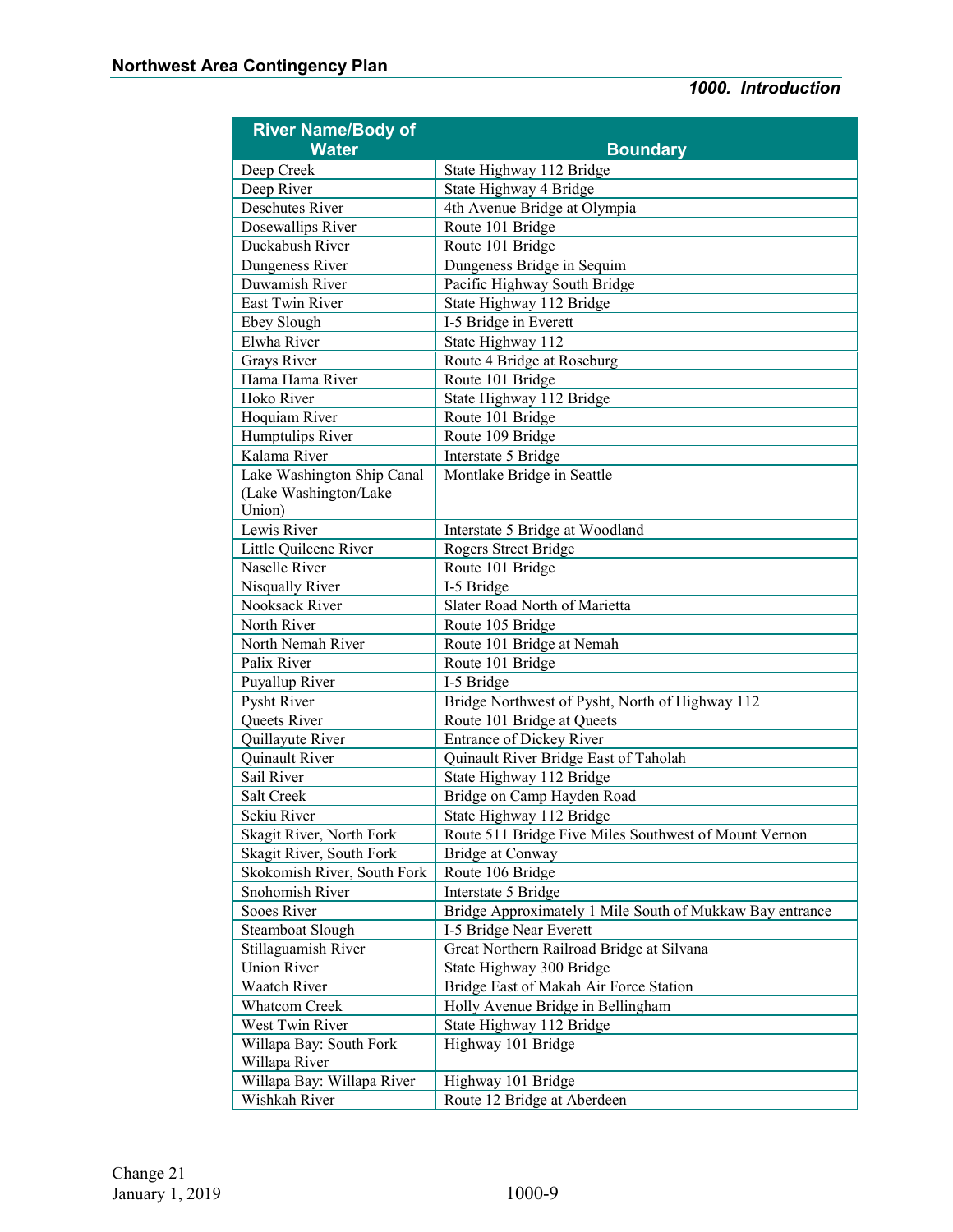#### **1321 First Federal Official on Scene**

According to Section 300.135(b) of the NCP, the first federal official (FFO) affiliated with an NRT member agency to arrive on the scene of a discharge or release should coordinate activities under the NCP. The FFO is authorized to initiate, in consultation with the pre-designated FOSC and prior to the FOSC's arrival on scene, any necessary actions normally carried out by the FOSC. Arrival of the FFO on scene does not affect the designation of the appropriate FOSC. If the FFO determines that the FOSC should be from the other agency, that FOSC will generally accept the transfer of authority. Once that transfer has occurred, the FOSC will need to coordinate with the National Pollution Fund Center to ensure that only one Federal Project Number remains open for that case, as appropriate.

#### **1322 Releases or Discharges Affecting More than One Zone Determination of Federal On-Scene Coordinator**

According to Section 300.140(b) of the NCP, if a discharge or release affects more than one zone, determination of the FOSC should generally be based on the area vulnerable to the greatest threat. If the area vulnerable to the greatest threat cannot be determined, the Unified Command may want to consider establishing an ICS that can adequately provide for effective response in both zones. If transition of the FOSC position from one agency to another is necessary, the transition will generally follow the guidelines outlined in Section 1410, below."

#### **Funding**

If a spill occurs across both sides of the EPA-USCG FOSC boundary, and both an EPA FOSC and a USCG FOSC are responding, then two Federal Project Numbers (i.e., one for each FOSC) might be appropriate. If the spill is on the USCG side and the USCG FOSC is responding with EPA assistance, then EPA should be allowed to use the accounting line from the USCG Federal Project to set up a site in the EPA financial system to charge against. In such a circumstance, EPA would likely not need to obtain a Pollution Removal Fund Authorization from the USCG FOSC, but EPA would need a ceiling and a statement of work. Likewise, if the spill is on the EPA side and the USCG is assisting EPA, the USCG should be able to charge against the EPA's Federal Project accounting line. For further clarification, the National Pollution Fund Center should be consulted, at telephone number (703) 872-6000.

#### **1323 Modifications to Notification Requirements**

For incidents that fall within the jurisdictional boundary of one agency and pose a threat of impact to an area within the other agency's jurisdiction, the USCG and EPA expect each agency to be notified. Duty officers and watchstanders making notifications must be informed of the need to notify both agencies for incidents that may impact both jurisdictional boundaries.

#### **1324 United States Environmental Protection Agency and United States Coast Guard Overlapping Jurisdiction**

There are geographic areas covered by this ACP in which EPA has NCP FOSC authority, but where the USCG has COTP authority. Examples of these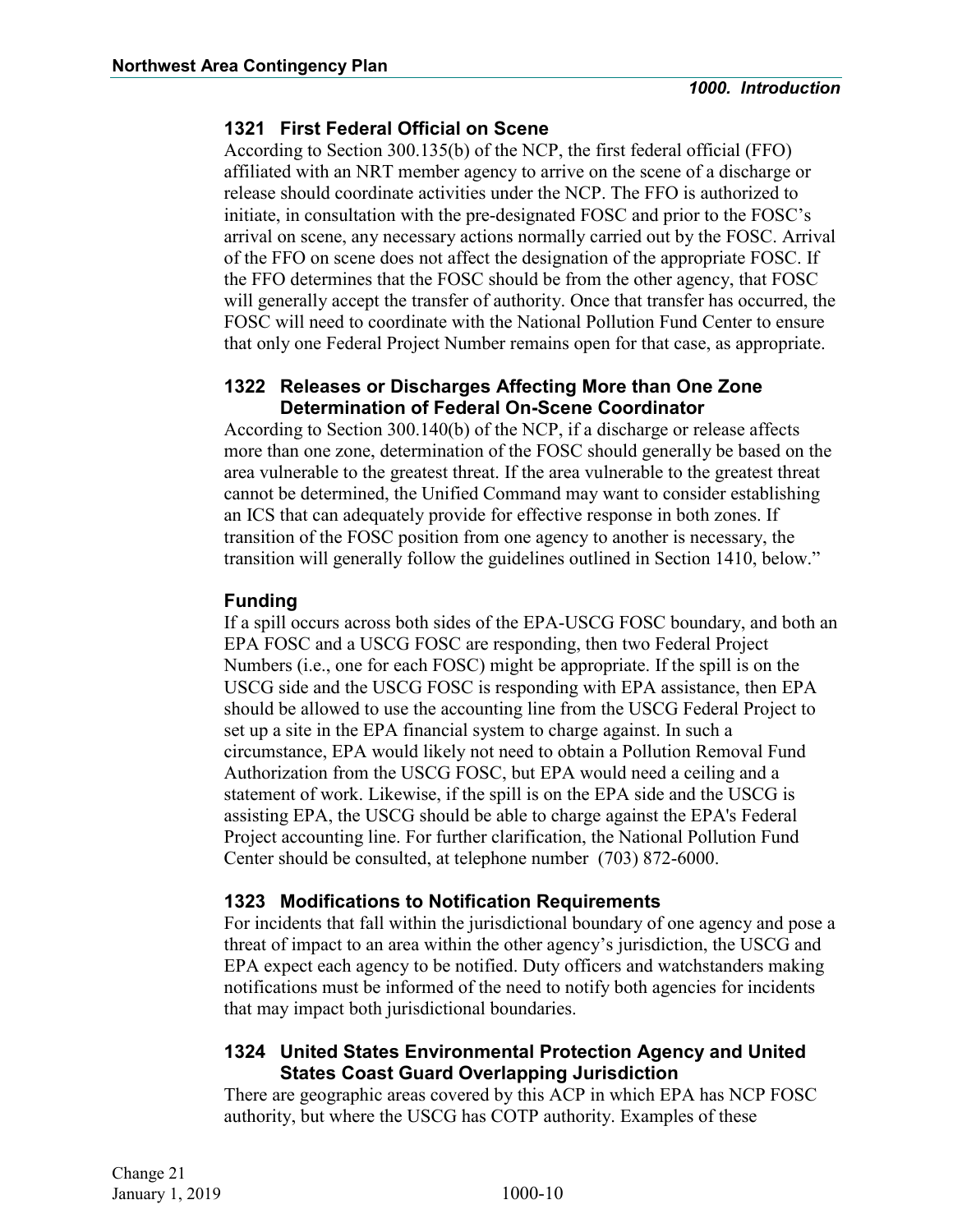overlapping areas include, but are not limited to, the Columbia River above the Bonneville Dam, the Willamette River above Oregon City Falls, and Lake Washington. If an incident occurs in these areas, the EPA FOSC must consult and coordinate with the USCG COTP or COTP's representative to ensure that both agencies are appropriately engaged in the response based on their respective authority. During response in these situations, each agency retains its statutory authorities but must consult with the other throughout the response or incident to ensure that both agencies are appropriately engaged in the response. The nature of response generally does not allow complete separation of the maritime casualty response from the pollution response. In these overlapping areas, the general practice will be to allow the EPA FOSC to determine whether the incident requires an NCP response, after consultation with the COTP or the COTP's representative.

When a spill occurs in an area where it is initially unclear which agency has FOSC authority, USCG and EPA duty officers will immediately consult to ensure that a timely response takes place. Once it is determined which agency, if any, will have FOSC authority, both agencies will continue to consult with each other to ensure that the non-FOSC agency provides adequate and appropriate support to the FOSC agency. Such support could include anything within the non-FOSC agency's statutory authority, such as on-scene observation, maritime technical advice, surface and air resources, and staffing at the Unified Command Post. It is recommended that the position of Operations Section Chief be held by a representative of the agency with the greatest statutory responsibility for the incident risk during the current operational period.

#### **1325 Oil Discharges Originating from Inland Facilities**

The authority to respond to releases or threats of a release of oil is derived from the Clean Water Act. The determination of the pre-designated FOSC for oil spills from land shall be determined based on the areas vulnerable to the greatest threat. If the release or threat of a release does not impact or threaten navigable water, neither EPA nor the USCG has the authority to respond.

#### **1326 Hazardous Substances, Pollutant or Contaminant Incidents Originating from Inland Facilities**

The authority to respond to releases or threats of a release of hazardous substances, pollutants or contaminants is derived from CERCLA and is not predicated on impacts to navigable water.

#### <span id="page-30-0"></span>**1400 National Response System 1410 National Response Structure**

<span id="page-30-1"></span>The National Response System (NRS) coordinates all government agencies with responsibility for human health and environmental protection in a focused response strategy for the immediate and effective cleanup of an oil or hazardous substance spill. It is a three-tiered federal response and preparedness system that supports the pre-designated FOSC and SOSC in coordinating national, regional,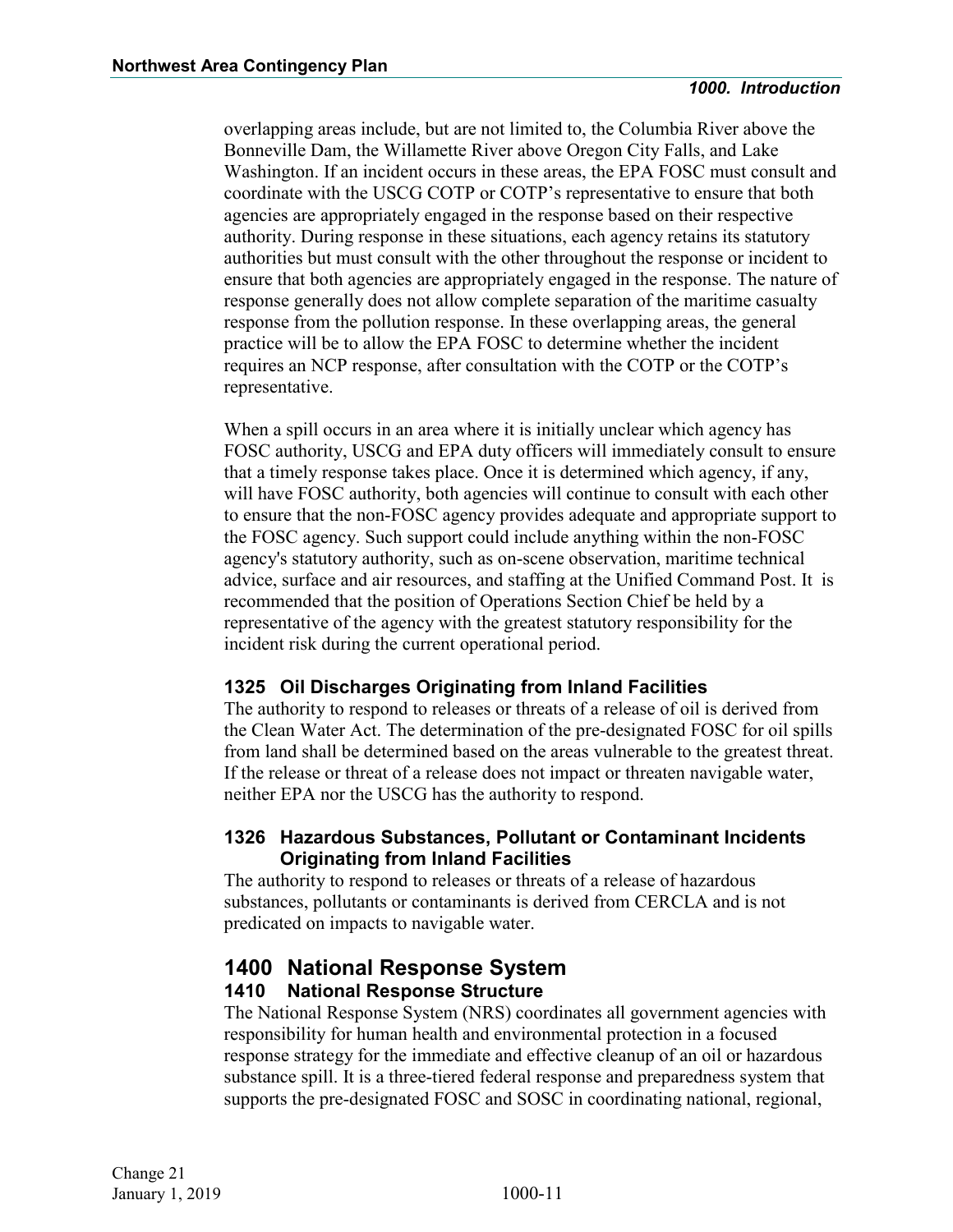state, tribal, and local government agencies, industry, and the RP during a response.

The three tiers are the NRT, RRT, and OSC. The NRS is described in the NCP (40 CFR 300). The NRS does not remove the primary responsibility of initiating and completing a proper response by the RP. The NRS is used for all spills. When appropriate, the NRS is designed to incorporate a Unified Command and control support mechanism consisting of the FOSC, the SOSC, the RP's Incident Manager, and, when appropriate, tribal and local representatives.

#### <span id="page-31-0"></span>**1420 National Response Team**

The NRT consists of 16 federal agencies with responsibilities, interests, and expertise in various aspects of emergency response to pollution incidents. EPA serves as chair and the USCG as vice-chair of the NRT, except when activated for a specific incident, when the lead response agency representative serves as chair. The NRT is primarily a national planning, policy, and coordination body and does not respond directly to incidents. The NRT provides policy guidance prior to an incident, as well as assistance during an incident as requested by an FOSC via an RRT. NRT assistance usually takes the form of technical advice, access to additional resources/equipment, or coordination with other RRTs.

#### <span id="page-31-1"></span>**1430 Regional Response Teams**

There are 13 RRTs, one for each of the 10 federal regions and Alaska, the Caribbean, and the Pacific Basin. Each RRT has federal and state representation. EPA and the USCG co-chair the RRTs. RRTs are planning, policy, and coordinating bodies and may be activated during a major incident to assist the FOSC with resources. The RRT operating in the Northwest Area has agreed to use this ACP as the RCP. They also provide guidance support and approval for pursuing certain response strategies.

The role of an incident-specific RRT is determined by the operational requirements of the response. An incident-specific RRT may be activated when the response exceeds the capabilities of the area where it occurs, transects state boundaries, or may pose a substantial threat to public health or welfare or the environment. An incident-specific RRT may also be activated upon a request by the FOSC or any RRT representative. Generally, the RRT may be used to assist the FOSC in obtaining additional federal resources. If the assistance requested by an FOSC exceeds an RRT's capability, the RRT may request assistance from the NRT. During an incident, the RRT may either be convened or alerted by telephone. Activation procedures for RRT10 may be found in Section 9105, "Incident Specific RRT 10 Activation – Quick Response Guide." The incidentspecific RRT may also monitor and evaluate reports from the FOSC, advise the FOSC on the duration and extent of the response, recommend specific actions related to the response, assist the FOSC in preparing information for the public, and, if necessary, recommend the appointment of a different FOSC for the response.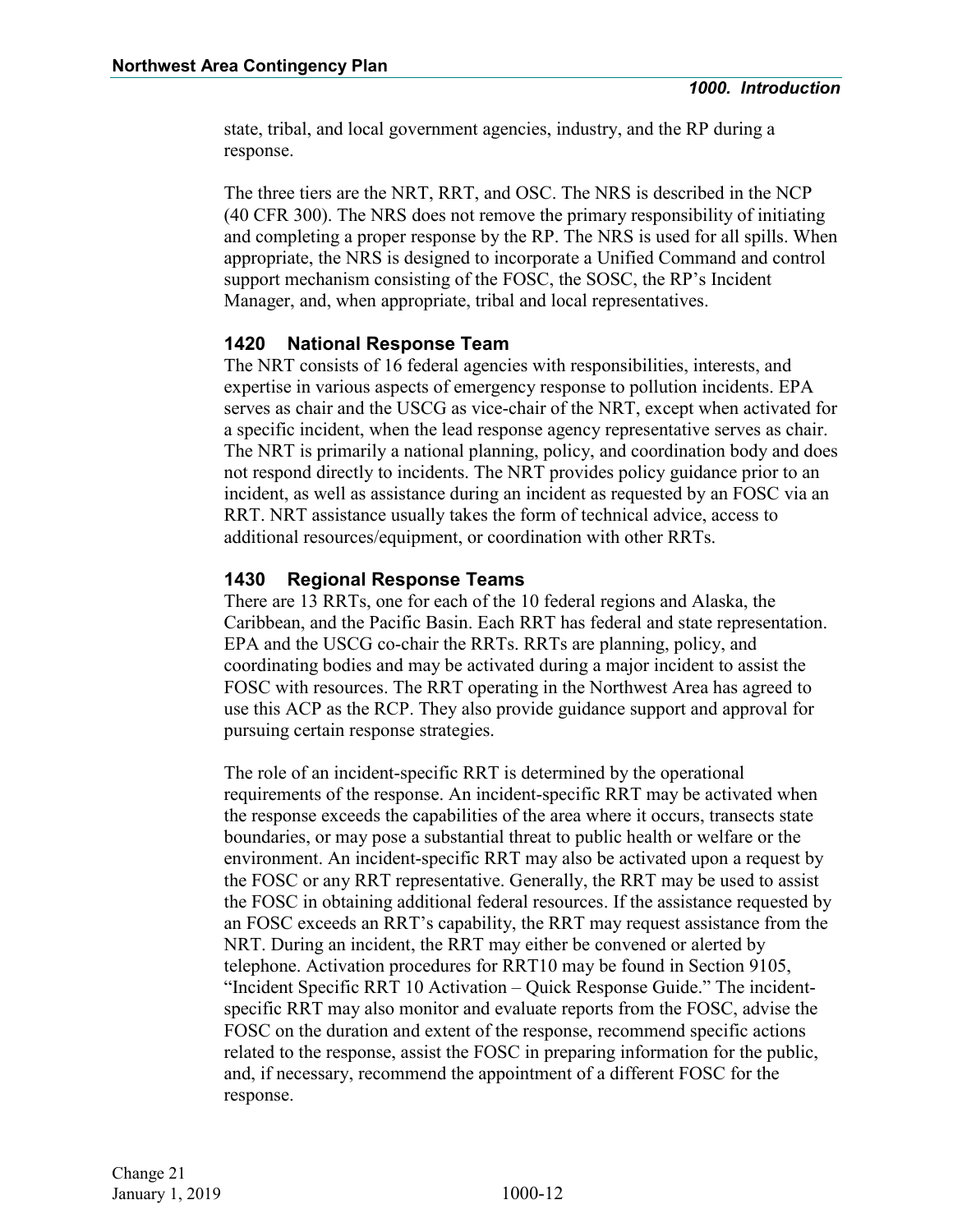For situations not addressed by preauthorization plans, the EPA RRT representative may authorize the use of products listed on the NCP Product Schedule or burning agents. As appropriate, this authorization should be given with the concurrence of the affected state(s) and in consultation with DOI and DOC. It should be noted that an FOSC may authorize the use of an NCP Product Schedule substance without the concurrence of the EPA RRT representative when the use of the product is necessary to prevent or substantially reduce a hazard to human life. Section 9101 is the RRT 10 NWAC Charter and further explains the membership and operation of RRT 10.

#### <span id="page-32-0"></span>**1440 Area Response Structure**

The NWAC member agencies have adopted and will manage spill incidents according to the following principles:

- **Incident Command System.** The signatory agencies will use the National Incident Management System (NIMS) model ICS.
- **Unified Incident Command.** When more than one of the signatory agencies arrive on scene to participate in managing a response action, the agencies will utilize a Unified Incident Command structure to jointly manage the spill incident. In the Unified Incident Command, whenever possible, decisions with regard to the response will be made by consensus and documented through a single Incident Action Plan. When a consensus cannot be reached, the FOSC has the ultimate decision-making authority.
- **Unified Area Command.** For very large single incidents or multiple, simultaneous incidents involving a large number of resources and/or impacting a large geographic area, a Unified Area Command may be established. The Unified Area Command has the responsibility to set overall incident-related objectives and priorities, allocate critical resources based on those priorities, ensure the incident/incidents are properly managed, and ensure that incident objectives are met and do not conflict with each other. The Unified Area Command has overall responsibility for setting response priorities and objectives, which are then carried out by field ICS/Unified Command organization(s).
- **Tribal and Local Government On-Scene Coordinators.** The Unified Command may incorporate additional tribal or local government OSCs into the command structure as appropriate.
- **Responsible Party Command Structure.** The person or persons responsible for a spill incident shall utilize an ICS, which is capable of rapidly and readily integrating into the NIMS based ICS/Unified Command organization utilized by the NWACP signatory agencies.
- **Response Plan Approval.** The NCP 40 CFR 300 requires that vessel and facility response plans be compatible with the applicable Area Plan. Washington and Oregon State laws have similar provisions in RCW 90.56.210 and OAR 340-141-0140(7) and (9). Therefore, it is the policy of the Area Committee that vessel and facility contingency plans be consistent with the NWACP.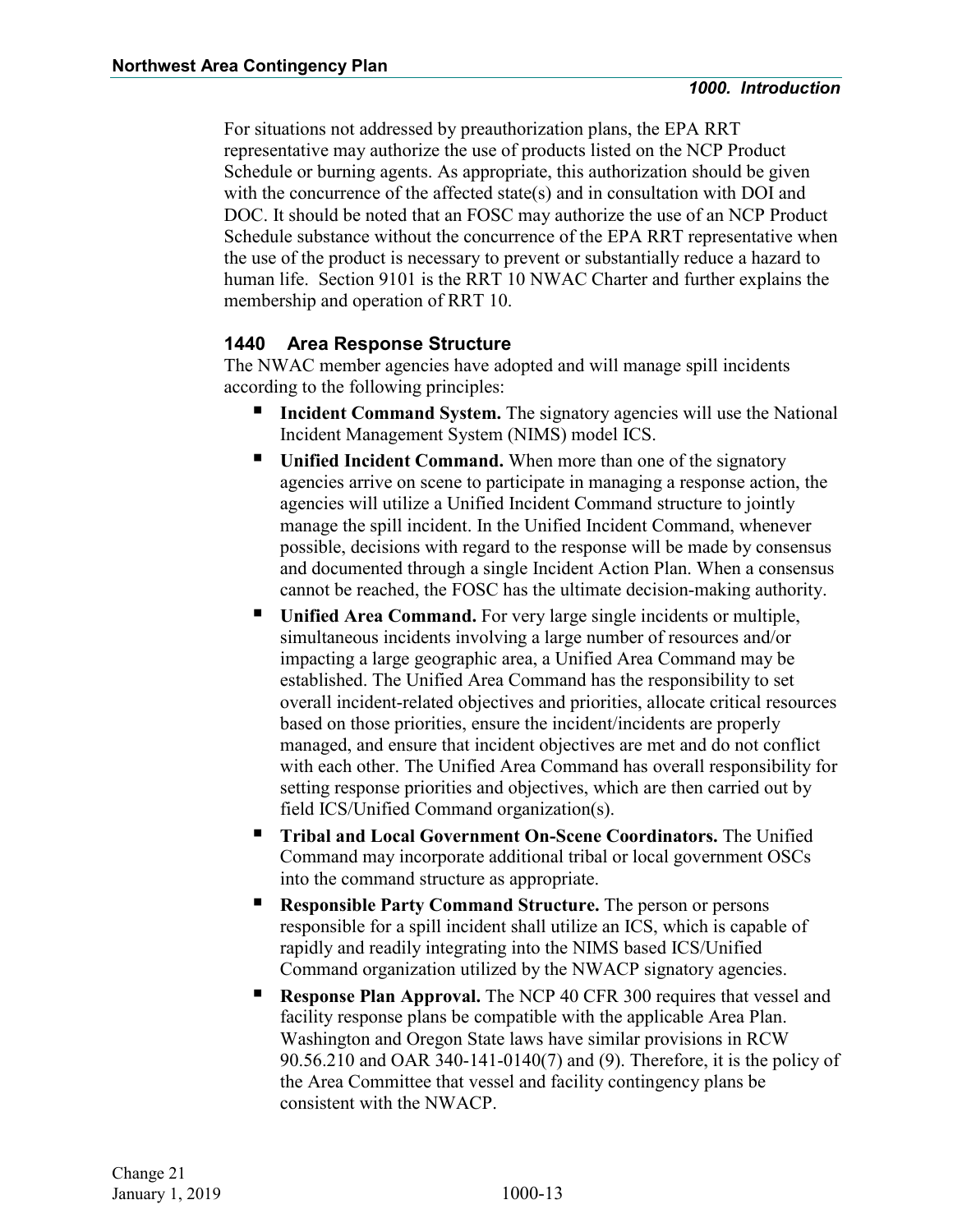The Unified Incident Command structure allows for a coordinated response that takes into account the federal, state, tribal, local and RP concerns and interests when implementing the response strategy. The FOSC has the ultimate authority in a response operation and will exert this authority only if the other members of the Unified Incident Command are not present or are unable to reach consensus quickly.

During responses to oil and hazardous substance spills, local agencies may be involved as part of the Unified Command and may provide agency representatives who interface with the command structure through the Liaison Officer or the SOSC. When a Unified Command is used, an Incident Command Post (ICP) and Joint Information Center (JIC) shall be established. The ICP shall be as near as practicable to the spill site. All responders (federal, state, tribal, local, and private) should be incorporated into the response organization at the appropriate level.

#### **1441 Federal On-Scene Coordinators**

USCG Sector Puget Sound and Sector Columbia River maintain and manage emergency response teams for response to discharges of oil and hazardous substances in the coastal zone. These teams vary in size based on the nature of the incident. In all cases, they are tasked with assessing the discharge to determine response measures, monitor and supervise pollution countermeasures, deploy pollution control equipment as available and necessary until a contractor arrives, document all phases of the response, conduct investigations, and act for the FOSC until their arrival.

The EPA Emergency Management Program consists of emergency response FOSCs located in the regional office in Seattle and field offices in Boise and Portland. Additional FOSCs for EPA Region 10 are located in Anchorage, Alaska, but they may respond to any location throughout the region, or throughout the country, as needed. The FOSCs are responsible for determining the source, cause, and RP, as well as initiating source control and enforcement actions as appropriate. Additional responsibilities include ensuring that containment, cleanup, and disposal are carried out adequately; notification of all Natural Resources Trustees; and coordination of activities with federal, state, tribal, and local agencies to monitor their performance. EPA also has access to technical assistance contractors who can provide technical oversight and other resources at spills and uncontrolled hazardous waste sites. In some cases, EPA's technical assistance contractor may arrive on scene prior to the FOSC. Prior to arrival of the EPA OSC, the EPA contractor will cooperate with on-site agencies but will take direction through the EPA OSC only. EPA's contractor has technical response personnel and equipment located in Seattle and Portland.

Both EPA and USCG FOSCs have access to all federal response agencies as well as special response teams. EPA can deploy the Environment Response Team or the Radiological Emergency Response Team from Las Vegas, Nevada. The USCG can deploy the Pacific Area Strike Team from Novato, California. For a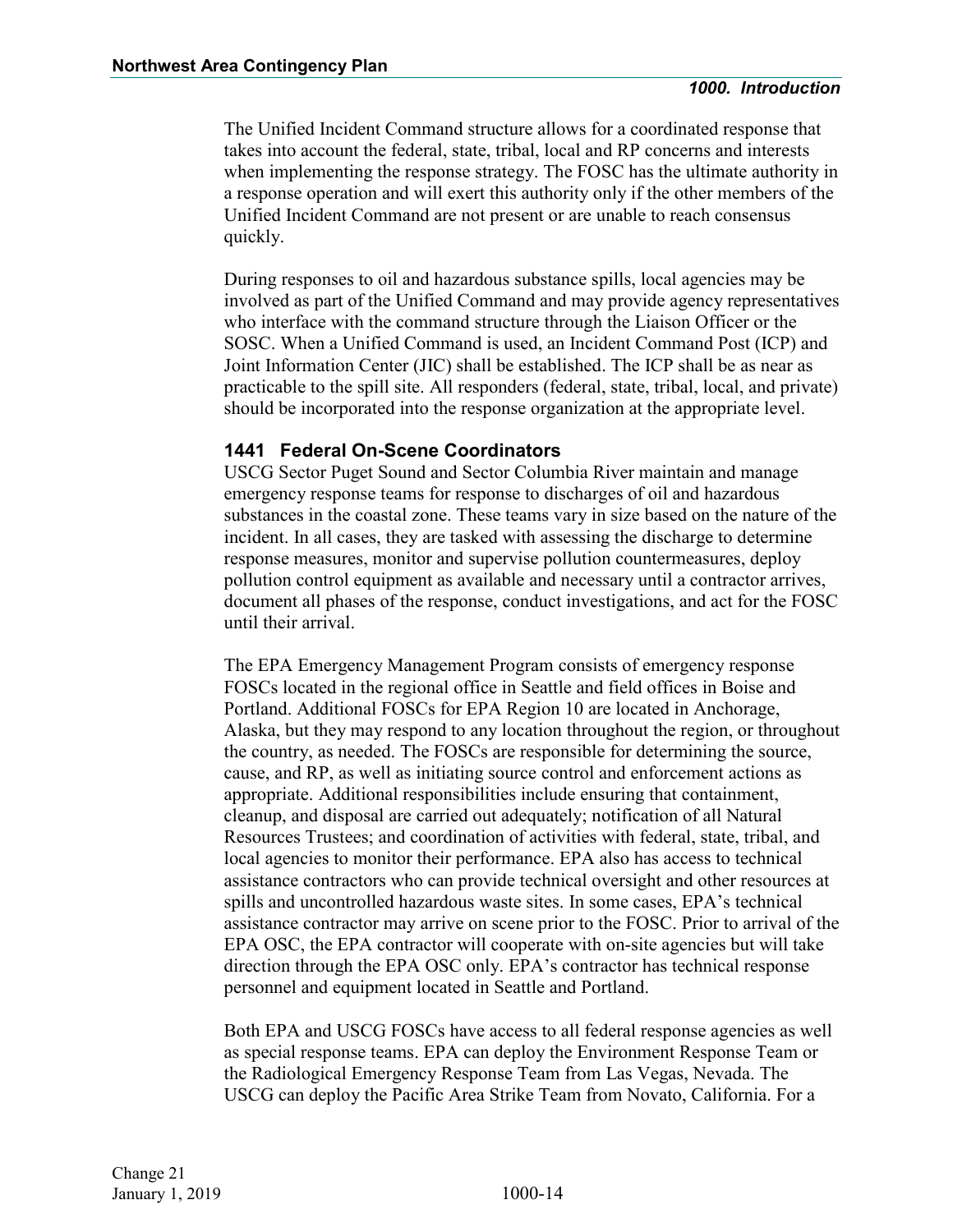list of special teams and federal response agencies and their roles during an oil/hazardous materials incident, see 9106: Response Partner Roles and Contacts.

#### **1442 Washington Response System**

The Washington State Response System is designed to provide coordinated state agency response, in cooperation with federal agencies for effective cleanup of oil or hazardous substance spills. In Washington State, Ecology acts as the state Incident Commander for oil or hazardous substance spills or threatened spills to waters of the state. Ecology provides 24-hour response to oil and hazardous substance spills when any amount of regulated waste or hazardous substance is released to the air, land, or water, or whenever oil is spilled on land or to state waters. As needed, Ecology deploys SOSCs to an incident. The agency maintains spill response teams in Olympia, Seattle, Bellingham, Vancouver, Spokane, and Yakima that provide round-the-clock response service to emergencies that pose an immediate threat to human health and the environment. In addition, Ecology:

- Confirms emergency notifications;
- Determines the source and cause of an incident;
- Identifies the RP for an oil spill or hazardous substance release;
- Assumes responsibility for incident management and cleanup if the RP is unavailable, unresponsive, or unidentified;
- Sets state cleanup standards and ensures that source control, containment, cleanup, and disposal are accomplished;
- Assists in monitoring and ensuring the safety of first responders and other personnel;
- Determines the need for and initiates appropriate enforcement actions;
- Coordinates spill response with other state and federal agencies and tribal and local jurisdictions using NIMS/ICS;
- Establishes a JIC with involved agencies and the RP to provide current and accurate information to the community;
- Conducts on-site inspections of commercial vessels and oil handling facilities.
- Provides maritime expertise, such as advice on salvage operations;
- Leads, activates, and coordinates the Natural Resource Damage Assessment (NRDA) team, which also includes the state departments of Fish and Wildlife, Health, Natural Resources, Community, and Archeology and Historic Preservation, and Parks and Recreation Commission;
- Participates in the activities of the Wildlife Branch of the Operations Section of the ICS; and
- Notifies the appropriate resource trustee agency of injury to fish, shellfish, habitat, and other wildlife.

Under the Washington Response System, the Washington State Patrol (WSP) assumes responsibility as Incident Commander and acts as the lead state agency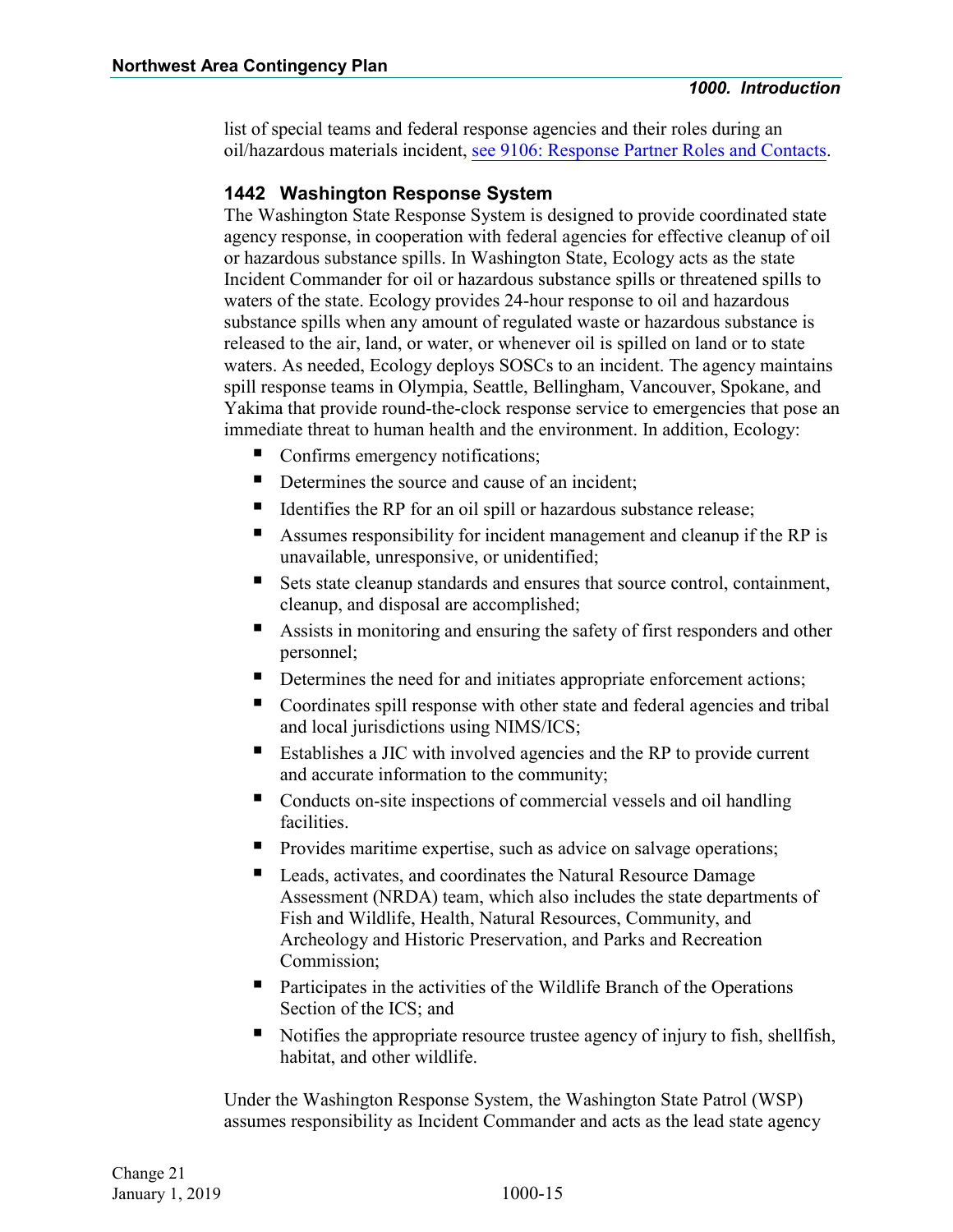responsible for cleanup activities when oil and hazardous substance spills occur on state highways. The WSP also:

- Assists local jurisdictions with law enforcement and evacuations;
- Represents local jurisdictions as designated Incident Commander;
- Coordinates and maintains liaison with other state agencies involved with an incident;
- Assists in receiving and disseminating warning information;
- **Provides communications and technical support to the incident;**
- **Provides radiological monitoring;**
- Provides aerial reconnaissance of the impacted area;
- Coordinates fire resources when an emergency mobilization is authorized for a hazardous substance incident; and
- **Provides 24-hour, statewide communications support.**

For list of Washington state response agencies and their roles during an oil/hazardous materials incident, see 9106.3: Washington Agency Response Partners: Roles and Contacts.

The **Washington Military Department's Emergency Management Division**  maintains capabilities to make 24-hour notifications to Ecology, WSP, and other appropriate local, tribal, state, and federal agencies. This division also:

- Activates the state Emergency Operations Center (EOC) when required;
- Coordinates state agency response activities within the state EOC, including procurement of state resources, as requested;
- **Provides public information officer support to JICs or Incident Command** Posts; and
- Provides communication links on an ongoing basis.

**Local jurisdictions** are usually the first responders to oil and hazardous substance spills and releases. Under the Washington Response System, local jurisdictions must designate a local Incident Command agency, usually a fire department, or they may delegate that responsibility to WSP. Under the Superfund Amendments and Reauthorization Act of 1986, Title III, Local Emergency Planning Committees may be involved with planning, training, and assisting with interagency coordination. They may also activate their local EOC to support onscene operations, make notifications, and respond to requests for resources and other assistance.

#### **1443 Oregon State Response System**

The NWACP provides a description of Oregon's statewide oil and hazardous materials response system and outlines the responsibilities of all those who may be involved in response to or coordination of an incident. To ensure a reasonable emergency response time to all parts of the state, a system of state funded regional hazardous materials response teams (HAZMAT Teams) has been developed. The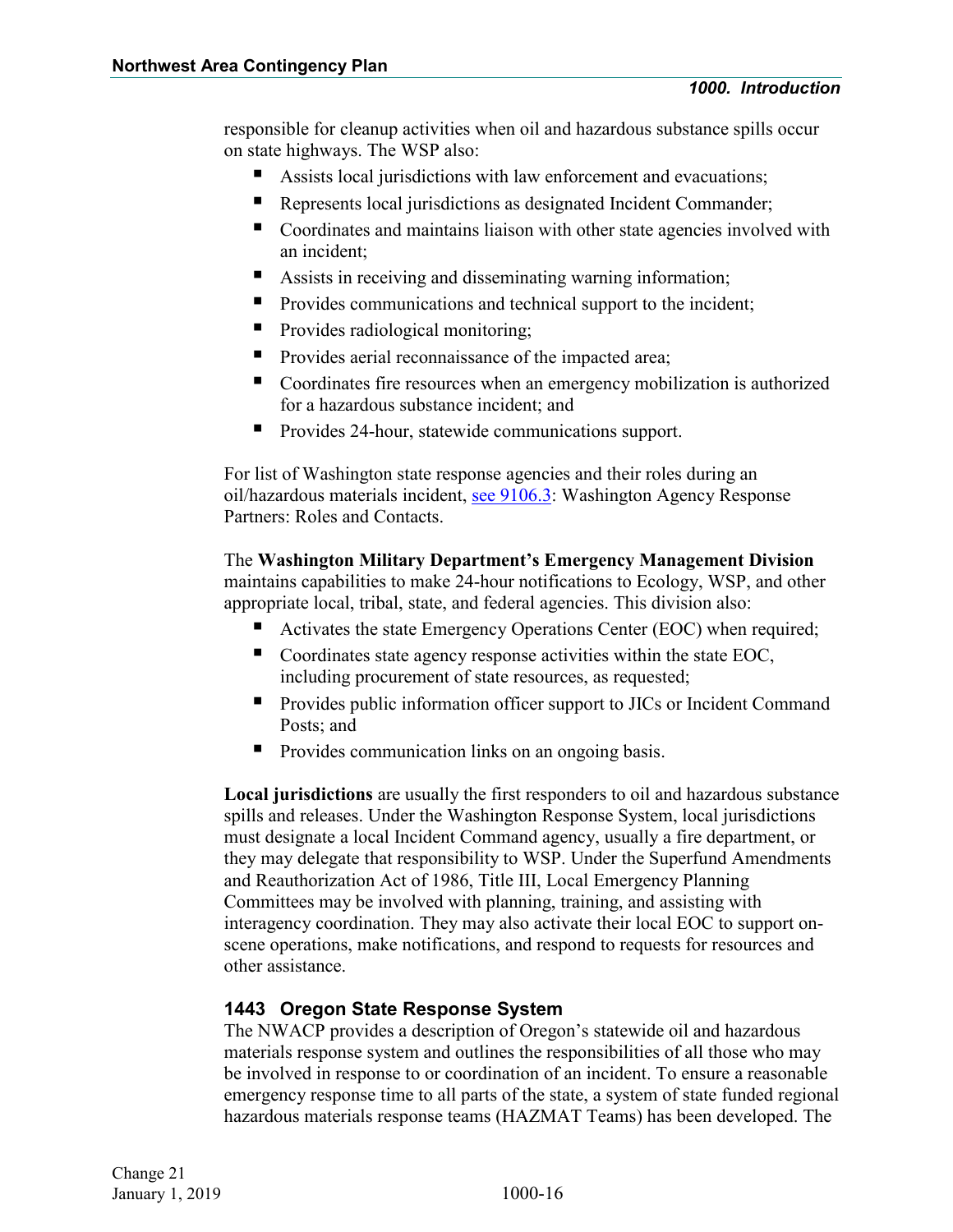teams are equipped and trained by the state and staffed for the most part by individuals from local fire departments and other emergency providers.

The Office of the State Fire Marshal has developed a computerized system that provides data on the location and type of hazardous materials stored in Oregon directly to fire departments and HAZMAT Teams. It also provides technical information on various hazardous materials and guidance on emergency response procedures.

DEQ is the lead agency for oil or hazardous material spills. DEQ has prepared an Incident Response Information System to provide information needed to identify people, as well as natural and economic resources at risk during spill incidents. The system is available 24/7 through DEQ's On-Call Duty Officer.

The Oregon Health Authority (Public Health Division) is the lead state agency for all incidents involving hazards to human beings, communicable disease agents, or radiation emergencies other than transportation accidents. The Oregon Department of Energy is the lead state agency for radioactive materials transportation incidents. The lead state agency will provide an SOSC to direct state response and to assist the FOSC. Assistance that may be requested from the State includes guidelines for the disposal of oily waste, identification, and prioritization of vulnerable resources, local geographic and environmental information, counsel on cleanup and restoration standards, medical/toxicological information through State health officials, and identification of unknown pollutants.

For list of Oregon state response agencies and their roles during an oil/hazardous materials incident, see 9106.4 Oregon Agency Response Partners: Roles and Contacts.

#### **1444 Idaho State Response System**

Local fire departments and departments of emergency management are the primary response authority for all oil spills and hazardous material releases. It is the state's intent to supplement local response activity, not supplant it. This plan and the Idaho Hazardous Materials/Weapons of Mass Destruction Incident Command and Response Support Plan are to be implemented when local capabilities have been exceeded by the incident. The ICS, when implemented by local government during initial response, will allow the state to become part of the response network without disrupting local efforts.

#### **1445 Pacific States/British Columbia Oil Spill Task Force**

The Pacific States/British Columbia Oil Spill Task Force was established to provide cooperative and coordinated oil spill response and prevention efforts. Since its formation in March 1989, it has grown to include the states of Alaska, Oregon, Washington, Hawaii, and California, and the Province of British Columbia, Canada. The environmental agencies of the five western states and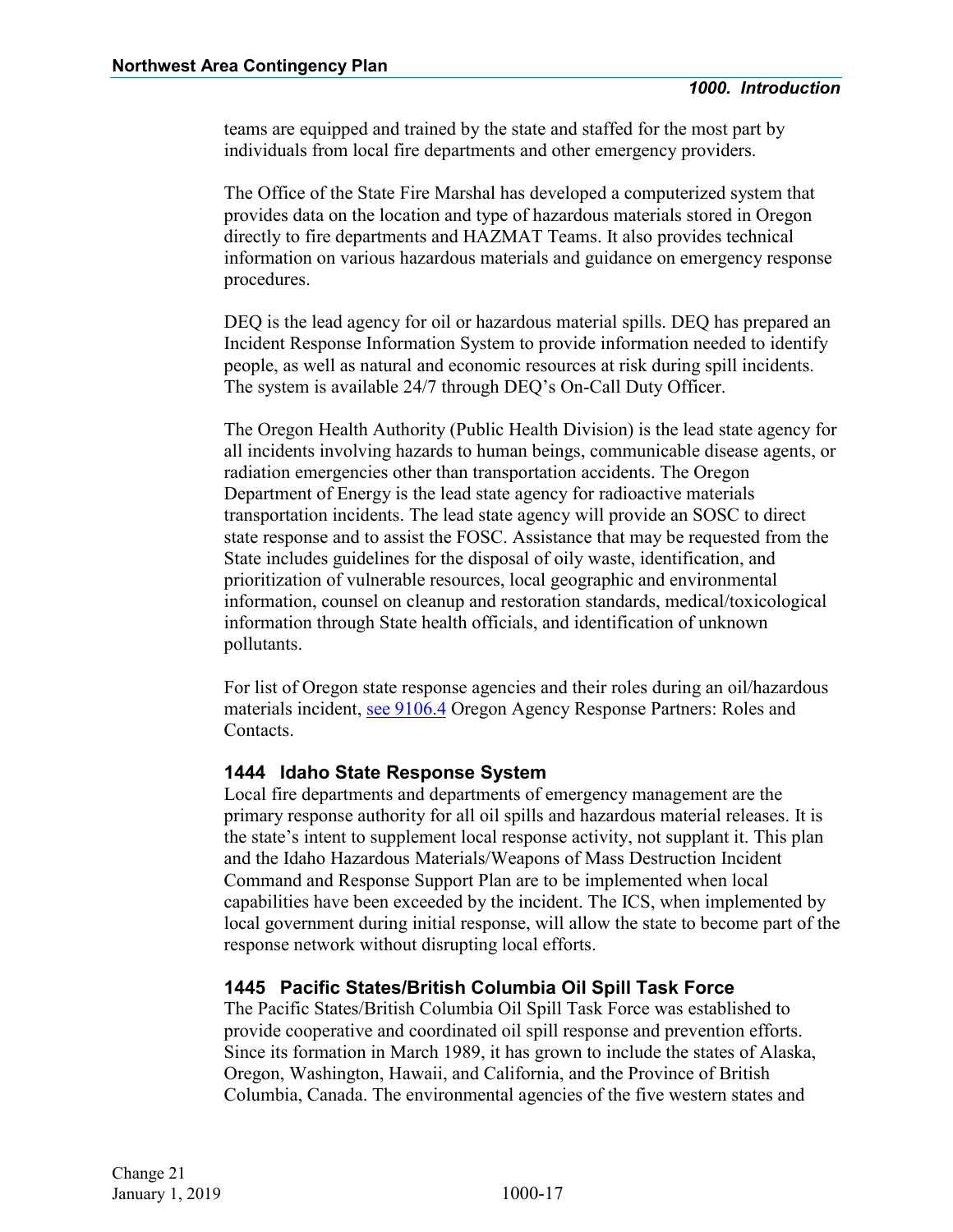British Columbia have agreed to work together to improve coordinated spill response in the following ways:

- Sharing state resources and assisting SOSCs during major spills if requested;
- Observing state spill drills and response activities;
- Conducting joint spill drills to better coordinate trans-boundary response efforts;
- Debriefing after major spills or drills to determine changes necessary for improving spill prevention or response across state and national boundaries;
- Meeting regularly to share information and coordinate state and provincial policies with federal agencies;
- Coordinating implementation efforts, such as making rules and regulations as consistent as possible; and
- Collaborating on regional initiatives to address such issues as coastwise vessel traffic, spill data collection, and places of refuge.

#### **West Coast Mutual Aid**

During major and catastrophic spills on the West Coast, it may be necessary to expedite the cross-boundary transfer of additional response capabilities that can only be provided by private contractors. Many of these contractors have signed commitments with facility and/or vessel operators that, if released to another spill, would place them out of compliance with their federal or state/provincial approved spill contingency plan.

The members of the Pacific States/British Columbia Oil Spill Task Force are the primary state and provincial spill prevention and response agencies for Alaska, British Columbia, Washington, Oregon, California, and Hawaii. In an effort to expedite and enhance the response to major West Coast spills, the Pacific States/British Columbia Oil Spill Task Force members pre-approved and signed the 1993 mutual aid agreement, which will be activated by the Unified Command if additional resources are needed. The purpose of the agreement is to set specified conditions whereby contingency plan holders may be allowed to meet temporarily reduced response standards in order that their response equipment may be available for mutual aid. This agreement thereby ensures that most of the spill response equipment on the West Coast will be available to respond rapidly in the event of a major spill.

Some West Coast states set planning standards and let the plan holder and response contractors decide how they will be met. All major contractors have commitments under several contingency plans. This makes equipment "cascading" more difficult. To implement this policy of mutual aid, task force members have adopted minimum requirements for resident, non-cascadable response resources. These minimum requirements for resident response systems ensure the continued ability of plan holders to initiate effective response action at their facility/vessel, should a spill occur while a portion of their response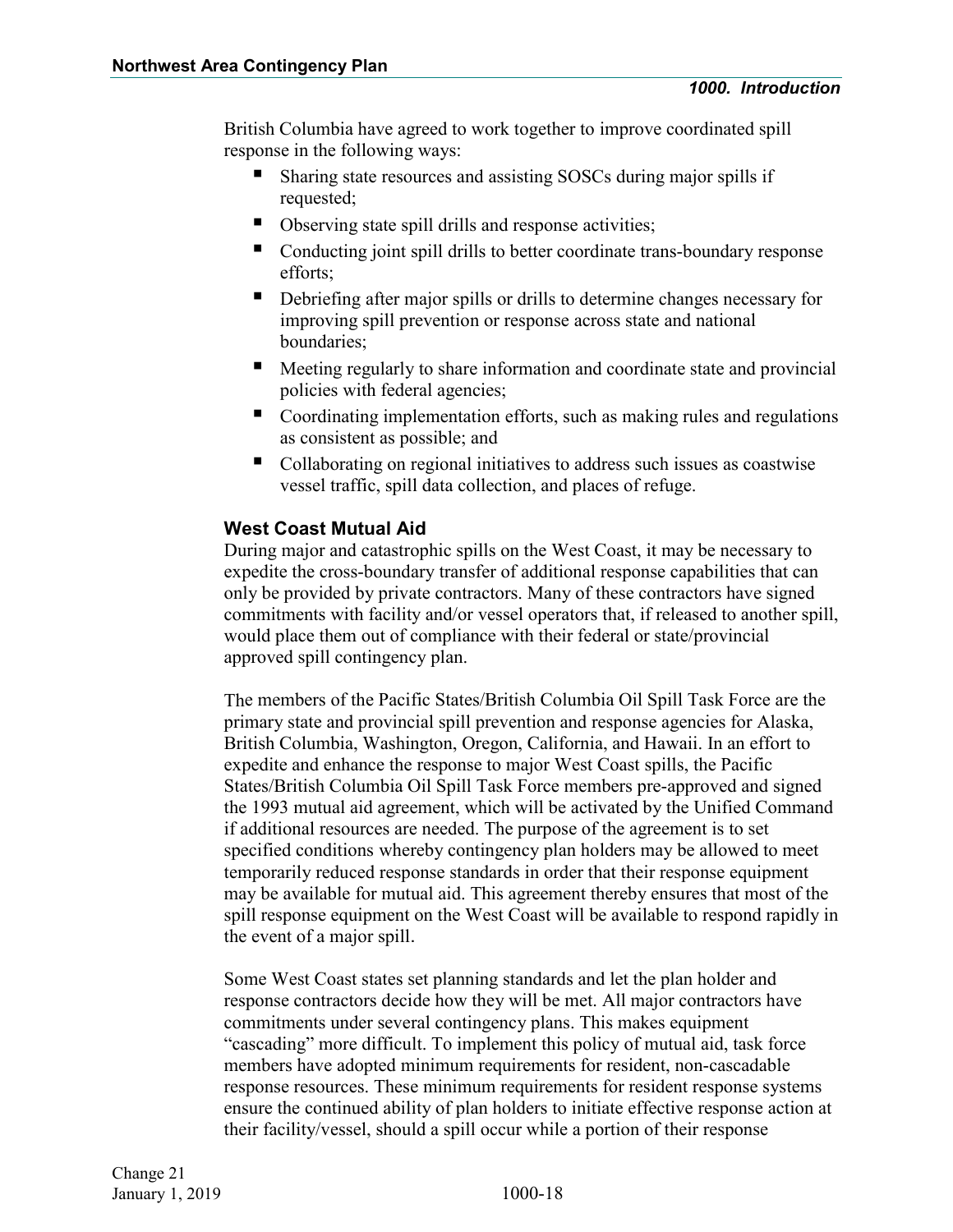capability is out of the region for purposes of mutual aid. See http://www.oilspilltaskforce.org/docs/agreements\_resolutions/MutualAid96.pdf

#### <span id="page-38-1"></span><span id="page-38-0"></span>**1500 Response Policy 1510 National Response Policy**

The National Response Policy is designed to ensure that all applicable laws and regulations are carried out. Those laws and regulations are intended to ensure effective and immediate removal of a discharge, mitigation, or prevention of a substantial threat of a discharge of oil or release of hazardous substances, and overall protection of human health and the environment.

#### <span id="page-38-2"></span>**1511 High Seas Policy**

The Intervention on the High Seas Act (33 USC 1471 et seq.) is applied as follows. Under authority of the International Convention Relating to Intervention on the High Seas in Cases of Oil Pollution Casualties, 1969, governments party to the present convention may take such measures on the high seas as may be necessary to prevent, mitigate, or eliminate grave and imminent danger to their coastline or related interests from oil or hazardous substances pollution or threat of pollution. The pollution or threat of pollution may result from a maritime casualty or acts related to such a casualty, which may reasonably be expected to result in major harmful consequences. In the event of a ship collision, stranding, or other incident on board or external to a ship outside United States Territorial waters, which creates a potential threat of pollution by oil or hazardous substances, all available information shall be relayed to the USCG, which will determine whether grave and imminent danger to the coastline or related interests exists. Once that determination is made, the designated FOSC shall take measures to prevent, mitigate, or eliminate the threat.

#### <span id="page-38-3"></span>**1512 Coast Guard Policy**

The USCG will respond, consistent with the policy outlined in the NWACP. The USCG may elect not to dispatch representatives to reported discharges where representatives of another cognizant government agency are responding. However, if federal removal is indicated within the Coastal Zone, the USCG will respond. If the RP is conducting proper removal, the USCG OSC will use best judgment in determining the need for the presence of USCG personnel on scene. General USCG policy for pollution response is provided in the Coast Guard Marine Safety Manual, Volume VI, Chapter 6, Contingency Planning for Emergency Response and Chapter 7, Pollution Response. Thirteenth Coast Guard District policy is provided in the manual's Annex C, Operation, Appendix 21 - Natural Disaster Response Operations, and Annex J, Command Relationships in the Thirteenth District OPLAN 9830-11, as well as in Chapter 3, Operations, Section G, Marine Environmental Protection, and in Chapter 11, Contingency Planning, in the Thirteenth Coast Guard District Standard Operating Procedures.

#### <span id="page-38-4"></span>**1513 United States Environmental Protection Agency Policy**

By statute, EPA is the FOSC for inland spills of oil or hazardous substances. In most instances, EPA is not the first responder on scene. EPA works in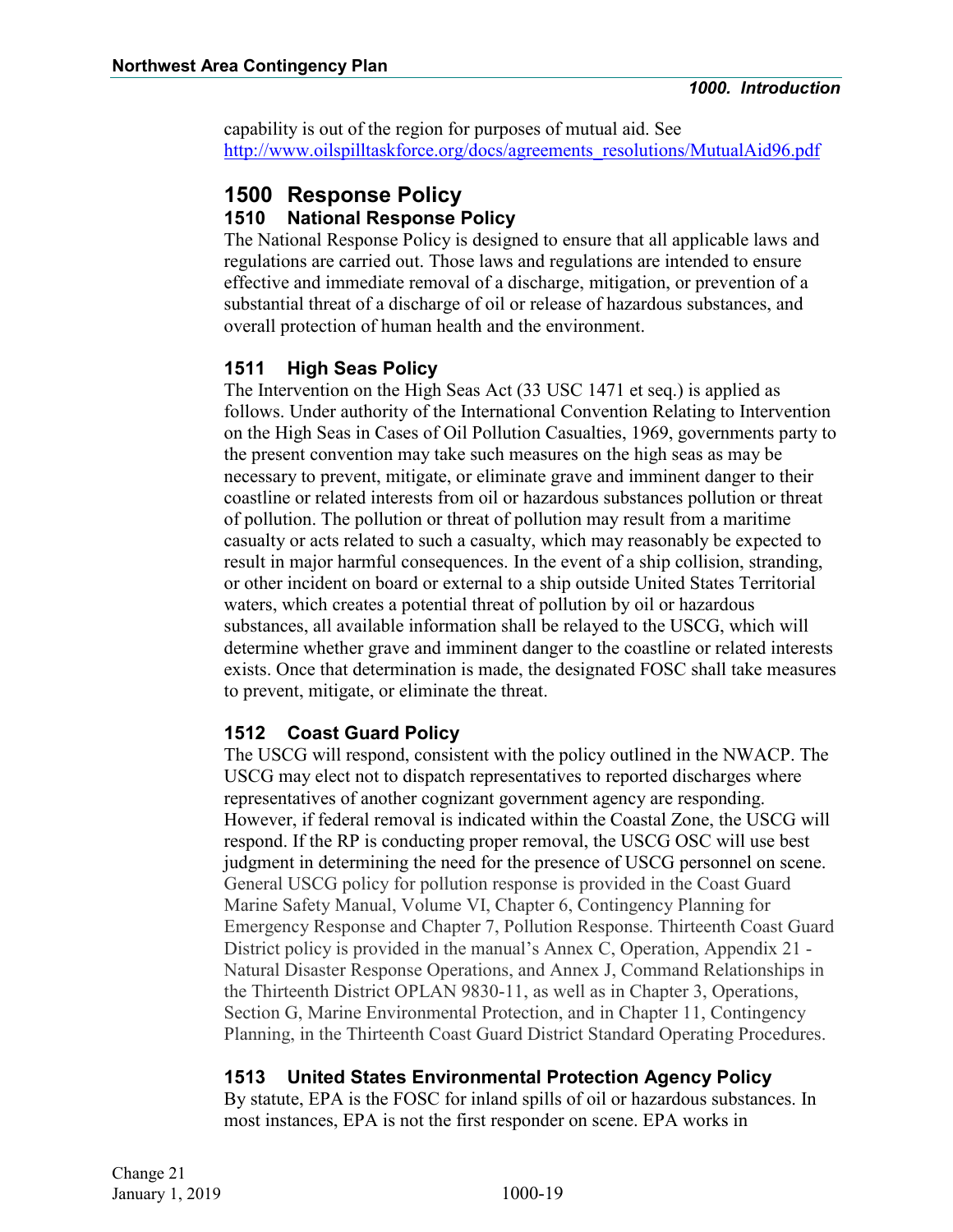cooperation with other responders but has not delegated its responsibility as FOSC. In all spill situations, it is EPA's intent to contribute to the response by working with the local, state, tribal authorities, general public, and federal agencies to ensure that the information needed to maximize the effectiveness of the response effort is easily accessible. During a response to a release, the PRPs, if known, available, and willing, are generally given the opportunity to adequately respond. The EPA works closely with the PRPs when they are known and willing to take action to ensure that the release reaches an adequate and rapid conclusion with a minimum impact on the environment. In the event of a spill for which the PRP is not identified, does not respond to contain or clean up the spill, or does an inadequate job responding, EPA's responsibilities may include taking over the response or assuming a co-lead role in a Unified Command with state and local responders.

#### <span id="page-39-0"></span>**1514 United States Department of Defense and Department of Energy Policies**

In the case of the DOD or DOE, when a response to a release or threat of a release of a hazardous substance, pollutant, or contaminant is on, or the sole source of the release is from any facility or vessel under the jurisdiction, custody, or control of DOD or DOE, those agencies shall provide FOSCs responsible for taking all response actions. DOD will be the removal response authority with respect to incidents involving DOD military weapons or munitions, or weapons or munitions under the jurisdiction, custody, or control of DOD. For oil spills on DOD facilities, the USCG or EPA is the pre-designated FOSC, as appropriate.

#### <span id="page-39-1"></span>**1515 Tribal Nations Policy**

Indian Tribes have the right to engage with Federal agencies on a government-togovernment basis. NWAC agencies seek meaningful tribal engagement in the development, maintenance, and implementation of the NWACP and this Tribal Nations Policy is intended to facilitate tribal participation in all stages of contingency planning and response activities.

The NCP requires the FOSC to notify any natural resource trustee when any resources for which they are the trustee may be impacted by a release. Tribal Nations are trustees for tribal natural and cultural resources. Although the FOSC is legally responsible for tribal notification, the DOI may provide assistance in the identification of potentially impacted tribes and locating appropriate contact information. When EPA or USCG responds to an emergency using its FOSC authority, the FOSC will, as soon as practicable, notify and offer emergency coordination to all affected tribes, through appropriate tribal natural, cultural resources or environmental staff or other individual designated by the tribe, regarding oil spills and chemical releases that could potentially affect tribal interests. On-scene coordination, either with the FOSC or in the ICP, can be performed directly with tribal representatives. Spill response can involve volunteers, in addition to hired contractors. If a spill is on tribal land, the tribal government will have authority to decide whether or not volunteers will be included in the response.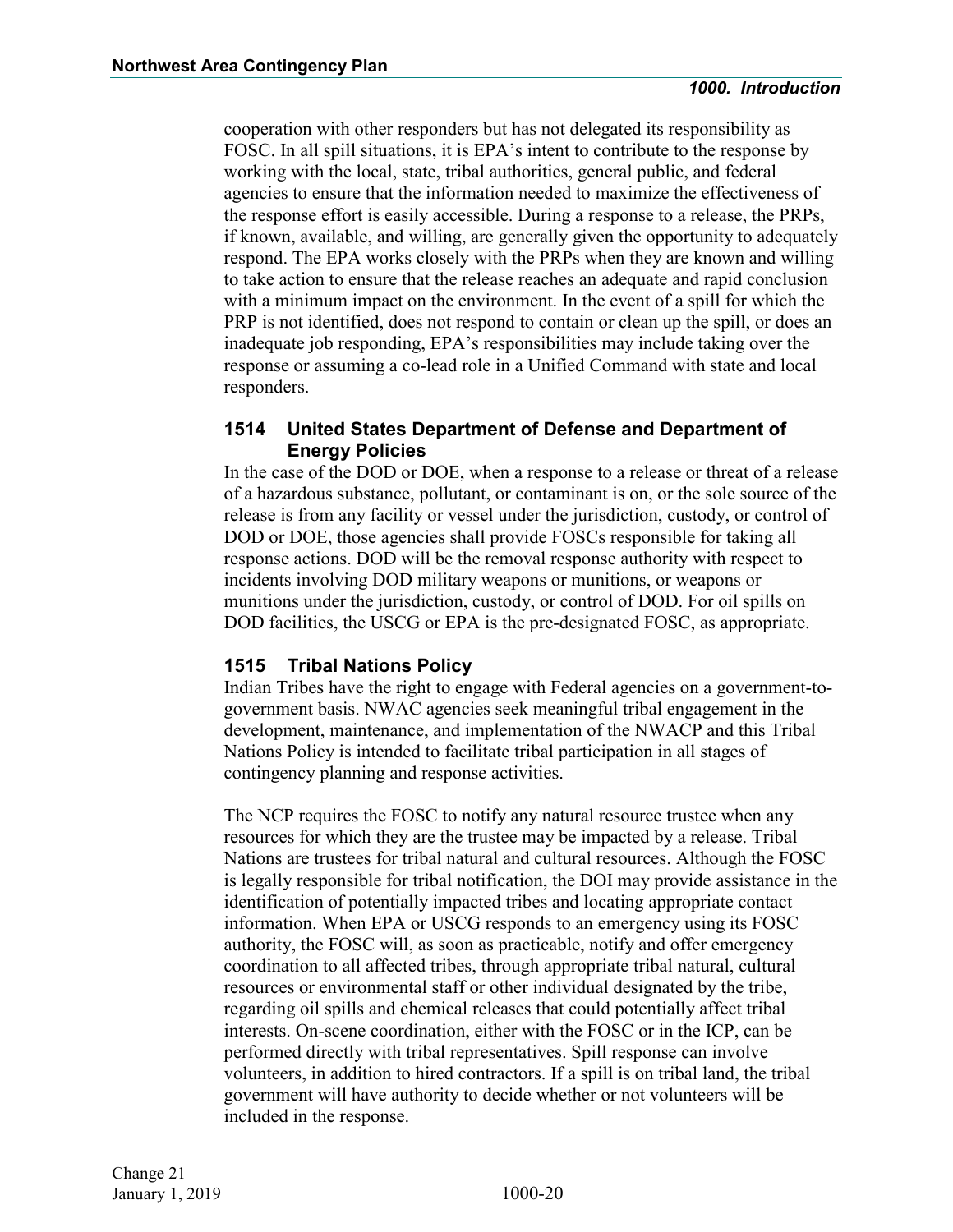Federally recognized tribes may elect to send a Tribal On-Scene Coordinator (TOSC) for any incident over which they have governing interests. Governing interests are defined within each treaty or Executive Order. The FOSC(s) should defer to a tribe's interpretation of their governing interests if there is doubt. If further clarification of a treaty right is requested, legal counsel for the FOSC agency should work with legal counsel for the impacted tribe. Governing interests include reservation land; tribal trust land; usual and accustomed fishing, hunting, food and medicinal gathering areas and culturally significant areas; and, governing interests may exist within ceded lands. When a tribe has governing interests, but does not send a TOSC to sit in Unified Command, the FOSC holds Trust Responsibility within the Unified Command group for tribal interests. In that role, the FOSC should seek to understand Tribal Ecological Knowledge, cultural knowledge and current usage of an area. Each tribe with governing interest within an impacted area may elect to send their own TOSC to Unified Command. In cases where multiple tribes have governing interests, there may be multiple TOSCs in Unified Command.

Generally, each TOSC shall have delegated authority to make decisions on behalf of their tribe, and shall have governing interests within the impacted area. Each TOSC should have a working knowledge of and adequate training in NIMS/ICS consistent with the requirements in Section 2210. The FOSC may facilitate the engagement of tribal representatives by identifying a Tribal Coordination Specialist (TCS), a specialized member of the Liaison Officer's staff, who provides support in ensuring that representatives from a potentially impacted tribe(s) not only have a forum to communicate their priorities and concerns, but also an opportunity to successfully integrate into the response command structure. In situations that require additional support (e.g., a TOSC requests assistance in navigating NIMS/ICS), a deputy TCS might also be activated to help fulfil the TCS's responsibilities. This role is further defined in Section 9210.3.2. The TCS is not intended to be a spokesperson for the tribe.

Regardless of whether a tribe has a TOSC in Unified Command, tribal representatives can provide valuable support to the response in a variety of ways. Effective response actions require local knowledge and a comprehensive understanding of the resources at risk. Tribal representatives may choose to support the response as a subject matter expert in the Logistics, Planning, or Operations Sections or the Environmental Unit; or an Agency Representative under the Liaison Officer. If a NRDA is conducted, tribes may also participate in that effort to help define the injury done by the release. NRDA is separate and distinct from the response effort. The level of tribal participation will depend on a number of factors, including the individual circumstances of the incident and the level of training and/or experience the representative(s) bring to the response. As with the TOSC role, the FOSC may facilitate the engagement of a TCS (specialized Assistant Liaison Officer) who will assist tribal representatives in navigating NIMS/ICS.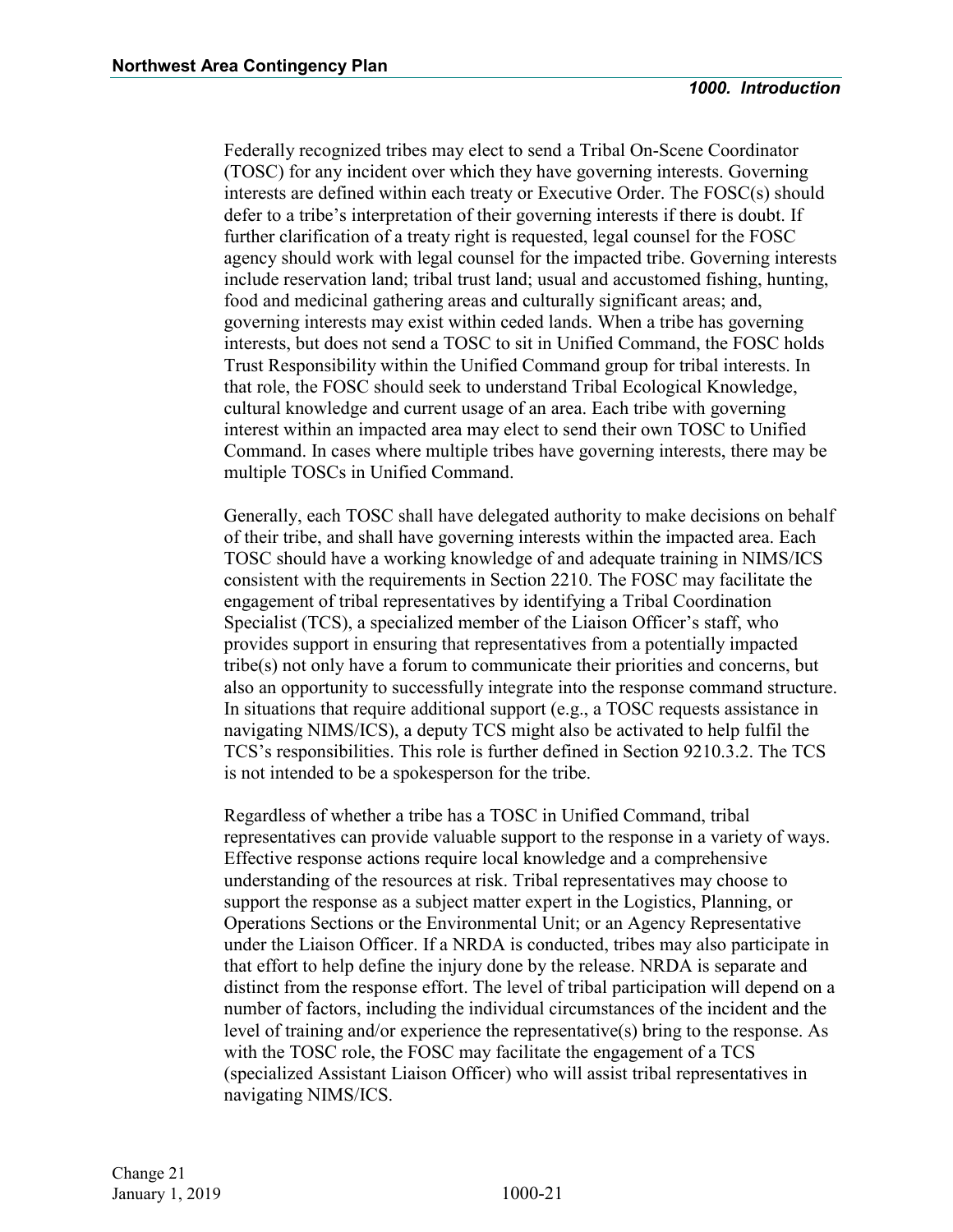When incidents occur beyond areas of tribal governing interests, but none the less present a concern to a tribe, tribes may interact directly with the response through the incident's Liaison Officer.

#### **1515.1 Makah Tribe**

Makah Tribe personnel who will be participating in any level of the response are expected to be appropriately trained in any ICS positions they will be staffing, as well as understand how they will best fit into the system during a response. The positions where each member will be assigned will be determined jointly by the Unified Command to best suit the needs of the response.

The Makah Tribe will be represented within the ICS structure by members from various tribal, departments including:

- The Port of Neah Bay/Office of Marine Affairs,
- **Makah Fisheries Department,**
- Makah Cultural and Research Center,
- **Makah Emergency Management Department,**
- Neah Bay Police Department, and
- Neah Bay Fire Department.

Makah tribal staff participating in the Unified Command's ICS structure will communicate with the TOSC when arriving on scene, upon check-in, to ensure that appropriate assignments are made and field operations are coordinated. Once tribal staff are assigned, they will work within the ICS structure, under the direction of the appropriate Section Chief, Unit Leader, or Division/Group Supervisor. This in no way limits their ability to communicate with the TOSC.

Depending on the type and complexity of response, it is generally expected that the Makah Tribe will provide staff and resources in the following areas:

- **Command:** The Office of Marine Affairs Manager will be the TOSC.
- **Information Officer/JIC**: The Makah Tribe will designate a trained Information Officer as appropriate.
- **Planning Section/EU**: Makah Fisheries personnel will become members of the EU and Planning Section (PS) as appropriate and will be relied upon to provide the best available information about tribal resources that are at risk, provide baseline characterizations, assess and suggest response options, and provide local knowledge to support response operations and help determine treatment endpoints as well as help evaluate response options and waste management issues in concert with other key resource agencies and stakeholders.
- Operations Section: Port of Neah Bay personnel may be requested to facilitate the deployment of boats, equipment and personnel; and may staff other Operations roles as assigned.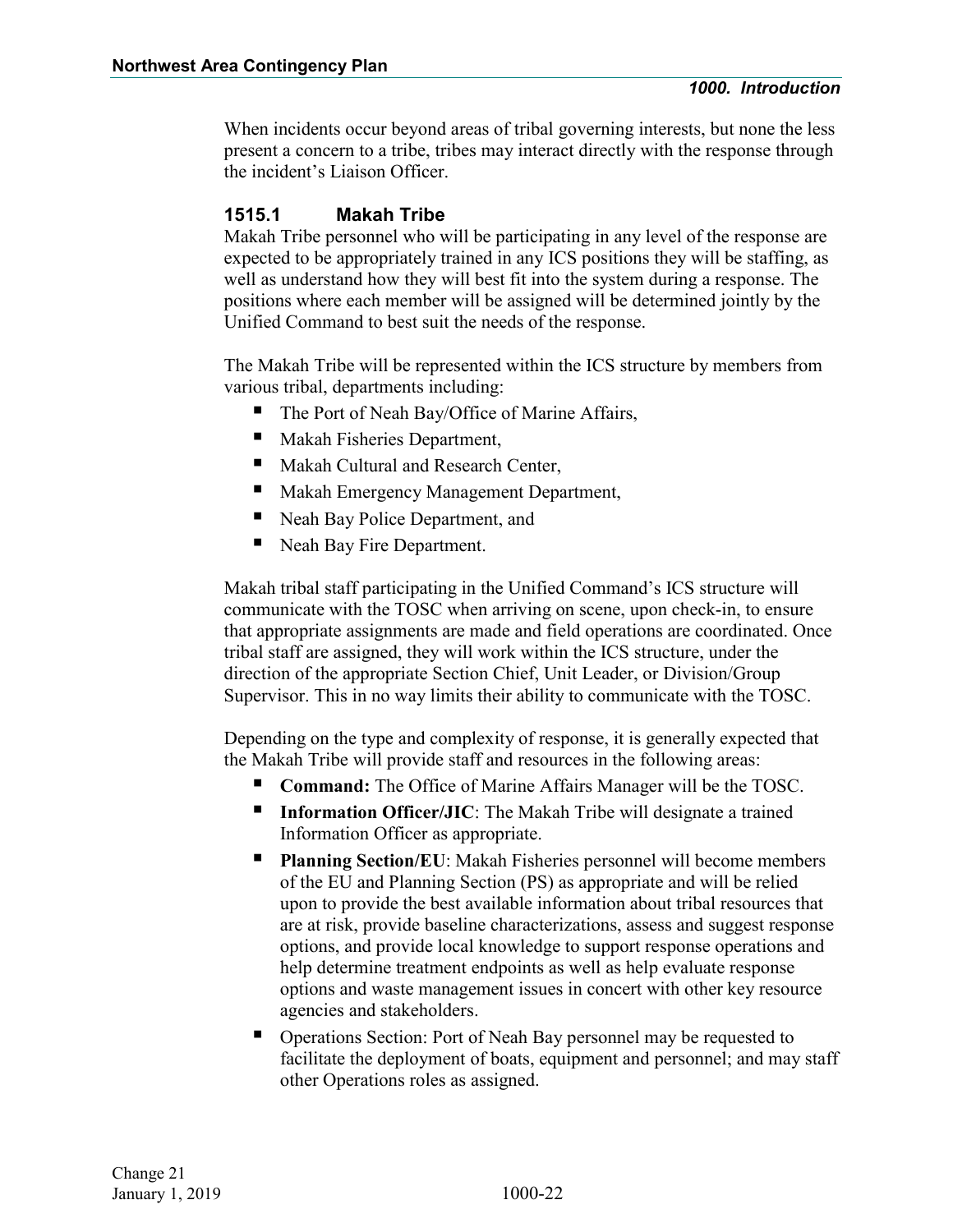#### <span id="page-42-0"></span>**1520 State Response Policy 1521 Washington State Policy**

Washington State law has established Ecology as the pre-designated SOSC for all oil and hazardous substance spills in state waters. As such, Ecology is also responsible for supporting federal response actions. In this role, Ecology effectively represents all Washington State agencies and the interests of the state and its citizens. Ecology will respond to any significant discharge or threatened discharge. Ecology will provide local geographic and environmental information; identify and prioritize vulnerable resources in consultation with other resource agencies through the EU; fund orphan oil spills through the Oil Spill Recovery Act; and coordinate with other state agencies. The State of Washington has devised parallel statutes on water pollution and marine transportation safety that meet, or in some cases exceed, the standards set forth in federal legislation. Chapter 90.48 of the RCW has made it unlawful to cause or permit the discharge by any means, of polluting matter into the waters of Washington State. Additionally, this act designates the State of Washington as a participant in the federal permit program. It is the policy of the state to use the Unified Command system (as described in Section 2000, "Command") during response to significant spills or threatened spills.

#### **1522 Oregon State Policy**

- **Abandoned Chemicals.** The Oil and Hazardous Materials Fund may be used by DEQ to contract for emergency removals of materials presenting public health and environmental risk if the owner, property owner, or RP is unable to act. This assistance may be provided on a cost reimbursement basis.
- **Drug Lab Chemicals.** Requests for use of DEQ's Drug Lab Cleanup Fund must come through a law enforcement agency.
- **Financial Reimbursement.** Available through the State Fire Marshal's Office for HAZMAT Team response within the terms of the response contract.
- **State Response Contractor.** DEQ maintains a contract with local emergency response contractors that can be utilized by other state and local agencies.

#### **1523 Idaho State Response Policy**

Idaho uses a collaborative system in responding to hazardous materials incidents. A single phone call to the state provides immediate access to virtually any resource needed at a hazardous materials incident. The state plays a key role in facilitating and fostering the collaborative efforts, and the Idaho Office of Emergency Management is responsible for ensuring that emergency response is timely and effective. Local, state, and federal responses are expected to be coordinated and supportive of local efforts.

Unified Command and NIMS is the standard method of operation. The state's representative to command under emergency or disaster conditions is designated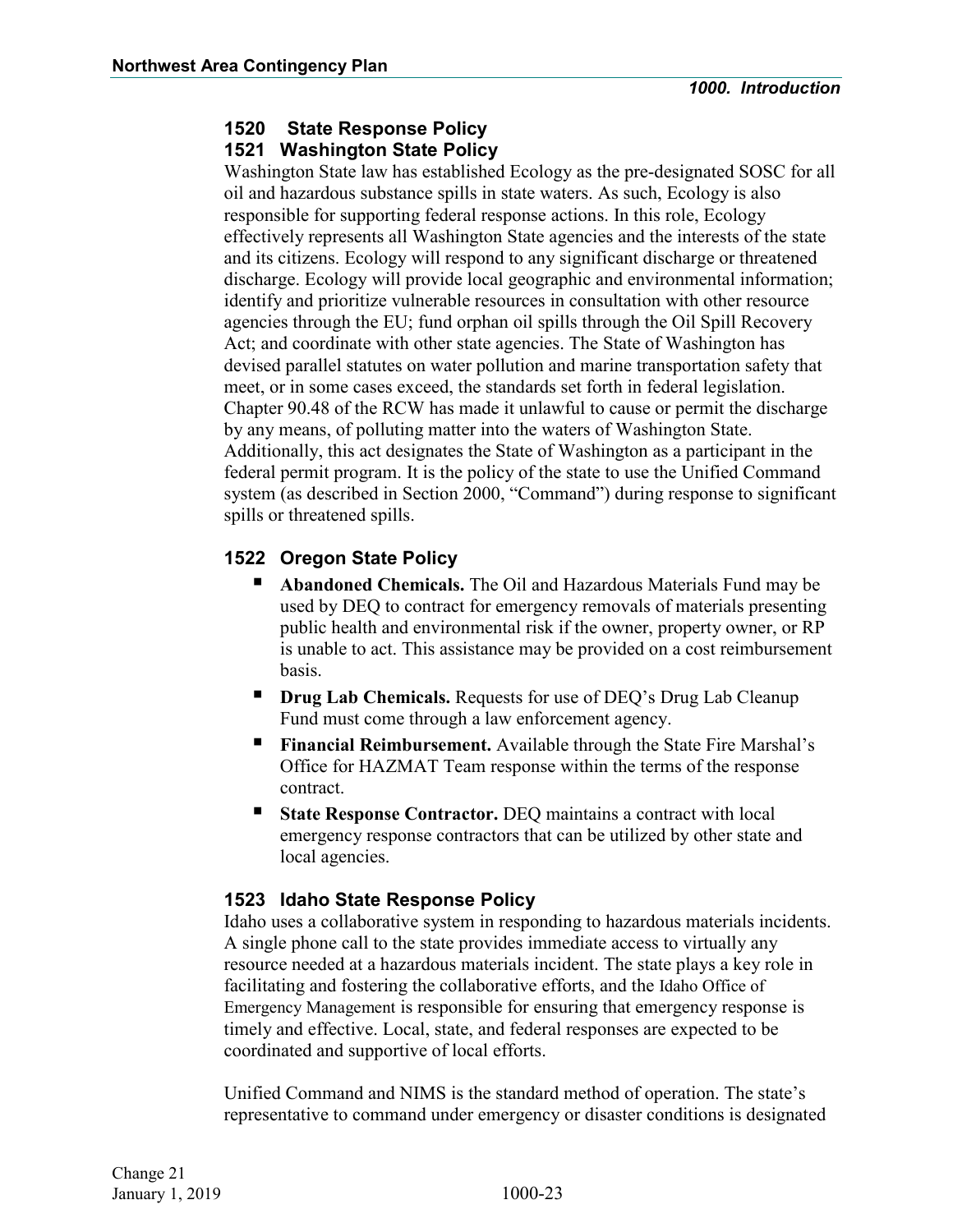by the Idaho Adjutant General. It is policy in Idaho that responders operate only within the scope of their training and the state has set clear training guidelines in the Idaho Hazardous Materials/Weapons of Mass Destruction Incident Command and Response Support Plan. The Idaho Department of Environmental Quality directs long-term site remediation efforts with the cooperation and support of other state and federal agencies.

#### <span id="page-43-0"></span>**1530 Multinational Policy**

The geographic area covered by the NWACP includes shared marine and inland borders with Canada: in particular, the northern terrestrial boundaries of Washington and Idaho about the Canadian border, and the marine boundary between the U.S. and Canada transects the Strait of Juan de Fuca and the Georgia and Haro Straits waterbodies. For oil spills and other hazardous material releases, or potential releases that occur at or in the adjacent transboundary area it is required that Federal and State/Provincial response leadership in both United States and Canada will coordinate their respective responses on their sides of the border. Two particular documents outline how the Unified Command members on each side of the border will coordinate spill response in the transboundary region: the CANUSPAC Annex of the Canada-United States Joint Marine Pollution Contingency for spills of oil and other harmful substances <http://www.rrt10nwac.com/Files/FactSheets/141021044455.pdf> for marine spill responses; and the Canada-United States Joint Inland Pollution Contingency Plan (CANUSWEST) [\(www.canuswest.com\)](https://www.canuswest.com/) for inland spill response.

Any pollution incident in one country that poses a substantial threat to the other country shall be reported immediately to the Canadian National Environmental Emergencies Center (1-819-997-3742) or the United States National Response Center (1-800-424-8802), depending on the incident location. In addition, for spills threatening the marine zone, the  $13<sup>th</sup>$  U.S. Coast Guard District will immediately notify the Canadian Coast Guard Western Region emergency number and vice versa, in the event of an incident with cross-border threats or impacts.

The NWACP guides spill responses conducted on the U.S. side of the transboundary region, while the CANUSPAC Annex and CANUSWEST Joint Contingency Plan identify how the two nations will coordinate their individual response actions on their side of the border. These plans are designed to be complementary and promote effective international coordination. In addition to updating the cross border plans, periodic meetings and exercises involving both US and Canadian response personnel are held to maintain relationships and ensure the plans can be enacted.

#### <span id="page-43-1"></span>**1540 Responsible Party Policy Responsible Party Conformance with the Northwest Area Contingency Plan**

The NCP requires that response plan holders "prepare and submit a plan for responding, to the maximum extent practicable, to a worst case discharge, and to a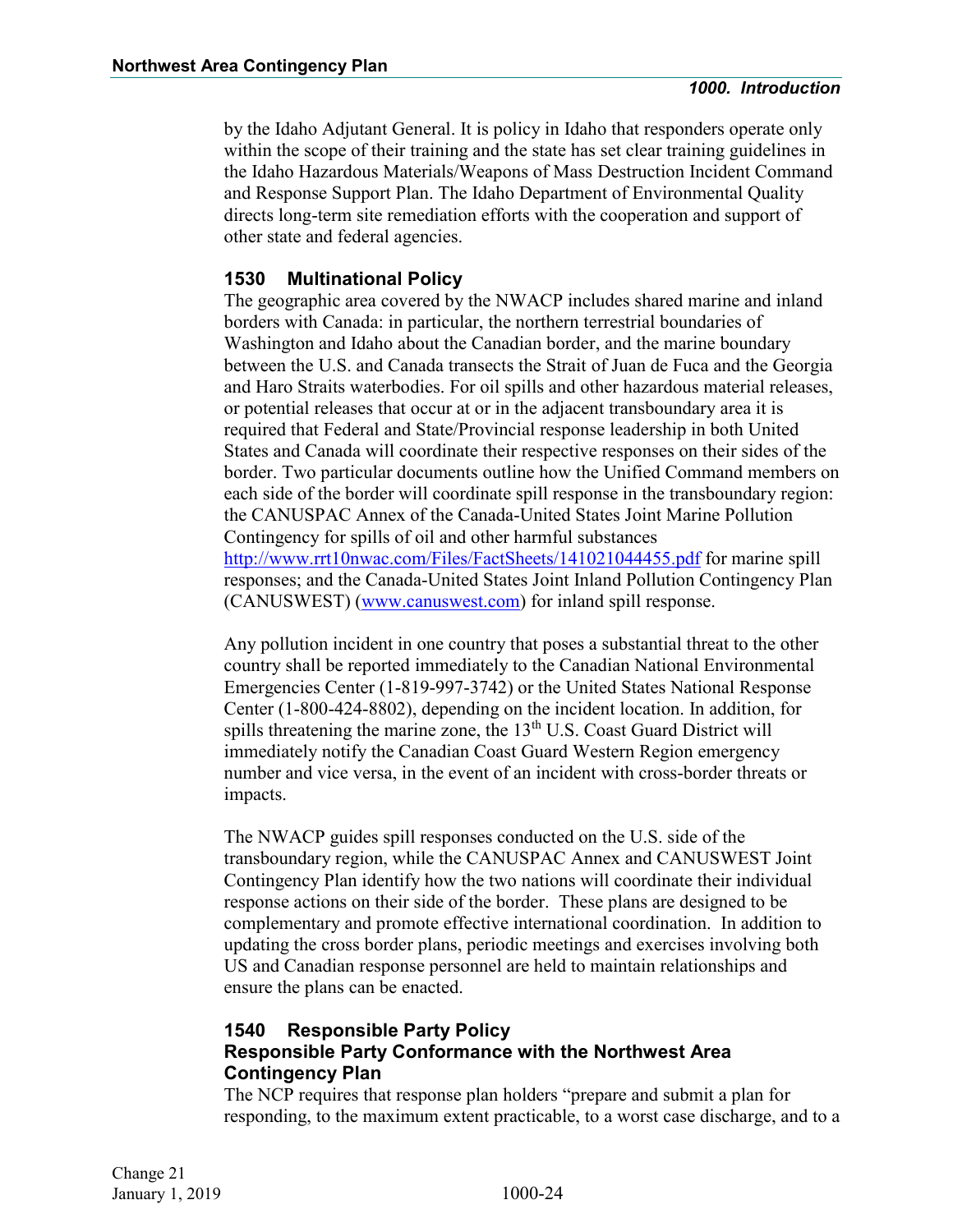substantial threat of such a discharge, of oil or a hazardous substance. These response plans are required to be consistent with applicable Area Contingency Plans."

The requirement for facility and vessel response plans to be consistent with the NWACP applies to:

- Vessel and Facility Contingency Plan: content, review, and approval;
- The execution and evaluation of spill drills and exercises; and
- The management of spill response actions.

Failure to adequately conform to the NWACP may result in rejection of a spill contingency/response plan; non-credit for a drill; or federal and/or state agencies assuming direct control of a spill response action. However, it is also the policy of the NWAC that the Unified Command will encourage the party responsible for a spill incident to maintain the primary responsibility for managing the response action so long as they:

- Actively and cooperatively participate in the Unified Command structure;
- $\blacksquare$  Provide an organization which is compatible with NIMS/ICS;
- Provide regular communication and documentation that ensures adequate response resources are being rapidly mobilized in proportion to the size of the incident as discussed in the following section; and
- Follow their approved spill contingency/response plan (if applicable) unless otherwise directed, or a deviation is agreed to, by the Unified Command.

#### **Requirement for a Full and Rapid Response**

Adequate response resources must be rapidly mobilized if initial source control, containment, and cleanup efforts are to be successful. Experience in the Northwest has found that it is much more cost-effective and far less damaging to natural resources to contain an oil spill rather than remove it from the water and beaches.

Therefore, it is the policy of the NWAC that the response to a spill incident should be promptly "ramped-up" to provide adequate equipment and trained personnel to effectively respond to the highest quantity of product that is most likely to be released. If it is determined that excessive response resources are ordered or mustered they may be canceled or demobilized to help control the cost of the response action to the RP and responding agencies.

The emergency response towing vessel (ERTV) stationed at Neah Bay is an important safety net to prevent disabled ships and barges from grounding in the western Strait of Juan de Fuca or off the outer coast. Funding for the ERTV is provided by private maritime industry-financed and managed operations. The maritime shipping industry established an ERTV contract (vessel under charter to the Washington State Maritime Cooperative) to maintain an industry funded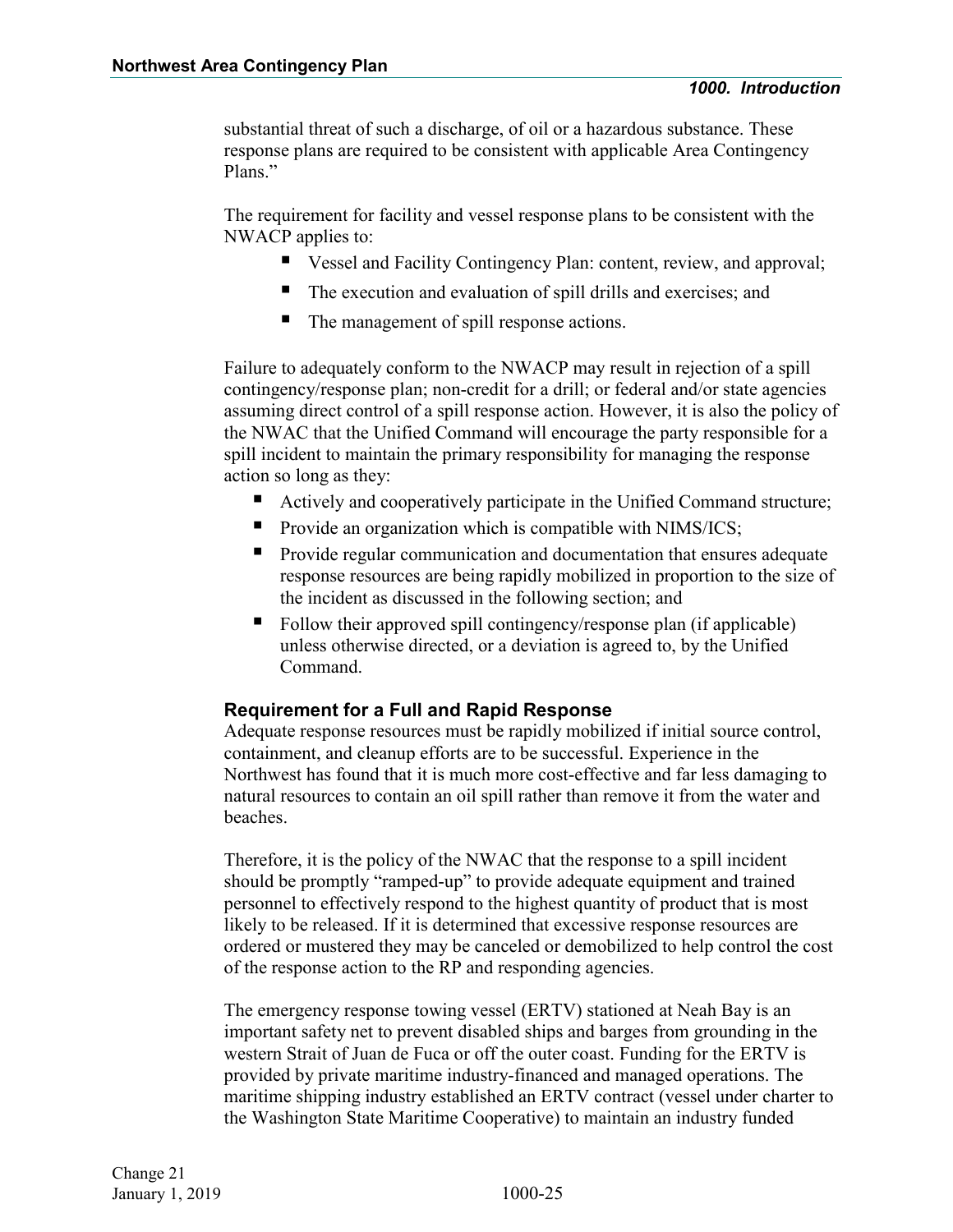standby towing capability at Neah Bay. In the event that the ERTV is needed to assist a vessel, the ERTV would follow the Washington State Maritime Cooperative (WSMC) contract for standby service and be contracted directly by the vessel owner/operator for emergency services. As required by Washington statute, the USCG and Ecology may separately contract for the services of the ERTV stationed at Neah Bay to respond to an emerging maritime casualty, or as a precautionary measure.

If an RP fails to respond in a manner deemed reasonably consistent with this policy and NWACP, the FOSC or SOSC may assume the lead for all or a portion of the spill. The agency proposing to lead the cleanup will closely coordinate with other members of the Unified Command prior to taking such action.

Another reason that rapid response and containment is important is that, while the Northwest Area has one of the best spill response systems in the world, there are certain weaknesses in the response community's ability to mount a fully effective response. These weaknesses are:

- **Coastal Response.** During certain times of the year, it is very difficult to mount an effective response action for spills in the outer coastal environment. This difficulty is due to the long transit distance from the major Columbia River and Puget Sound equipment stores to the outer coast. Once equipment arrives on scene in the coastal environment, sea state and meteorological conditions (such as fog, wind, and rain) may dramatically limit or terminate effective oil booming and on-water oil recovery efforts.
- **Response in Shallow Marine Embayments.** Diversion and containment booming and intertidal shoreline clean-up are very difficult in many of the Northwest's environmentally sensitive shallow marine estuaries such as the Columbia River, Padilla Bay, and Nisqually Delta. Once oil enters these intertidal areas, extensive environmental damage is likely and recovery technology has minimal effectiveness. In these environments, conventional shoreline clean-up activities themselves can cause extensive damage and are therefore seldom used.
- **Response to Catastrophic Oil Spills.<sup>[1](#page-45-0)</sup> Should a catastrophic oil spill** occur, it is likely that there will not be adequate response resources in the Northwest Area to manage and clean up the spill. Therefore, the Northwest Area will rely in part on mutual aid from other West Coast and other jurisdictions to provide much of the necessary response resources. In order to expedite decision-making on West Coast mutual aid, the Pacific States/British Columbia Oil Spill Task Force adopted a Mutual Aid Plan.

#### **Significant weather factors for Washington's northern outer coast**

<span id="page-45-0"></span>Note: Where a catastrophic onshore oil discharge or hazardous material release may impact or potentially impact a navigable waterway, it may be that both the USCG and EPA, upon consultation, provide Unified Command representation during the initial phases of an incident.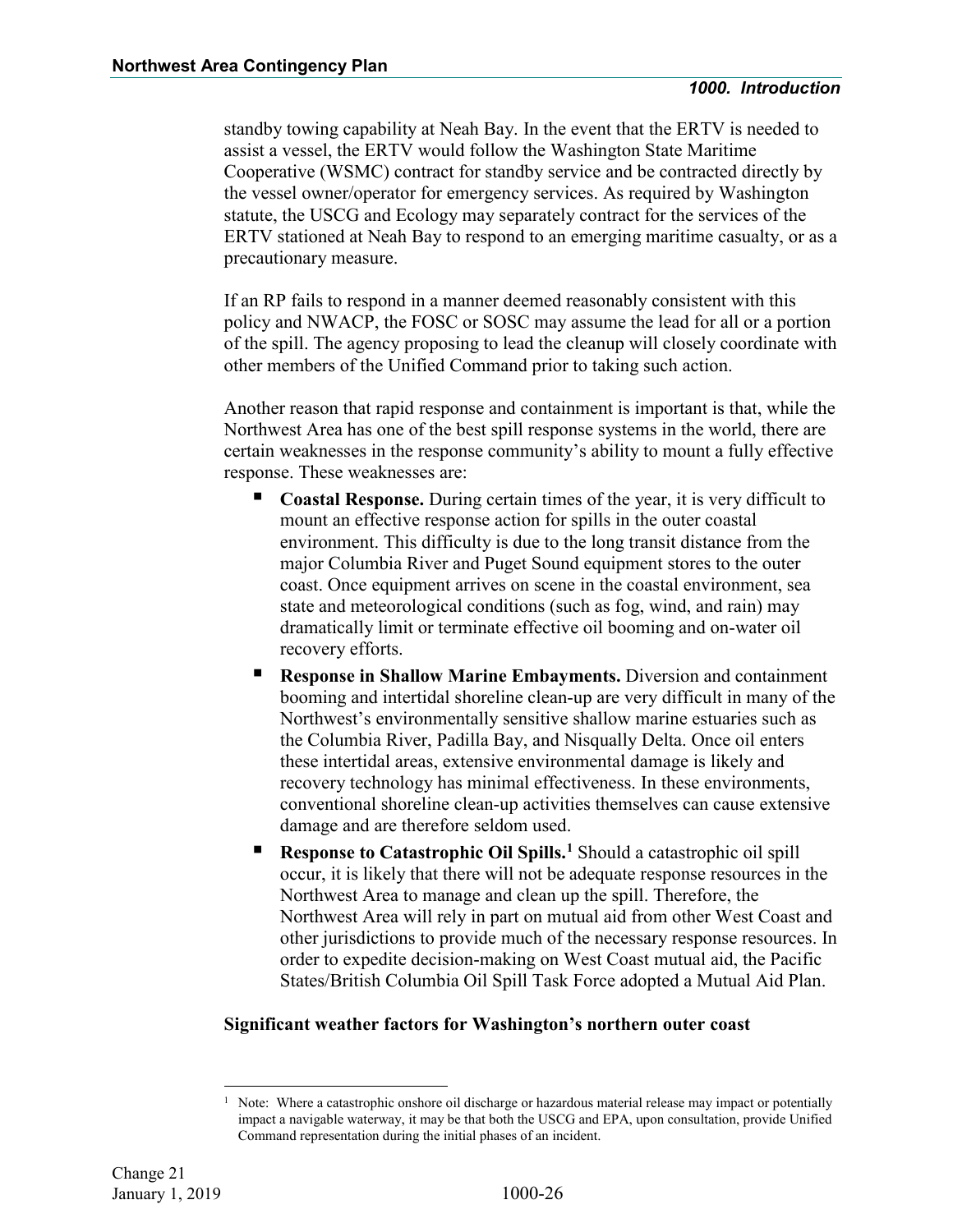There are significant weather factors for Vessel Response Plan holders to consider when evaluating the operability of response equipment from the Hoh River north along the outer coast of Washington State to the entrance of the Strait of Juan de Fuca. This is Washington's northern outer coast.

Reference: Appendix B to Part 33 CFR 155 – Determining and Evaluating Required Response Resources for Vessel Response Plan 33 CFR 155, 2.5

A vessel owner or operator must refer to the applicable ACP to determine if ice, debris, and weather-related visibility are significant factors in evaluating the operability of equipment.

#### **Weather Factors to Consider When Planning Oil Spill Response Tactics and Evaluating Safety Plans**

**Fog**

Fog can curtail or reduce the effectiveness of:

- Spill reconnaissance/monitoring, either by boat or by air,
- On-water recovery, and
- In-situ burn or dispersant activities.

Fog can create a boating safety hazard. This can be true anywhere in Washington's marine waters, but is a special problem on the northern outer coast, especially if vessels are operating close to shore where there are numerous rocks and reefs.

Fog can also be a major factor affecting where and when crews can be deployed. On Washington's northern outer coast, dense summer fogs can materialize very quickly. This presents a special challenge because many sites on this remote stretch of coastline are not accessible via boat or land trail and thus require a helicopter to insert/extract personnel, such as:

- Response contractors tasked with deploying or maintaining booming strategies;
- Shoreline Cleanup Assessment Technique/sampling/NRDA teams; and/or
- Oiled wildlife search and collection crews.

Any response planning that considers inserting personnel on remote beaches using helicopters will need to include provisions for intensive weather monitoring and ensuring that sufficient helicopters are available to accomplish the safe extraction of beach personnel within a very short time frame. Only the rarest of these sites is accessible via boat and very few can be accessed by trail. A good guideline is that no more people should be transported to an isolated beach site than can be retrieved within one hour or less with available helicopter assets.

Small craft operating in near shore waters along the northern Washington Coast (from Point Grenville north to Cape Flattery) should also implement safety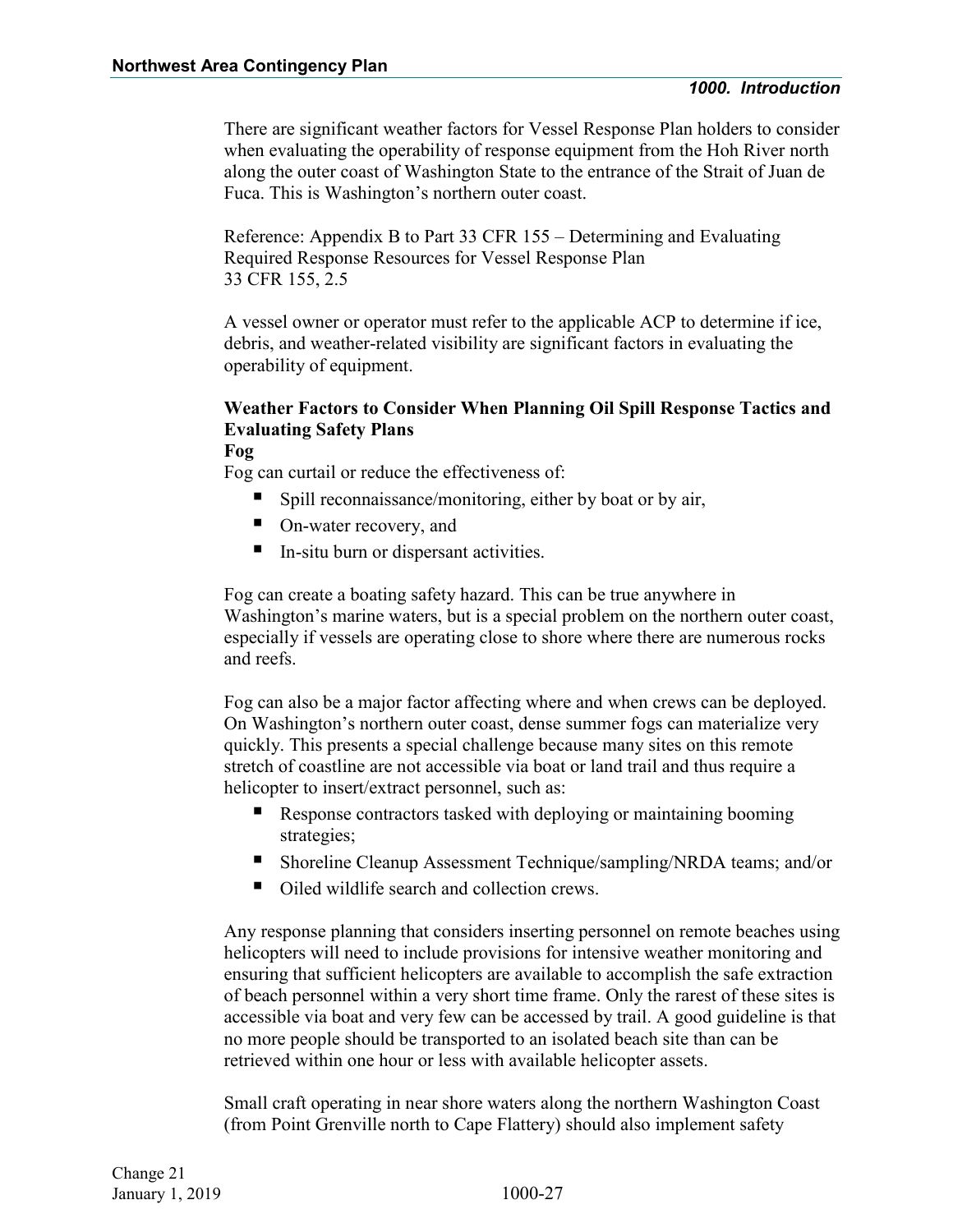procedures to address the possibility of fog. It is highly recommended that such vessels maintain a continuous global positioning system (GPS) track line that will allow them to retrace their route back to safe waters in case fog develops before they have a chance to clear near shore hazards such as reefs, kelp beds, rocks, and islands.

#### **Wind/Waves**

All mechanical equipment used in oil-spill cleanup, including oil spill recovery vessels, have operating limits. Alternate technologies for spill cleanup such as dispersant application and in situ burning also have operating limits. These limits can cause recovery operations to be halted, making response situations dependent on weather, fog, or daylight.

There are many operating limits that can shut down recovery operations. Generally, when winds reach a Beaufort Wind Scale of 6 and seas are in excess of 8 feet, mechanical skimming is no longer viable. There are instances when the limits can be pushed, such as when seas have long period swells. Conversely, there are other instances when operations are no longer safe and effective, even at lower wind speeds, such as when seas are short and choppy. At Beaufort 5 and above, it is necessary to take into account skimming vessel safety, equipment integrity, and the physics of a vessel working in waves.

The specific gravity of recoverable black oil and water are close in magnitude. The oil will float on a calm day; however, when energy from the wind and waves is introduced, the oil will roil with the sea and be naturally dispersed under the surface. There, it can attach to small debris and sink or wash up on a beach or resurface as emulsified oil. In these high energy states, the oil is not at the surface and available for skimmer collection.

From northern outer coast weather data, one can roughly extrapolate that the winter months do not favor open-water containment and mechanical recovery or the use of alternate technologies. In weather conditions such as these, the marshaling of resources would be better aimed at shoreline protection and cleaning versus open water operations.

Severe weather also impacts in situ burning and air-assisted dispersant operations. In the case of in situ burning, severe weather creates difficulties getting to and corralling the oil with a boom. In the case of aerial dispersant operations, the dispersant would likely be carried with the wind and either dry out on the way to the surface or not land as targeted.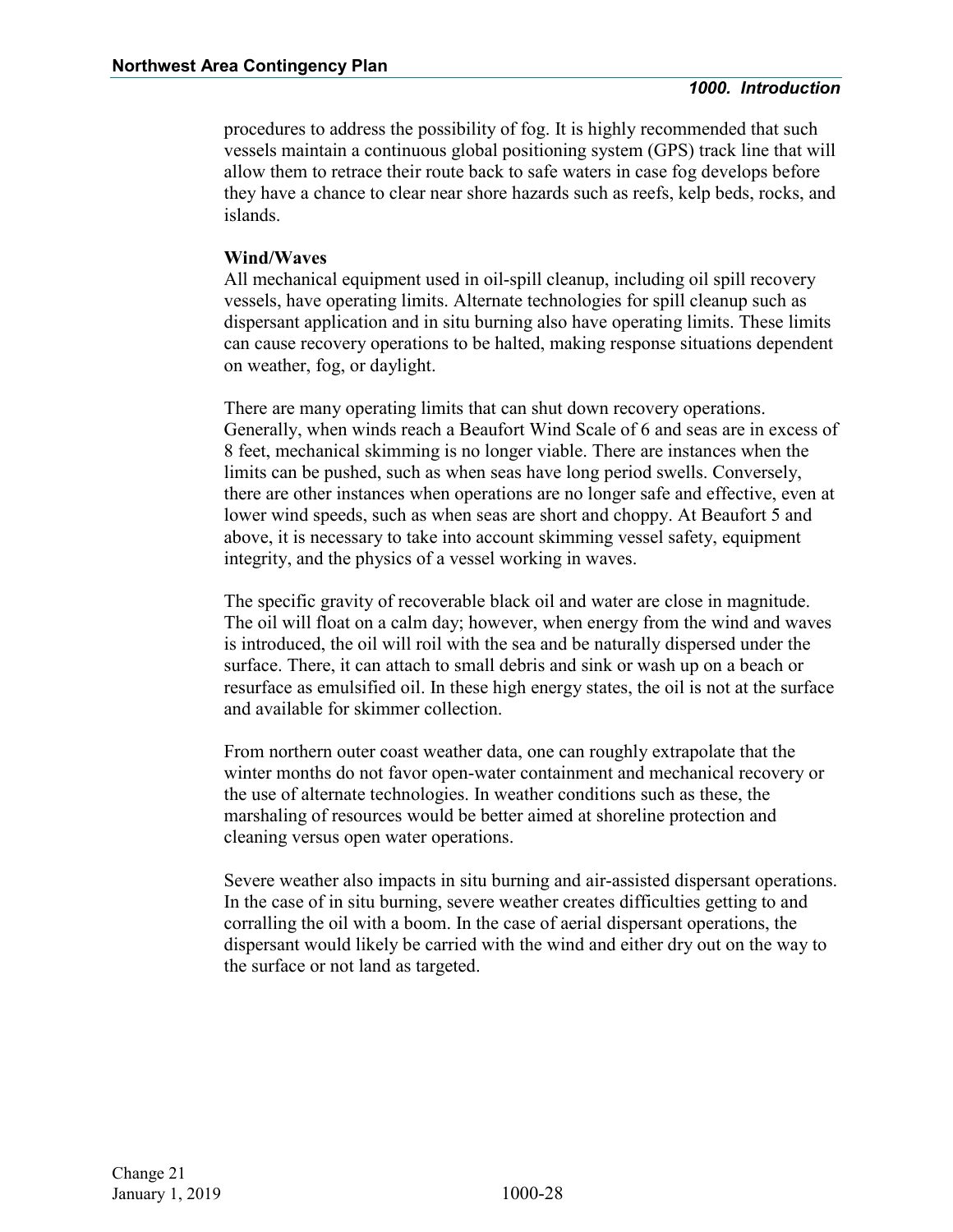#### **Other Weather Conditions**

Severe wind, surf, and tide conditions can present safety hazards to boat and/or shoreline operations in any area or season, and such conditions are routinely addressed via the Site Safety Plan. Special attention, however, must be paid to situations where personnel are deployed onto beaches from which egress or extraction is limited. Examples include narrow beaches backed by bluffs or cliffs or pocket beaches located between impassible headlands. Such conditions occur throughout the Northwest, but are especially common on the northern Washington coast. Strong onshore winds, because of their amplifying influence on tidal height, can dramatically reduce the available amount of time during which some of these beaches are safe for personnel conducting reconnaissance, beach cleanup, or other response-related tasks. The safety instructions for individual work assignments should emphasize the need for scheduling on-site work such that ample time is provided for safe egress (or extraction via boat or helicopter, if feasible) before crews get trapped.

#### **Mitigating Factors**

Vessel plan holders have a number of significant mitigating factors along this northern outer coastal area, including the following.

- The implementation of the ERTV at Neah Bay reduces the potential of drift grounding.
- The International Maritimes Organization Area to be Avoided designation applies to all ships and barges carrying cargoes of oil and hazardous materials, and all ships 1,600 gross tons and above solely in transit. The Area To Be Avoided along the outer coast moves vessel traffic away from the coastline to reduce the risk of a marine causality.
- The response community has been conducting HAZWOPER training for local first responders targeting coastal tribes.
- Both industry and the State of Washington have pre-positioned additional response equipment in the northern outer coast area.
- To address the uncertainties associated with response in remote areas with dynamic weather, the Outer Coast Geographic Response Plan (GRP) incorporates procedures to ensure that response assets are not committed to a remote site until reconnaissance has been performed or real-time information has been obtained regarding conditions at the strategy site.
- Finally, the Oil Pollution Act of 1990 (OPA) regulations have addressed many other mitigating factors, including the required use of double hulled barges and tankers to transport oil.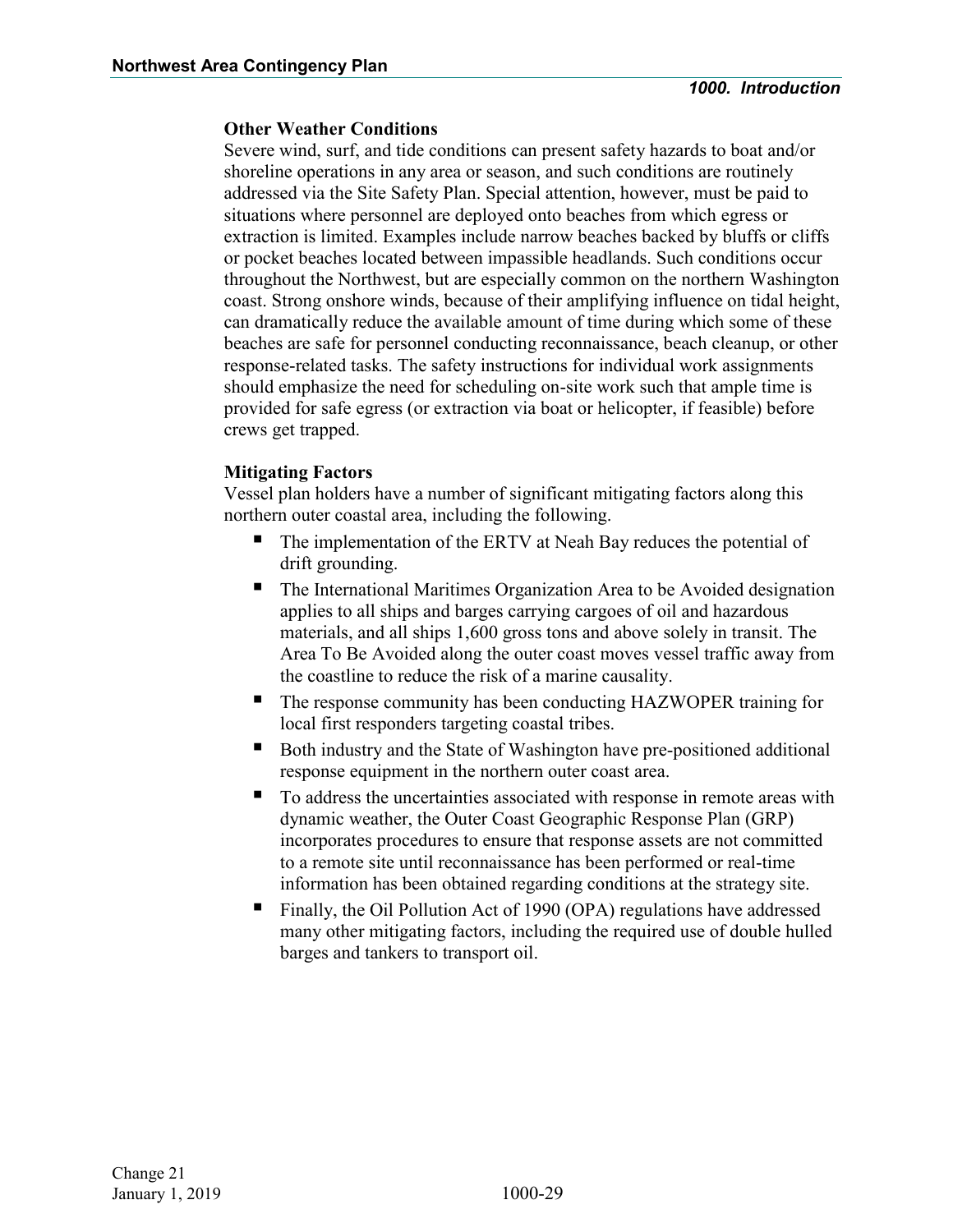#### **Umbrella Vessel Contingency Plans**

Washington and Oregon require vessel oil spill contingency plans from all tank vessels and cargo and passenger vessels (300 gross tons and over) to be submitted for review and approval. Vessel owners and operators have two options for meeting these vessel contingency plan requirements. The first is to submit a company-specific vessel oil spill contingency plan to the states. The second is to enroll in one of the organizations that operate umbrella vessel contingency plans.

The WSMC and Maritime Fire & Safety Association (MFSA) provide contingency plan coverage, primary response contractors, and a spill management team to enrolled vessels for a per trip fee. These contingency plan services are provided for immediate response coverage, with the intention to transition to the RP within the first 24 hours of the oil spill response. The WSMC provides this coverage in Puget Sound, Strait of Juan de Fuca, and the Washington Coast. The MFSA provides coverage for the Lower Columbia River and Lower Willamette River.

Vessels enrolled with WSMC or MFSA are expected to follow the approved umbrella contingency plan throughout the duration of the spill response. The FOSCs and SOSCs must approve any deviation from the vessel contingency plan. All changes in ICS Command staff to allow enrolled party representatives to participate must be approved by the Unified Command. Where inadequate staff replacements are available to the enrolled party, the regulatory agencies may contract with qualified local persons to fill organizational posts. Representation by an enrolled vessel owner or operator's selected ICS staff and qualified individual is not guaranteed after the removal of the cooperative's preapproved representatives.

## <span id="page-49-0"></span>**16700Plan Review and Process**

#### <span id="page-49-1"></span>**1610 Plan Implementation**

Agencies signatory to this plan must participate in a training process to ensure familiarity with its contents. Other participating agencies are encouraged to use this plan in all response training. Signatory agencies agree to establish an annual training program within their agencies to ensure that all parties:

- Understand and are fully aware of their respective roles and responsibilities;
- Understand their role in the Unified Command System;
- Understand how they coordinate and communicate with other parties and agencies;
- Understand what and where their assignments will be at a spill scene;
- Understand the overall level of commitment they are to devote to spill response operations; and
- Understand how they will be notified and when to respond to such notification.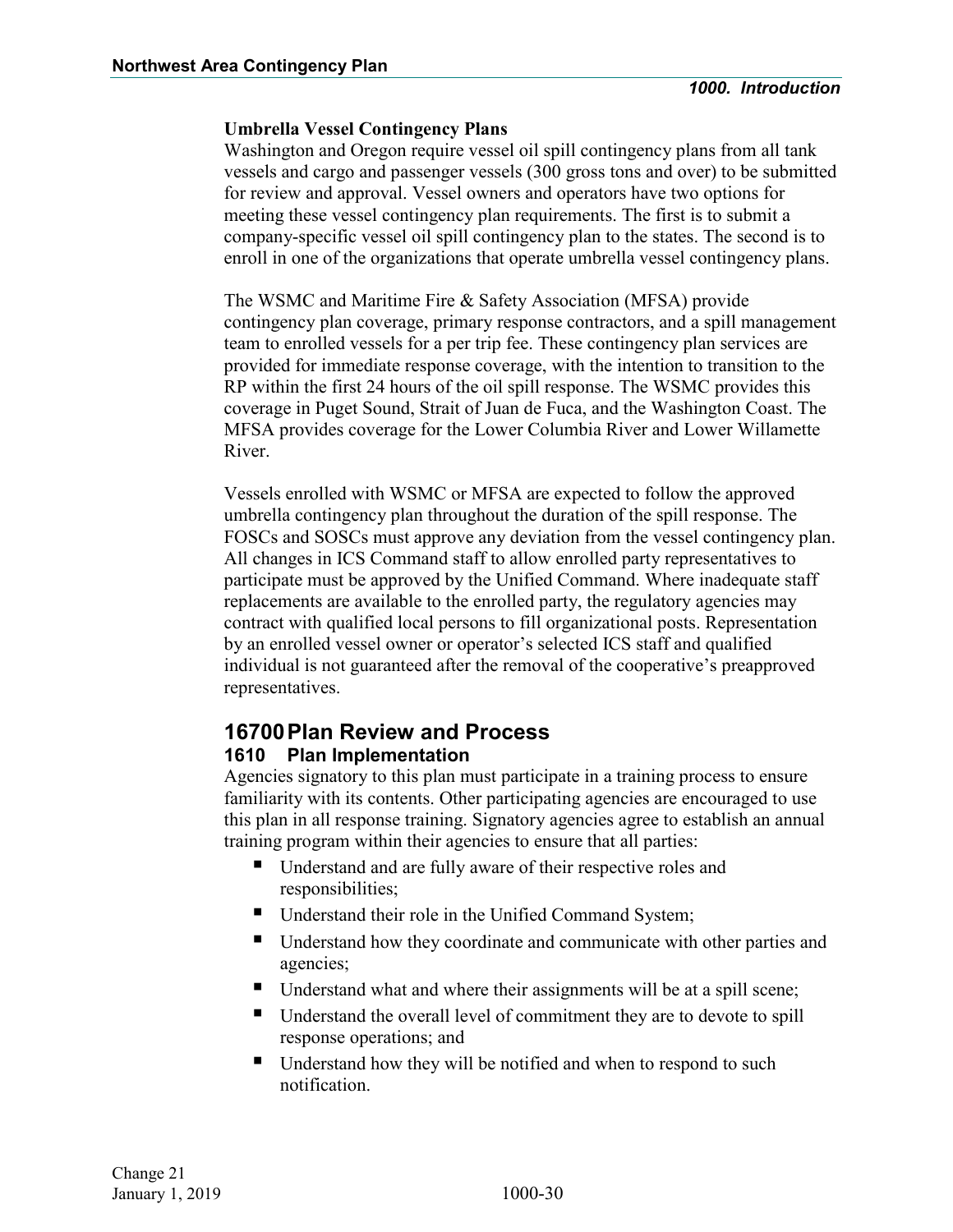Agency spill responders and key personnel are required to read this plan on an annual basis. Each agency is responsible for regular review of this document. The use of open- and closed-book examinations for training purposes is encouraged.

#### <span id="page-50-0"></span>**1620 Exercises**

The federal and state agencies signatory to the NWACP agree to adopt exercise policy consistent with the national guidance on exercise known as the National Preparedness for Response Exercise Program (PREP). For more information on this program, see

[http://www.navsea.navy.mil/Portals/103/Documents/SUPSALV/Environmental/P](http://www.navsea.navy.mil/Portals/103/Documents/SUPSALV/Environmental/PREP%20Guidelines.pdf) [REP%20Guidelines.pdf](http://www.navsea.navy.mil/Portals/103/Documents/SUPSALV/Environmental/PREP%20Guidelines.pdf)

#### **1621 Exercise Scheduling**

Exercise scheduling is vital to the success of a national and regional program, though it requires large sums of money and time, particularly for large exercises. Coordinated scheduling allows key players to be available and budgets to be planned. Exercises will be scheduled in two ways, depending on their frequency. Large triennial or "Area" exercises as PREP calls them will be scheduled through the National Strike Force Coordination Center in coordination with regional agencies and industry. Smaller annual drills will be scheduled through a clearinghouse working within the NWAC. This scheduling function is a task of the Steering Committee, and the area drill schedule is posted at <https://fortress.wa.gov/ecy/naces/>

#### <span id="page-50-1"></span>**1630 Revision/Update Requirements**

The NWACP shall be reviewed and updated annually by the NWAC. In addition, the NWAC has established a staggered approach for in-depth review of all NWACP Chapters over a period of five years. Comments on the plan can be submitted to the NWAC at [http://www.rrt10nwac.com/Comment/Default.aspx.](http://www.rrt10nwac.com/Comment/Default.aspx)

#### **1631 Plan Review/Update Process**

The Steering Committee will receive recommendations for revisions to the NWACP from workgroups, exercises/drills, training, NWACP RRT Co-Chair Guidance, and other interested parties at least two months prior to the update cycle. The preferred method for submitting recommended changes is through the RRT/NWAC website, using the Submit Comments link:

[http://www.rrt10nwac.com/Comment/Default.aspx.](http://www.rrt10nwac.com/Comment/Default.aspx) Alternatively, comments and recommended changes may be submitted to the Steering Committee lead for the appropriate chapter. In either case, the Steering Committee lead will:

- Consider the proposed change;
- Make edits and minor changes;
- Submit major changes to the Steering Committee for review and concurrence; and
- Provide feedback to the submitter on the action taken.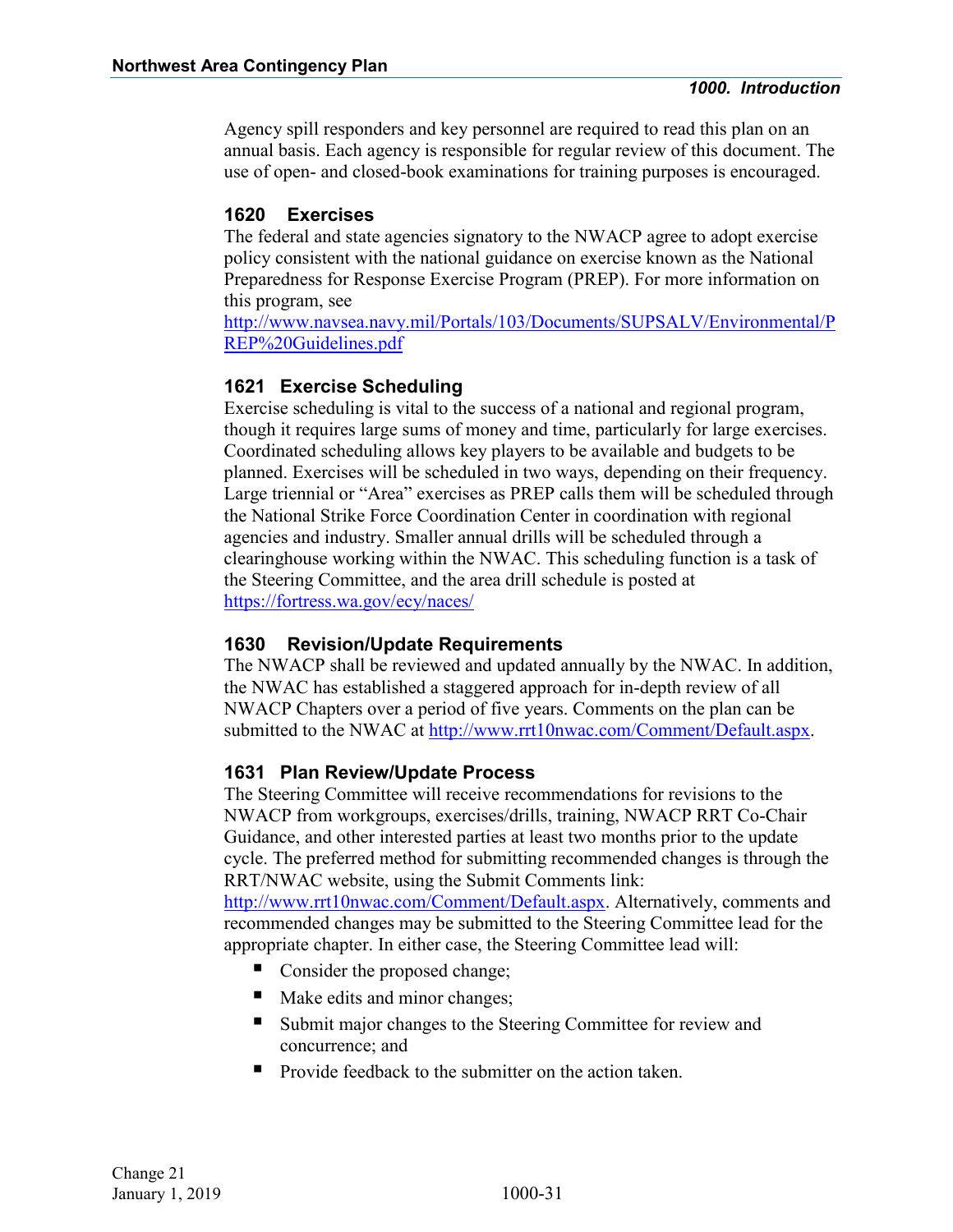#### <span id="page-51-0"></span>**1640 Geographic Response Plans**

GRPs contain oil spill response strategies for marine and inland waters of Washington, Oregon, and Idaho. Each GRP has two priorities: 1) identification of natural, cultural, and significant economic resources in a specific geographic region, and 2) to describe and prioritize response strategies to minimize damages to these resources during an oil spill. GRPs can be located at [http://www.oilspills101.wa.gov/northwest-area-contingency-plan/geographic](http://www.oilspills101.wa.gov/northwest-area-contingency-plan/geographic-response-plans-grps/list-of-geographic-response-plans/)[response-plans-grps/list-of-geographic-response-plans/](http://www.oilspills101.wa.gov/northwest-area-contingency-plan/geographic-response-plans-grps/list-of-geographic-response-plans/) 

Each GRP has several chapters that contain:

- Introduction to the plan;
- Site descriptions, including physical features, hydrology, climate, risk assessment, and literature references;
- Reference maps and prioritized tactical strategies;
- Resources at risk, including endangered species, and shoreline information; and
- Logistical information for the area.

#### **1641 Process to Develop Geographical Response Plans**

Development of GRPs in the Northwest is a collaborative process. GRPs are developed through workshops and field work involving federal, state, and local oil spill emergency response experts, as well as representatives from tribes, local governments, industry, ports, environmental organizations, pilots and response contractors. Workshop participants identify resources, develop operational strategies, help prioritize the strategies, and pinpoint logistical support. It is important to involve local governments and local communities in the GRP development process. Field work is conducted to visit the selected sites, confirm the existence of the resource at risk, and further refine the operational strategies.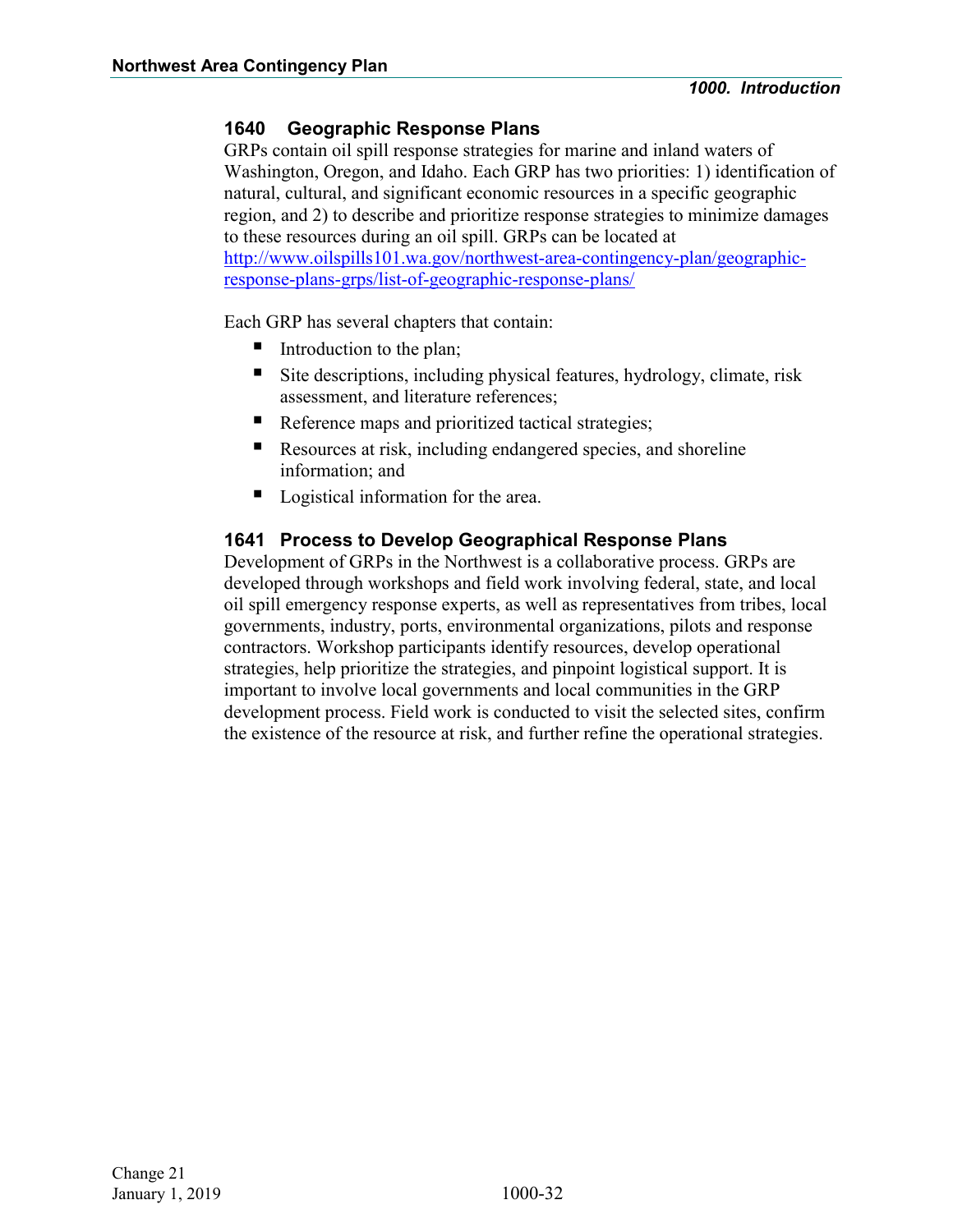

#### **Figure 1000-1 – GRP Development and Update Cycle**

#### **1642 Agencies Responsible to Develop and Maintain Geographical Response Plans**

Key RRT/NWAC agencies have committed resources to manage the development and maintenance of GRPs, as described below.

- **Marine GRPs in Washington State are co-managed by Ecology and the** USCG.
- Inland GRPs in Washington State are co-managed by Ecology and EPA.
- Marine GRPs in Oregon are co-managed by DEQ and the USCG.
- Inland GRPs in Oregon are co-managed by DEQ and EPA.
- Inland GRPs in Idaho are managed by EPA.

#### **1643 Testing Geographical Response Plans**

GRP strategies are tested during drills and spills or during the plan development process. Testing of the strategies is an important priority for the northwest response community. Deployment provides an opportunity for response contractors, plan holders, and agencies to verify the effectiveness of the strategy, deploy equipment, and train personnel to ensure that they are prepared for a real oil spill. GRP strategies are updated based on the results of the drills.